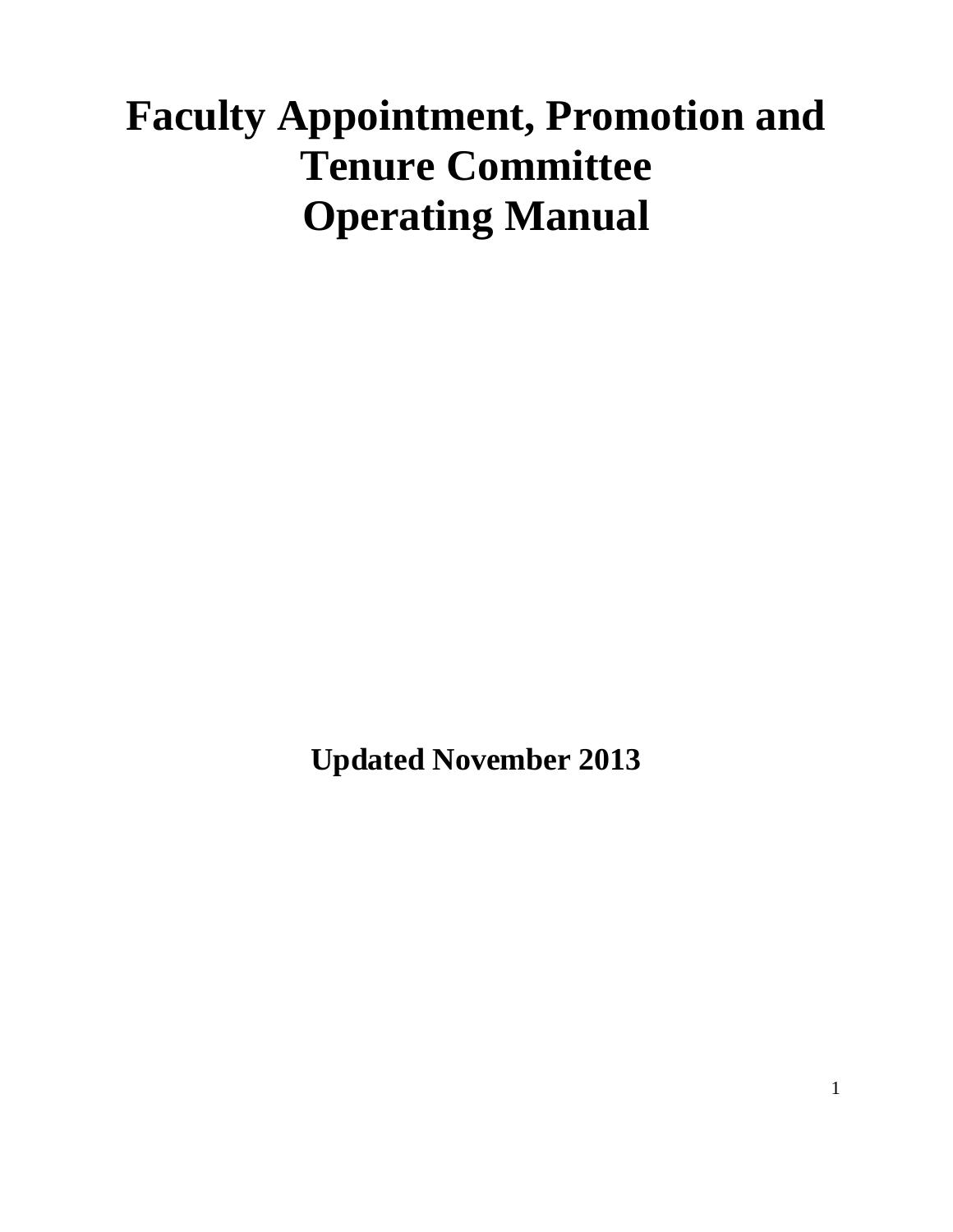### **TABLE OF CONTENTS**

### **Faculty Appointment, Promotion and Tenure Committee Operating Manual**

| I.                                                                               | 1              |
|----------------------------------------------------------------------------------|----------------|
| H.                                                                               | 1              |
|                                                                                  | 1              |
|                                                                                  | 1              |
|                                                                                  | 1              |
|                                                                                  | 1              |
|                                                                                  | 1              |
|                                                                                  | 1              |
|                                                                                  | $\overline{2}$ |
|                                                                                  | $\overline{2}$ |
|                                                                                  | $\overline{2}$ |
|                                                                                  | $\overline{2}$ |
|                                                                                  | $\overline{2}$ |
|                                                                                  | $\overline{2}$ |
|                                                                                  | $\overline{c}$ |
|                                                                                  | $\overline{2}$ |
| III. FACULTY APPOINTMENT, PROMOTION AND TENURE COMMITTEE                         |                |
|                                                                                  | $\overline{2}$ |
|                                                                                  | $\overline{2}$ |
|                                                                                  | $\overline{3}$ |
|                                                                                  | $\overline{3}$ |
|                                                                                  | $\overline{4}$ |
| <b>IV. POLICIES</b>                                                              | 5              |
| A. Faculty Appointment and Promotion (tenured and tenure stream)                 | 5              |
|                                                                                  | 5              |
| 2. General Considerations for Appointment with and Promotion to Tenure           | 5              |
| 3. Appointment as Assistant Professor (tenure stream)                            | 6              |
| 4. Appointment or Promotion as Associate Professor (tenured and tenure           | 6              |
|                                                                                  |                |
| Research Guidelines for Associate Professor (tenured and tenure<br>a.            | 7              |
|                                                                                  |                |
| stream)                                                                          |                |
| b. Teaching Guidelines for Associate Professor (tenured and tenure               | 7              |
| Service Guidelines for Associate Professor (tenured and tenure<br>$\mathbf{c}$ . | 7              |
| $stream)$                                                                        |                |
| 5.                                                                               | 7              |
| a.                                                                               | $8\,$          |
| b.                                                                               | $8\,$          |
| $C_{\bullet}$                                                                    | 8              |
|                                                                                  |                |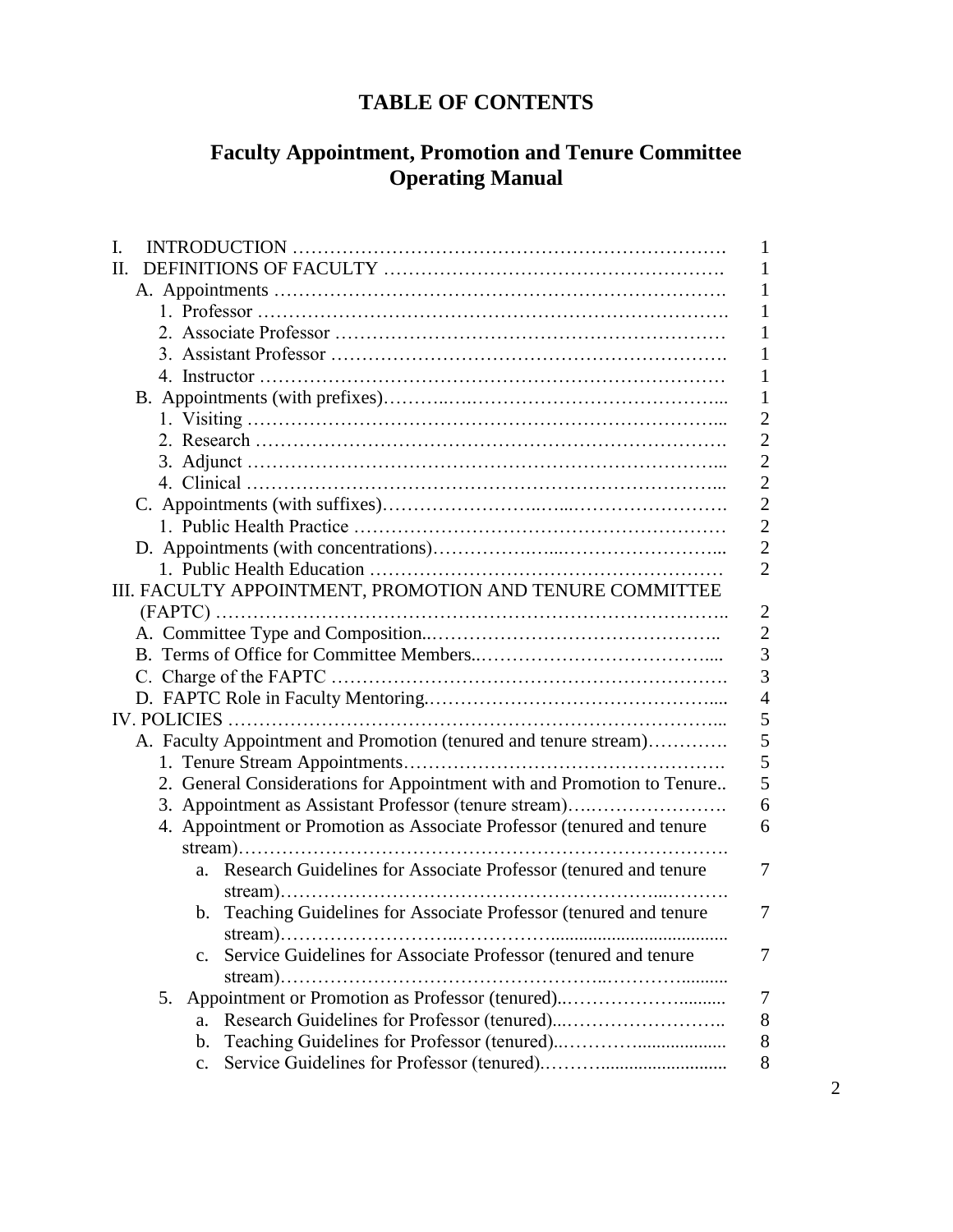| Tenure Stream Faculty: Temporary Transfer Outside of Tenure Stream<br>9<br>7.<br>9<br>B. Faculty Appointment and Promotion (non-tenure stream)<br>9<br>1.<br>9<br>2.<br>9<br>Appointment as Instructor (non-tenure stream)<br>3.<br>Appointment as Assistant Professor (non-tenure stream)<br>4.<br>Appointment or Promotion as Associate Professor (non-tenure stream)<br>5.<br>Research Guidelines for Associate Professor (non-tenure stream) |
|--------------------------------------------------------------------------------------------------------------------------------------------------------------------------------------------------------------------------------------------------------------------------------------------------------------------------------------------------------------------------------------------------------------------------------------------------|
|                                                                                                                                                                                                                                                                                                                                                                                                                                                  |
| 10<br>10                                                                                                                                                                                                                                                                                                                                                                                                                                         |
| 10                                                                                                                                                                                                                                                                                                                                                                                                                                               |
|                                                                                                                                                                                                                                                                                                                                                                                                                                                  |
|                                                                                                                                                                                                                                                                                                                                                                                                                                                  |
|                                                                                                                                                                                                                                                                                                                                                                                                                                                  |
|                                                                                                                                                                                                                                                                                                                                                                                                                                                  |
| a.                                                                                                                                                                                                                                                                                                                                                                                                                                               |
| 10<br>Teaching Guidelines for Associate Professor (non-tenure stream)<br>$\mathbf{b}$ .                                                                                                                                                                                                                                                                                                                                                          |
| Service Guidelines for Associate Professor (non-tenure stream)<br>10<br>$\mathbf{C}$ .                                                                                                                                                                                                                                                                                                                                                           |
| Appointment or Promotion as Professor (non-tenure stream)<br>11<br>6.                                                                                                                                                                                                                                                                                                                                                                            |
| Research Guidelines for Professor (non-tenure stream)<br>11<br>a.                                                                                                                                                                                                                                                                                                                                                                                |
| 11<br>Teaching Guidelines for Professor (non-tenure stream)<br>$\mathbf{b}$ .                                                                                                                                                                                                                                                                                                                                                                    |
| 11<br>Service Guidelines for Professor (non-tenure stream)<br>$c_{\cdot}$                                                                                                                                                                                                                                                                                                                                                                        |
| C. Appointment and Promotion of Research Faculty (non-tenure stream)<br>12                                                                                                                                                                                                                                                                                                                                                                       |
| 12                                                                                                                                                                                                                                                                                                                                                                                                                                               |
| 12<br>2. Guidelines for appointment and promotion of Research faculty                                                                                                                                                                                                                                                                                                                                                                            |
| a. Research Assistant Professor (non-tenure stream)<br>12                                                                                                                                                                                                                                                                                                                                                                                        |
| 13<br>b. Research Associate Professor and Research Professor (non-tenure                                                                                                                                                                                                                                                                                                                                                                         |
|                                                                                                                                                                                                                                                                                                                                                                                                                                                  |
| 13<br>3. Examples of Objective Evidence of Achievements                                                                                                                                                                                                                                                                                                                                                                                          |
| 13<br>a. Research Associate Professor (non-tenure stream)                                                                                                                                                                                                                                                                                                                                                                                        |
| 13                                                                                                                                                                                                                                                                                                                                                                                                                                               |
| 14<br>4. Options for Appointment Outside of the Research Track                                                                                                                                                                                                                                                                                                                                                                                   |
| 14                                                                                                                                                                                                                                                                                                                                                                                                                                               |
| 14<br>b. Appointment to a Non-Tenure Stream Position                                                                                                                                                                                                                                                                                                                                                                                             |
| D. Appointment and Promotion of Public Health Practice Faculty<br>14                                                                                                                                                                                                                                                                                                                                                                             |
| 14                                                                                                                                                                                                                                                                                                                                                                                                                                               |
| 2. Guidelines for Appointment and Promotion of Public Health Practice<br>15                                                                                                                                                                                                                                                                                                                                                                      |
|                                                                                                                                                                                                                                                                                                                                                                                                                                                  |
| 15                                                                                                                                                                                                                                                                                                                                                                                                                                               |
| 16                                                                                                                                                                                                                                                                                                                                                                                                                                               |
| 16                                                                                                                                                                                                                                                                                                                                                                                                                                               |
| 16                                                                                                                                                                                                                                                                                                                                                                                                                                               |
| 3. Alternative Options Regarding Tenure and Non-Tenure Appointment<br>16                                                                                                                                                                                                                                                                                                                                                                         |
| 16                                                                                                                                                                                                                                                                                                                                                                                                                                               |
| E. Appointment and Promotion of Public Health Education Faculty<br>16                                                                                                                                                                                                                                                                                                                                                                            |
| 16                                                                                                                                                                                                                                                                                                                                                                                                                                               |
| 2. Guidelines for Appointment and Promotion of Public Health Education<br>17                                                                                                                                                                                                                                                                                                                                                                     |
|                                                                                                                                                                                                                                                                                                                                                                                                                                                  |
| 17                                                                                                                                                                                                                                                                                                                                                                                                                                               |
| 18                                                                                                                                                                                                                                                                                                                                                                                                                                               |
| 18                                                                                                                                                                                                                                                                                                                                                                                                                                               |
| 19                                                                                                                                                                                                                                                                                                                                                                                                                                               |
| 20                                                                                                                                                                                                                                                                                                                                                                                                                                               |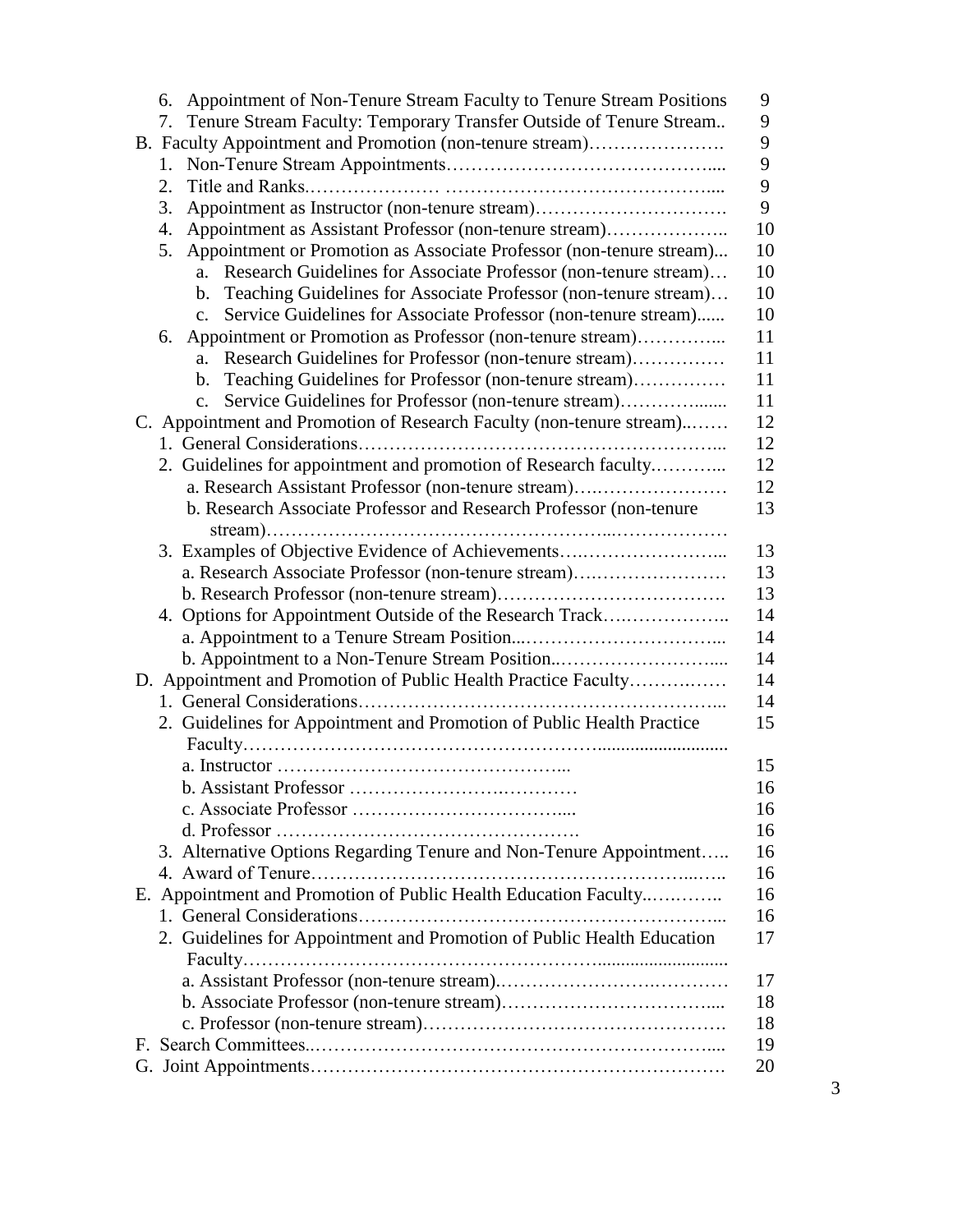|                                                                          | 20 |
|--------------------------------------------------------------------------|----|
|                                                                          | 20 |
| J. Faculty Grievances and Appeals Related to Appointment, Promotion and  |    |
|                                                                          | 20 |
|                                                                          | 20 |
| A. Operating Procedures of the Faculty Appointment, Promotion and Tenure |    |
|                                                                          | 20 |
|                                                                          | 21 |
|                                                                          | 21 |
|                                                                          | 21 |
| 2. Review of GSPH Dossier for Promotion and/or Tenure                    | 22 |
|                                                                          | 23 |
|                                                                          | 23 |
|                                                                          |    |

APPENDIX A: Checklists (Updated March 2012)

APPENDIX B: GSPH Criteria for Appointment & Promotion of Public Health Practice Faculty (February 14, 2001, Updated November 2013)

APPENDIX C: Provost Maher's memo regarding dossier preparation (January 14, 1998)

APPENDIX D: Chart - Guidelines set forth in the FAPTC Operating Manual for Tenured and Tenure Stream, Non-Tenure, and Research Faculty (March 2012)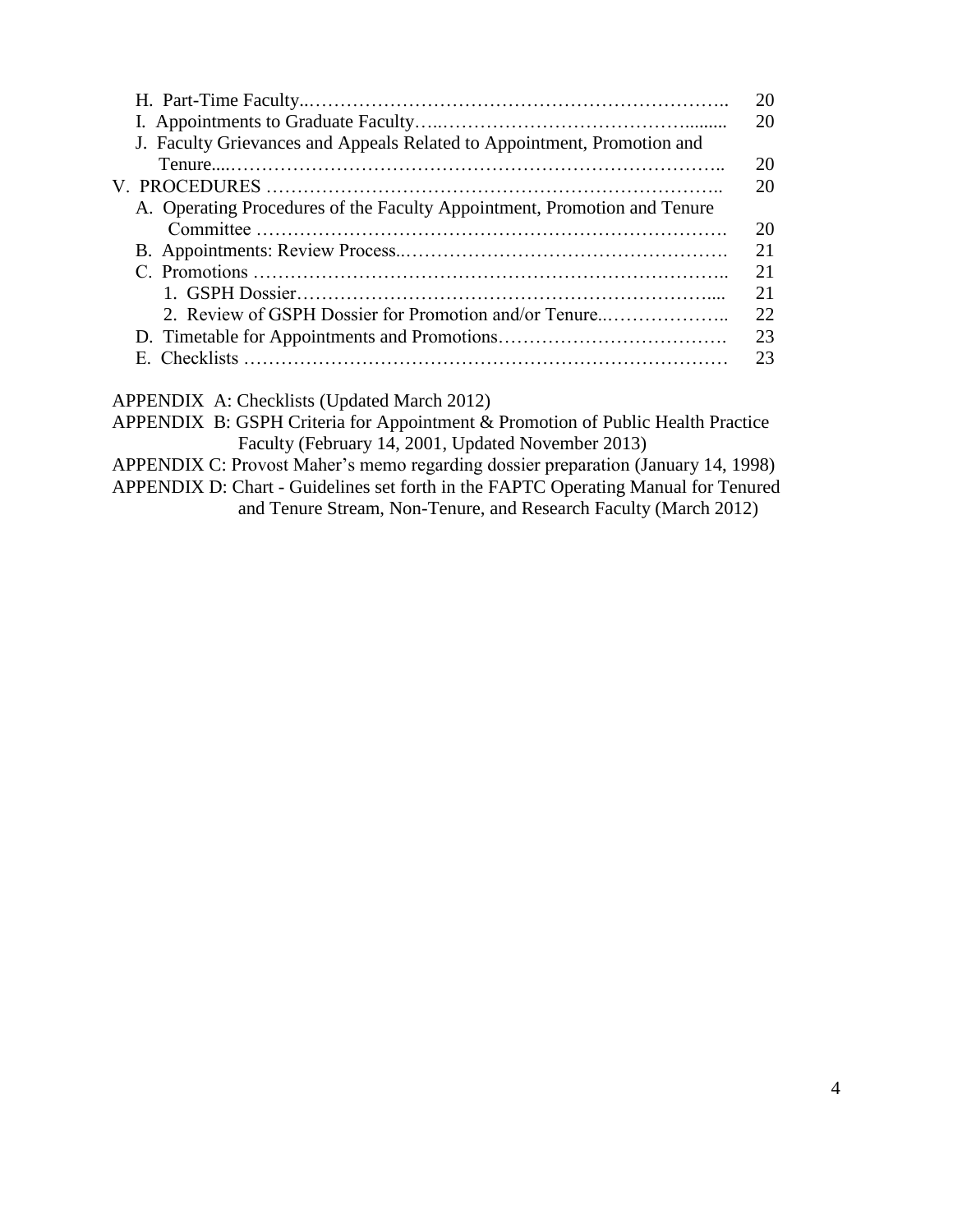# FACULTY APPOINTMENT, PROMOTION AND TENURE COMMITTEE OPERATING MANUAL

(Updated November 2013)

#### I. Introduction

This manual describes the policies and procedures for the appointment, promotion and tenure processes for faculty in the Graduate School of Public Health. All policies and procedures follow the guidelines of both the University as described in the *Faculty Handbook* [\(http://www.provost.pitt.edu/handbook/handbook.html\)](http://www.provost.pitt.edu/handbook/handbook.html) and those of the Graduate School of Public Health (GSPH) [\(http://www.publichealth.pitt.edu/interior.php?pageID'56\)](http://www.publichealth.pitt.edu/interior.php?pageID=56).

Established in 1999, the Faculty Appointment, Promotion and Tenure Committee (FAPTC) is a standing committee of the GSPH Council. The authority of the FAPTC comes from the GSPH Council. The FAPTC must comply with University requirements that all individuals being considered for appointment or promotion must undergo review by their peers. Its function is to review and recommend actions to the dean and GSPH Council on all GSPH primary appointments and promotions.

#### II. Definitions of Faculty

- A. Appointments
	- 1. Professor

The rank of Professor with the doctoral degree recognizes the attainment of authoritative knowledge and reputation in a recognized field of learning and the achievement of effective teaching skills.

2. Associate Professor

The Associate Professor with a doctoral degree should possess an earned doctorate or appropriate professional degree and have substantial experience in teaching and research or applicable professional experience.

3. Assistant Professor

The Assistant Professor should possess an earned doctorate or appropriate professional degree.

4. Instructor

The Instructor should have an earned doctorate or the highest appropriate professional degree, or provide evidence that he or she is successfully pursuing such a degree and expects to receive it within a reasonable time.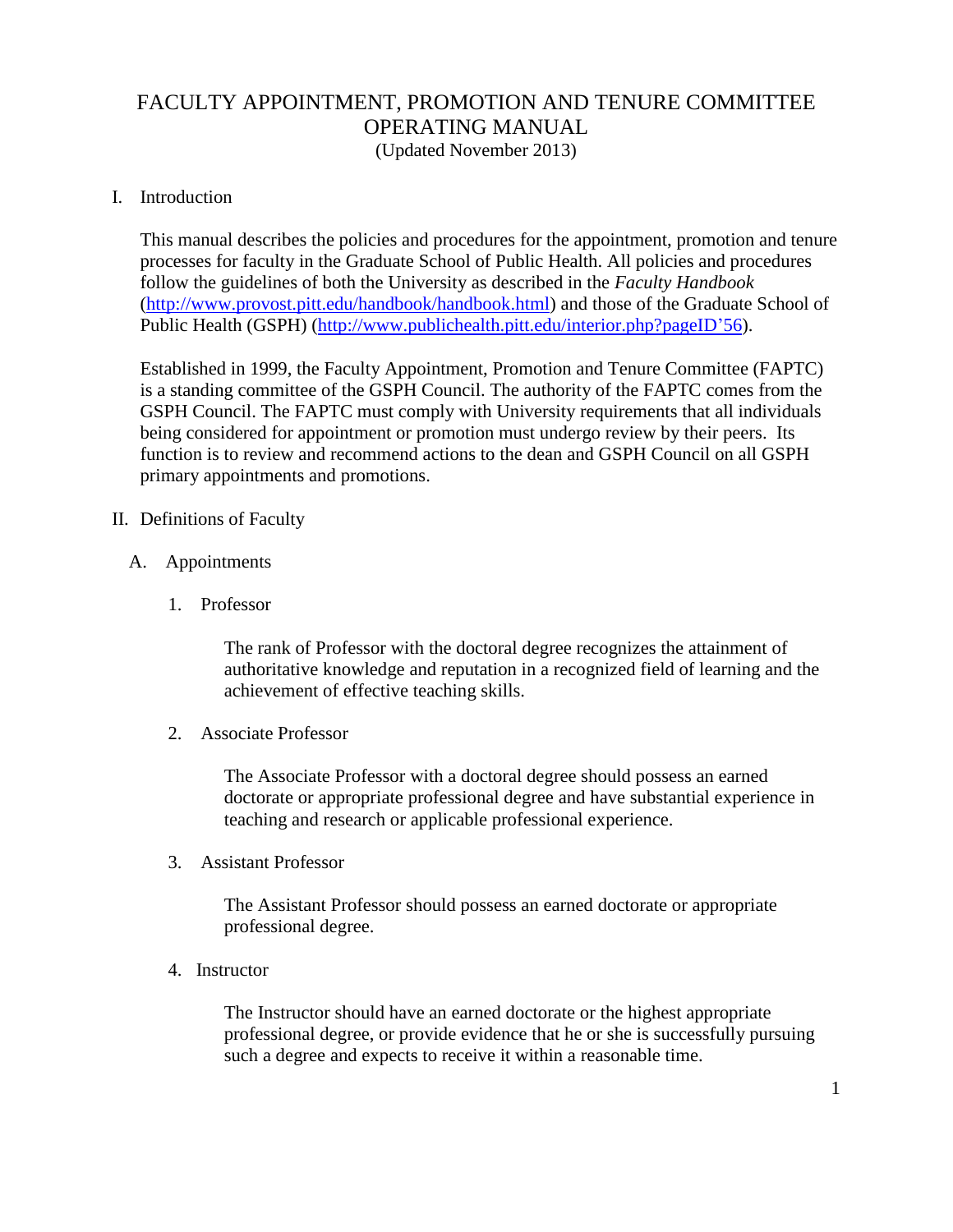- B. Appointments (with prefixes)
	- 1. Visiting

One whose appointment is on a temporary basis, usually for not more than one academic year.

2. Research

One whose primary assignment or contribution is investigative and who is not ordinarily expected to undertake regular teaching responsibilities.

3. Adjunct

One whose primary employment is outside an academic unit of the University, but who is fully qualified professionally and who performs on a part-time basis, duties that would otherwise be assigned to members of the full-time faculty.

4. Clinical

One whose major contribution is as a preceptor of students and trainees in clinical skills, whether within the University or in another setting.

- C. Appointments (with suffixes)
	- 1. Public Health Practice

Faculty in this track have a focus on professional advancement. These faculty provide an important link between the school and external public health professionals, organizations, agencies and institutions.

- D. Appointments (with concentrations)
	- 1. Public Health Education

Faculty in this concentration have a focus on educational advancement. These faculty promote public health education to students, professionals, and the general public as well as support and develop teaching programs and methods within the school.

- III. Faculty Appointment, Promotion and Tenure Committee (FAPTC) See also FAPTC section of GSPH Bylaws [http://www.publichealth.pitt.edu/interior.php?pageID'56#faptc](http://www.publichealth.pitt.edu/interior.php?pageID=56#faptc)
	- A. Committee Type and Composition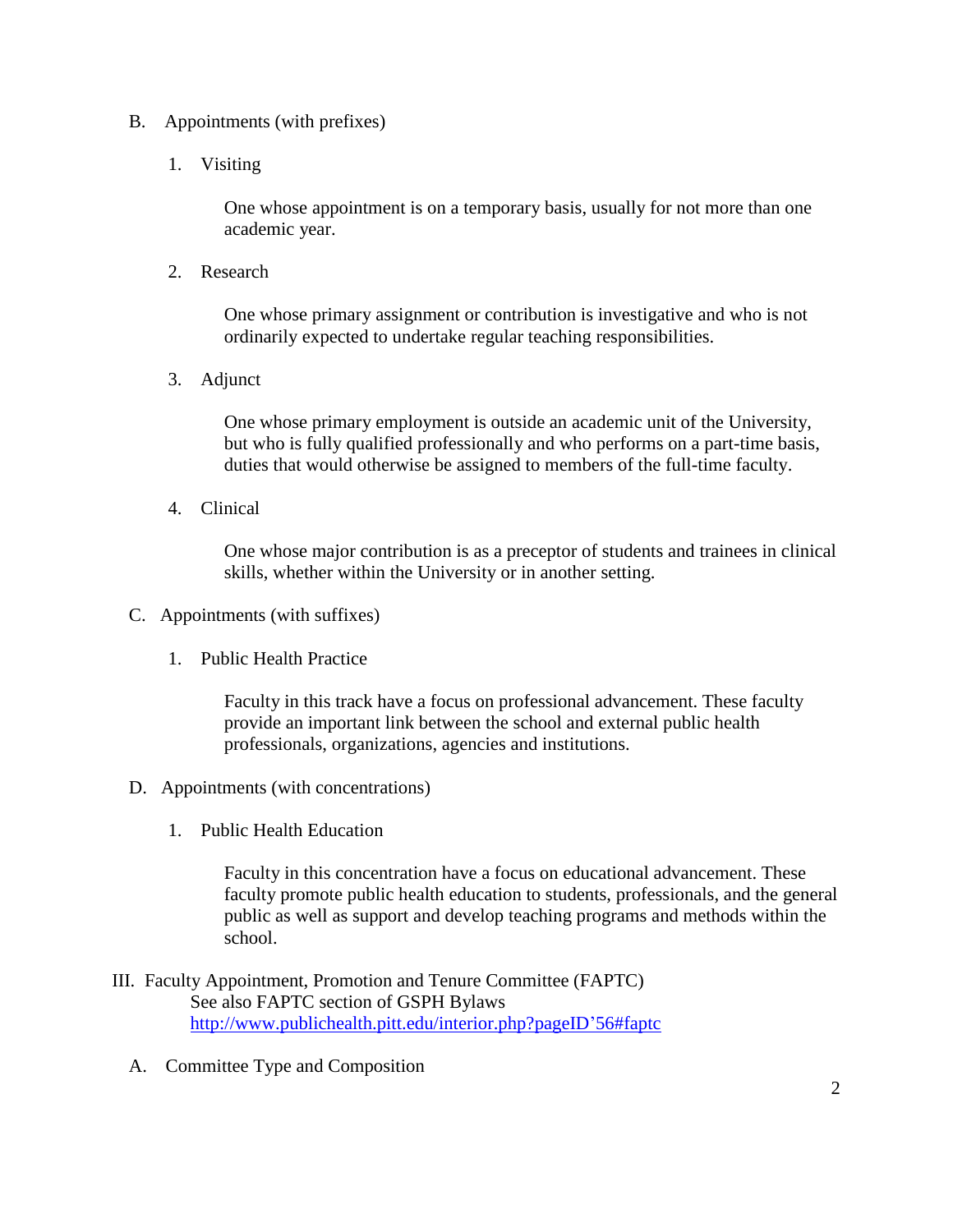The FAPTC was established to comply with the University requirements for consideration of appointment and promotion of all GSPH faculty. It is a standing committee of the GSPH Council. It is composed of two elected faculty members from each department, the Associate Dean for Faculty Affairs, and the Associate Dean for Diversity. All members are at the rank of Associate Professor or above with at least six members having the rank of Professor and at least six members having tenure. None of the elected faculty can be a department chair. The chair of the FAPTC must be chosen from the faculty representatives serving on the committee at their first meeting of the academic year. The Associate Dean for Faculty Affairs serves as vice chair and as facilitator for the FAPTC in order to coordinate activities with the dean's office.

B. Terms of Office for Committee Members

The elected faculty members of the FAPTC serve three-year staggered terms. Elections to replace members whose terms have expired are held annually (see Section 9 of GSPH Bylaws,

[http://www.publichealth.pitt.edu/interior.php?pageID'56#nomination\\_and\\_election\)](http://www.publichealth.pitt.edu/interior.php?pageID=56#nomination_and_election). Faculty elected to the FAPTC may serve two successive terms and, thereafter, only following an interval of three years after the completion of the second term. Once an individual is elected as the committee chair, the term of office as the committee chair continues until the individual's term of office as a faculty representative to the FAPTC expires. An individual can serve repeated tenure as the committee chair as long as he/she is a faculty representative of the FAPTC. The Associate Dean for Faculty Affairs and Associate Dean for Diversity serve on the FAPTC as long as he/she holds this position.

- C. Charge of the FAPTC includes:
	- Maintain and distribute to all faculty the policies and procedures documentation that contains the guidelines or criteria that relate to all faculty level appointments, promotions, and tenure decisions.
	- Update the policies and procedures document, as appropriate, with full review and approval at least every five years or when major changes in GSPH or University policy occur.
	- Assure that all GSPH criteria for appointment, promotion, or tenure incorporate and/or are consistent with University policies and procedures.
	- Maintain guidelines for discussion and voting within the committee which appropriately take into account conflict of interest and other ethical considerations.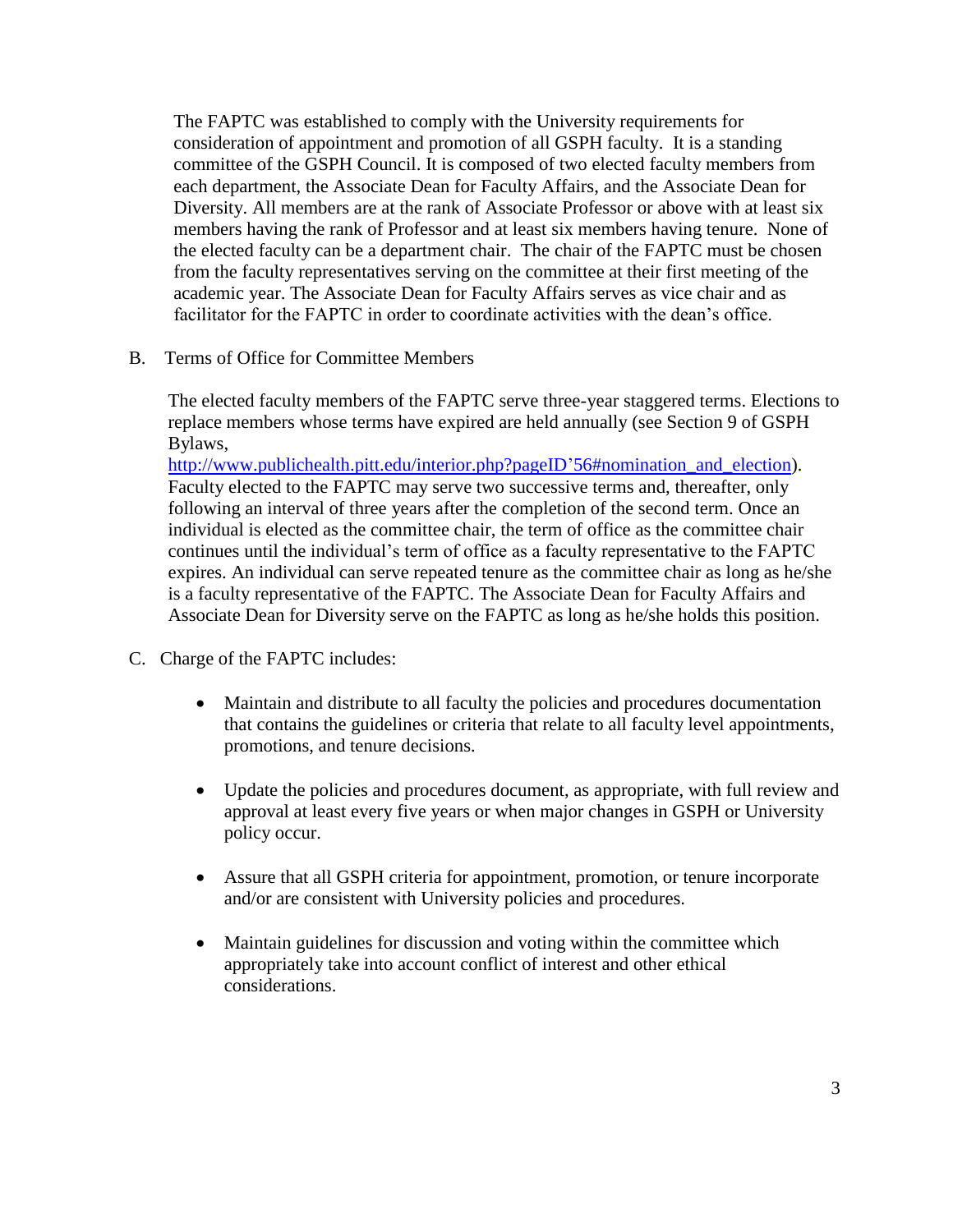- Provide informal advice on proposed faculty actions upon request by the dean or department chair prior to formal review of individual for primary appointment, promotion, or tenure.
- Review and recommend actions to the dean and GSPH Council on all GSPH primary faculty appointments, promotions, and tenure.
- Review and recommend actions to the dean and GSPH Council on all secondary, adjunct, and emeritus faculty appointments.
- Review and recommend actions to the dean and GSPH Council on award of honorary degrees or other University recognition.
- Review and recommend actions to the dean and GSPH Council on appointments to the graduate faculty.
- The FAPTC will provide oversight to assure full compliance with all guidelines regarding diversity and equal opportunity in faculty recruitment and appointment.
- Review and recommend actions relating to promotion and tenure on a schedule published annually.
- Review and recommend actions relating to appointments, on an ongoing request basis, with regular meetings on a monthly basis, or more frequently as needed. Appointments at the level of Assistant Professor or below may be circulated among the committee for a vote in the interim.
- Meet once a month or more often if necessary to accomplish its charge. The chair shall make regular oral reports to the GSPH Council and provide a report summarizing its activities at least once each year at the school-wide faculty meeting.

### D. FAPTC Role in Faculty Mentoring

The role of the FAPTC is that of a review committee. The appointment, promotion, or conferral of tenure proposal originates in the appropriate department, and after consultation with the senior faculty in that department, it is submitted by the department chair to the dean's office for the Associate Dean for Faculty Affairs who in turn submits to the FAPTC for consideration. It is the role of the department's senior faculty to advise and mentor the junior faculty member prior to submission of the packet to the FAPTC. The departmental representative to the FAPTC can participate in this process as a senior faculty member in the department, but not as a representative of the FAPTC. The departmental representative to the FAPTC must abstain from voting on actions that originate in his/her department.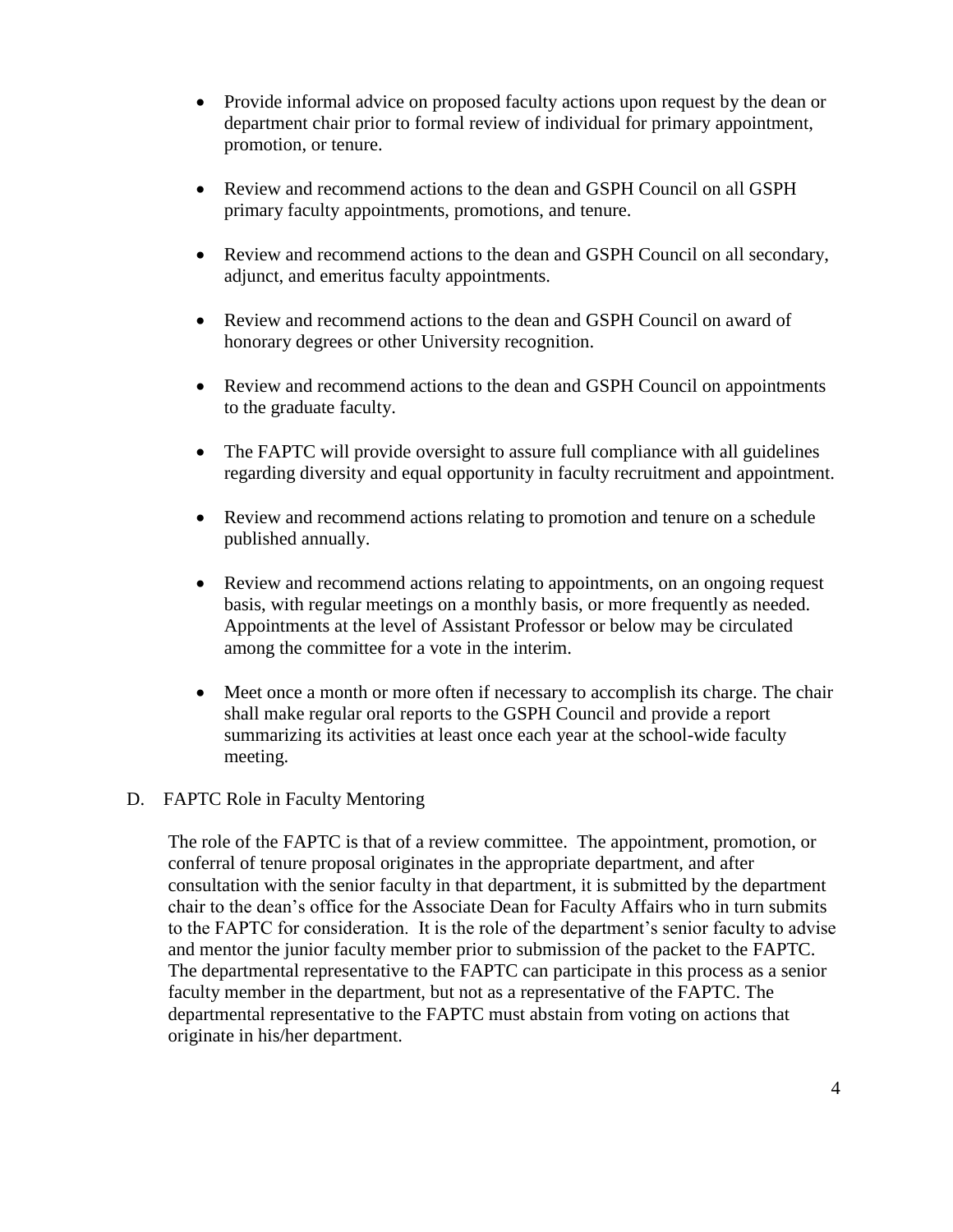The FAPTC respects the departmental autonomy to initiate such actions. The FAPTC, including its chair, shall play no role advising faculty in GSPH about the appropriateness or the strength of their case after it has been submitted to the FAPTC.

The Associate Dean for Faculty Affairs should facilitate the promotion/tenure process by disseminating clear guidelines about the structure and content of an appointment, promotion or tenure packet and sponsor workshops for interested faculty on the process. In an administrative capacity, the Associate Dean for Faculty Affairs may also consult with the department chairs or faculty members as requested.

#### IV. Policies

In considering actions of appointment, promotion and tenure within the Graduate School of Public Health, it is advisable to keep in mind the diverse nature of public health activities, as well as the myriad disciplines that are represented by those participating in these activities and thus represented on faculties of schools of public health. In addition to faculty trained in the traditional scientific disciplines of public health (e.g., epidemiology, biostatistics and environmental health), there are faculty members trained in the humanities and social sciences. Review of such candidates from diverse disciplines must, therefore, take into account the academic norms, mores and professional opportunities and standards particular to those disciplines and fields of study. These diverse norms should be noted in the request letter sent to the external reviewers. It is important for those reviewing the external references and the candidate's dossier to be aware of the relevant disciplinary norms for the candidate's work. Guidelines for consideration of research/scholarly achievements and examples of objective evidence demonstrating research/scholarly achievement are described in the following sections for tenure and non-tenure appointments.

- A. Faculty Appointment and Promotion (tenured and tenure stream)
	- 1. Tenure Stream Appointments

Appointment to the positions of Assistant Professor or Associate Professor can be made in the tenure stream. Tenure-stream faculty are expected to undertake research, teaching and community/professional service activities.

2. General Considerations for Appointment with and Promotion to Tenure Research and teaching are necessary requisites for appointment or promotion to tenure. The balance between accomplishments in research (and other scholarly activities) and teaching may vary considerably from one candidate to another, but both must be present before tenure is granted. Community/professional service activities by a faculty member should be weighted into any decision regarding tenure, but such activities in the absence of both teaching and scholarship are not an adequate basis for tenure.

The primary requirement for tenure is research scholarship. Research scholarship is the long-continued systematic study leading to competent mastery of one or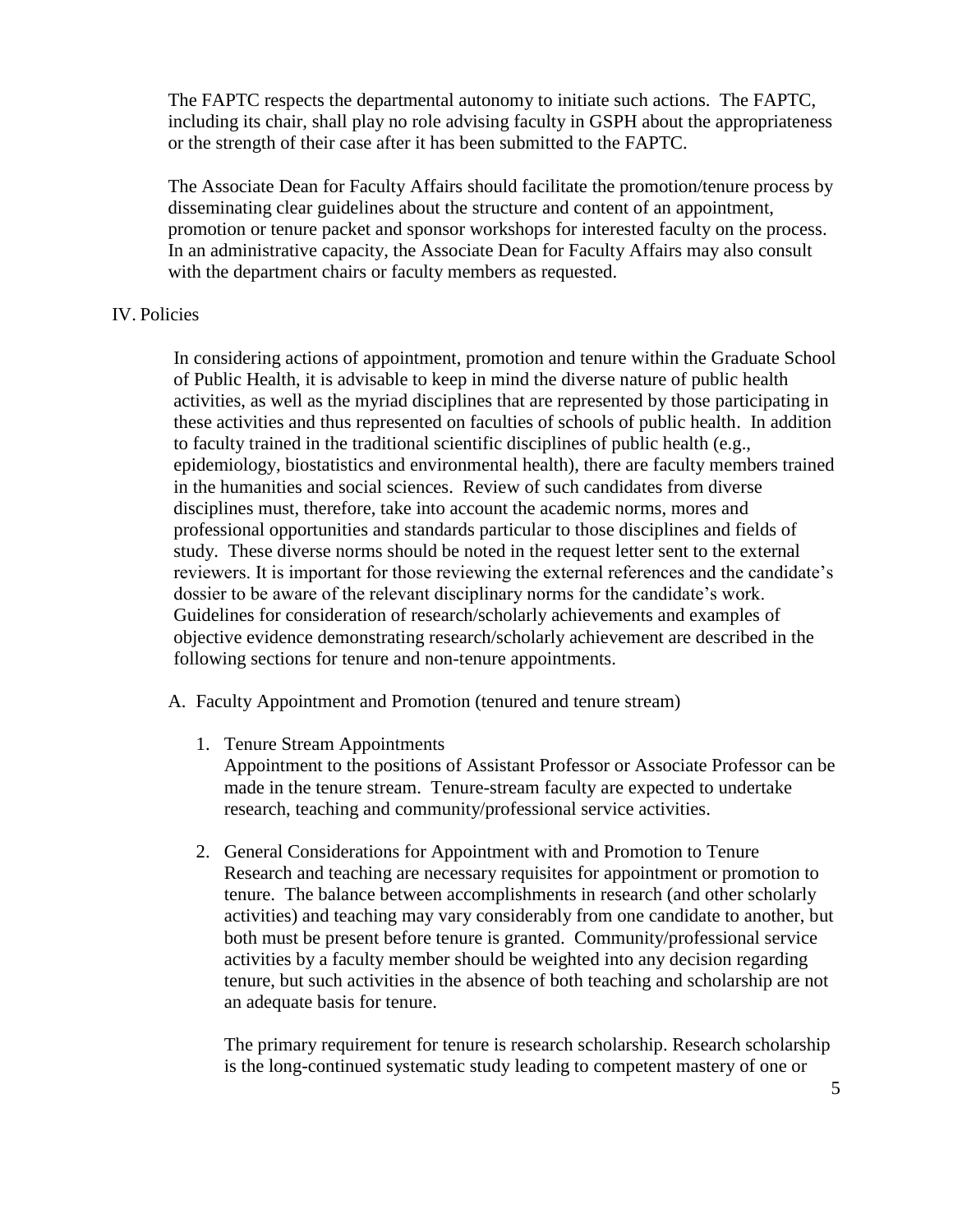more of the highly organized academic studies; more narrowly, it is advanced study which leads to the acquisition of the detailed knowledge in some special field, along with accuracy and skill in investigation and powers of critical analysis in interpretation of such knowledge. Candidates for tenure in the Graduate School of Public Health should have demonstrated significant accomplishment in scholarly endeavors, application and communication of knowledge using laboratory, clinical, and other research tools. Regardless of its form, the candidate's scholarship must provide compelling promise of continued creativity and independence.

The other requisite for appointment or promotion to tenure is demonstrated skill in and dedication to teaching. The candidate should have demonstrated a capacity and a desire to maintain teaching effectiveness and show capacity for continuing growth as a teacher. He or she must design courses that would show his/her innovative character as a teacher. It is implicit that excellence in teaching includes being a model of professional conduct for students and colleagues. The quality and quantity of a candidate's teaching must be documented by the chair in his or her supporting letter.

Service and administrative contributions by a faculty member should be weighed into any decision regarding tenure. However, in order to qualify for tenure, the greater emphasis will be on research and teaching.

Below are guidelines of objective information that can be used as evidence to document that the individual has achieved the specified level of qualifications for tenure consideration. These examples are not meant to be comprehensive, and any other information that documents the individual's level of research, teaching, and service achievement will also be considered.

- 3. Appointment as Assistant Professor (tenure stream) Persons being considered for appointment to the rank of Assistant Professor (tenure stream) should have demonstrated ability to teach and guide and counsel students or the potential do so, and experience in advanced study and research, or professional experience of a kind that would enable him/her to make a comparable academic contribution. The Assistant Professor should possess a doctoral or appropriate professional degree. He/she should exhibit promise of originality, independence, and excellence in research.
- 4. Appointment or Promotion as Associate Professor (tenured and tenure stream) Persons being considered for appointment or promotion to the rank of Associate Professor (tenured or tenure stream) must meet a substantial proportion of the qualifications contained in the following guidelines. Included in these guidelines are examples of objective information that can be used as evidence to document that the individual has achieved the specified level of qualifications. These examples are not meant to be comprehensive, and any other information that documents the individual's level of scholarly achievement should also be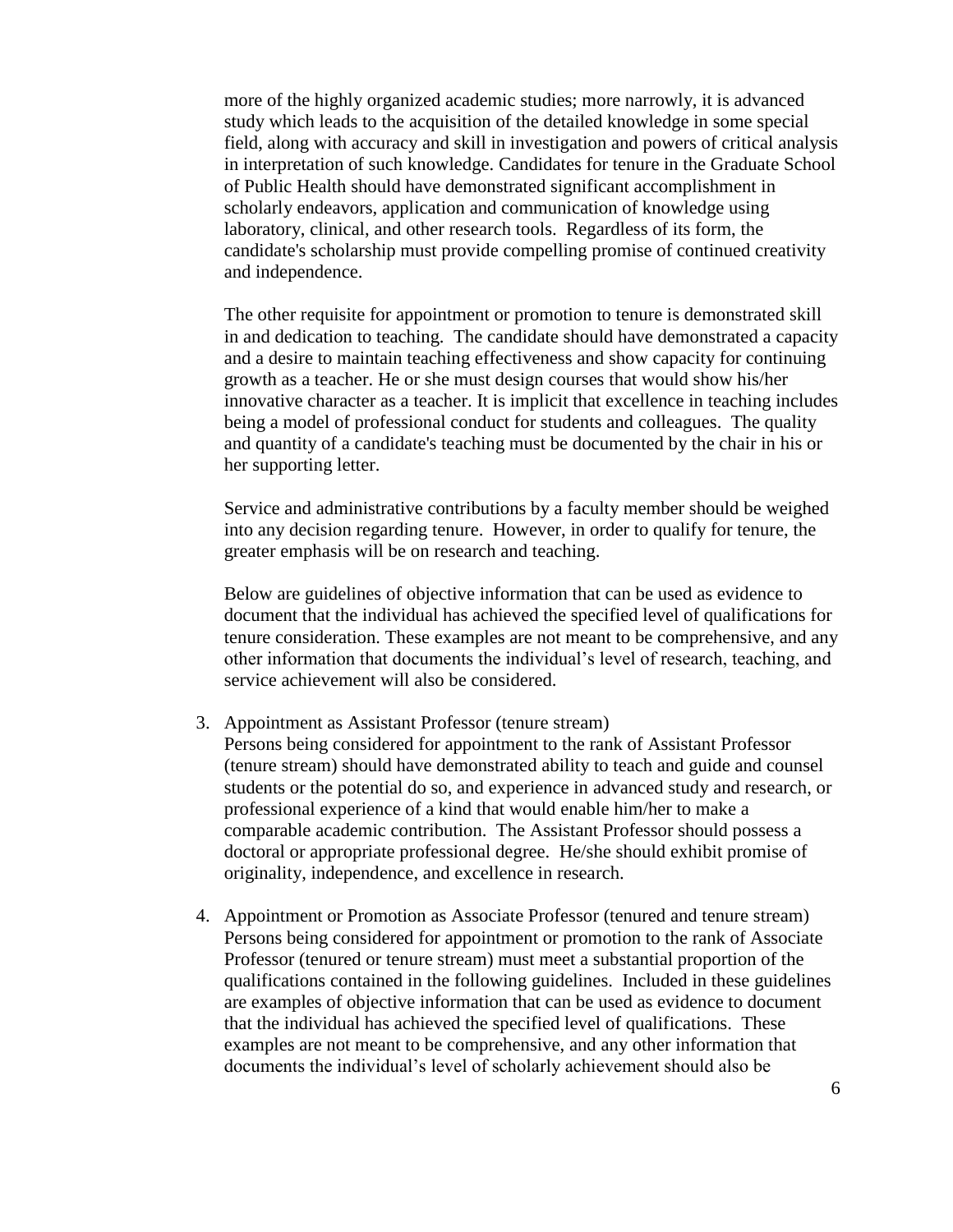considered. Appointment or promotion will be based on overall record in all three areas of research, teaching, and service.

Guidelines for Associate Professor (tenured and tenure stream)

- a. Research
	- Scholarly publications in pertinent refereed, well-known professional journals.
	- Record of consistent peer reviewed funding.
	- Development of new and productive research theme and goals.
	- Authorship of important reviews, chapters, and/or books.
	- Recognition by peers nationally and internationally (as evidenced by invited presentations and external reference letters).
	- Membership in leading scientific organizations.
- b. Teaching
	- Evidence of consistent, significant contributions to teaching and departmental education goals and objectives.
	- Contributions to the design, organization and instruction of course or educational programs.
	- Demonstration of ability to mentor doctoral and master's degree students.
	- Evidence of service as committee member of students' theses and dissertation committees.
- c. Service
	- Effective participation on the committees of the faculty member's department, the Graduate School of Public Health and/or the University of Pittsburgh and other University schools and departments.
	- Evidence that the candidate plays a critical role in the programmatic needs of the department and school. This should be documented in the letter from the department chair which is submitted when requesting tenure.
	- Participation in scientific or policy committees advisory to the government or to foundations.
	- Involvement in Public Health at local, state, and national arena which includes participation in the planning, design, implementation or evaluation of public health programs.
- 5. Appointment or Promotion as Professor (tenured)

Persons being considered for appointment or promotion to the rank of Professor (tenured) must meet a substantial proportion of the qualifications contained in the following guidelines. Included in these guidelines are examples of objective information that can be used as evidence to document that the individual has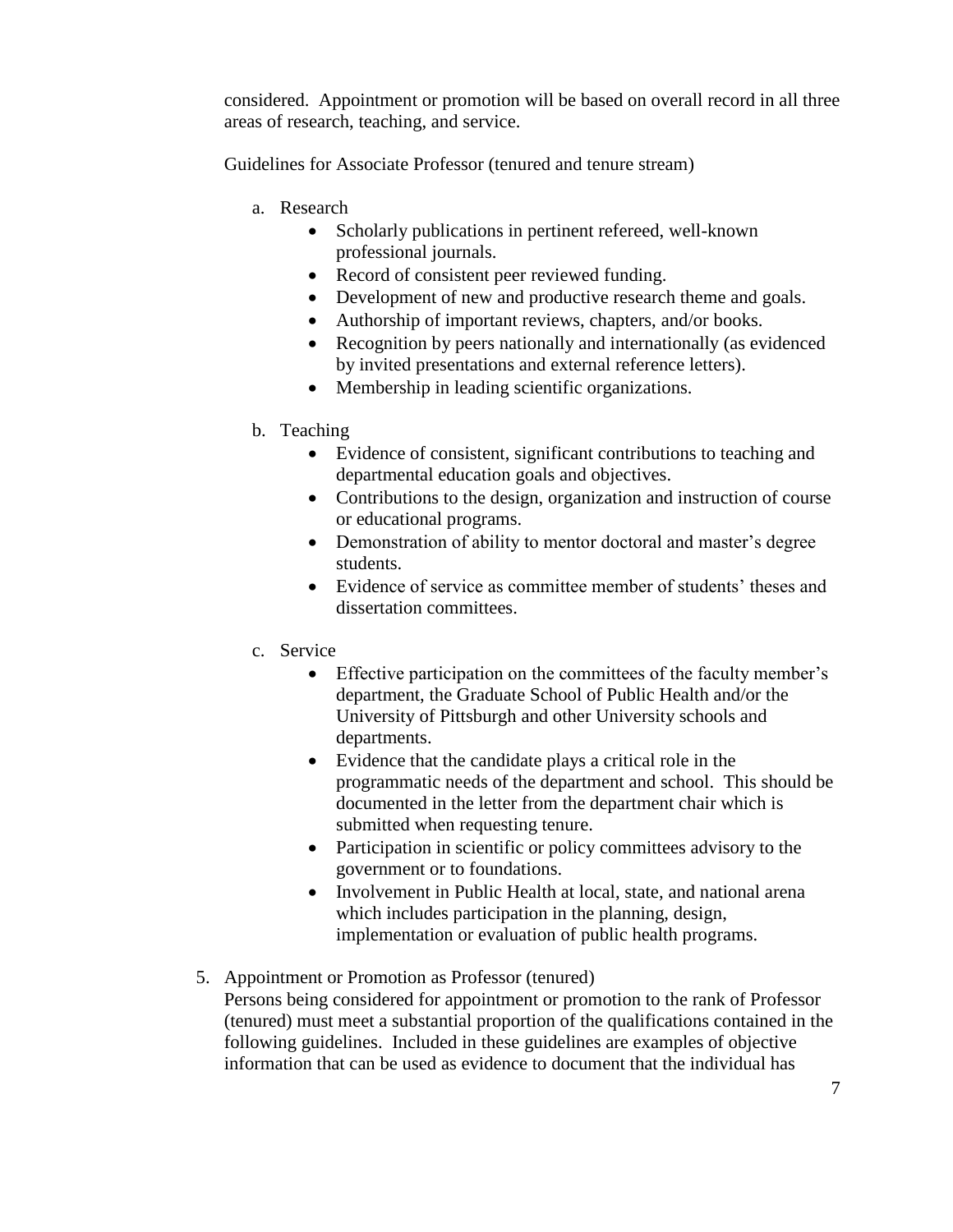achieved the specified level of qualifications. These examples are not meant to be comprehensive, and any other information that documents the individual's level of scholarly achievement should also be considered. Appointment or promotion will be based on overall record in all three areas of research, teaching, and service.

Guidelines for Professor (tenured)

- a. Research
	- Continued scholarly publications in pertinent high level professional journals.
	- Sustained record of peer reviewed funding for his/her research.
	- Acknowledgment of leadership in the field with a coherent research agenda.
	- Recognition by peers nationally and internationally (as evidenced by invited presentations and external reference letters).
	- Membership on editorial boards of scientific publications.
	- Leadership role in significant scientific organizations.
	- Membership on study sections and other scientific advisory panels.
- b. Teaching
	- Evidence of continued significant contribution to teaching and departmental education goals and objectives.
	- Leadership role in educational mission (e.g., program director).
	- Leadership role in the design and implementation of educational programs.
	- Leadership in program activities.
	- Invited lectureships at major universities and leading scientific societies.
	- Teaching award $(s)$ .
	- Demonstrate the capacity to effectively mentor junior faculty members.
- c. Service
	- Expectations are the same as those for Associate Professor with tenure, except more leadership activities are expected. Some examples are as follows:
		- o Excellence as an academic role model for graduate students and junior colleagues.
		- o Effective participation and service as leader (chairperson) on the committees of the faculty member's department, the Graduate School of Public Health and/or the University of Pittsburgh and other University schools and departments.
		- o Evidence that the candidate plays a leadership role in the programmatic needs of the department and school. This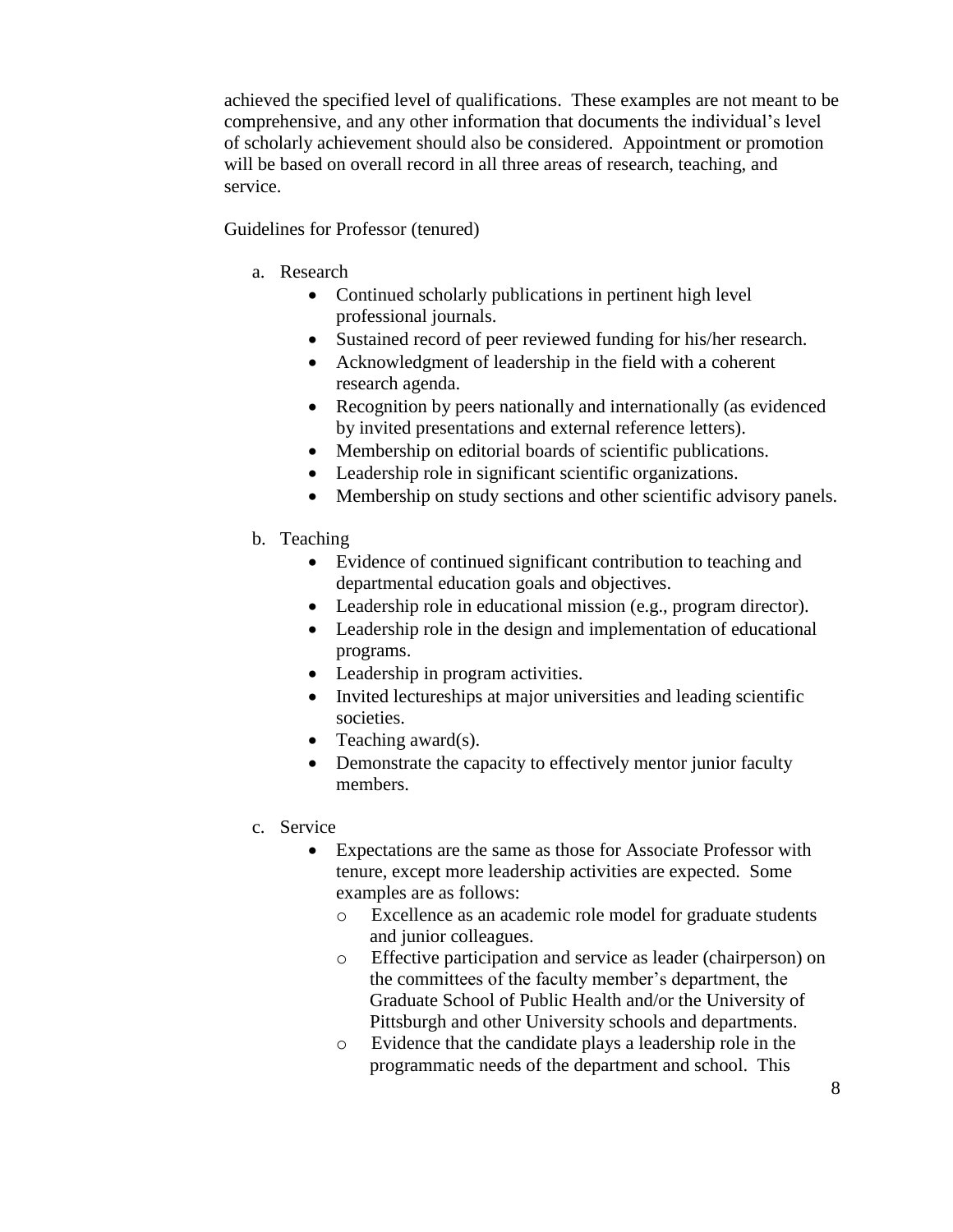should be documented in the letter from the department chair which is submitted when requesting tenure.

- o Participation in scientific or policy committees advisory to the government or to foundations.
- o Involvement in Public Health at local, state, and national arena which includes participation in the planning, design, implementation or evaluation of public health programs.
- 6. Appointment of Non**-**Tenure Stream Faculty to Tenure Stream Positions Non-tenure senior faculty may qualify for tenure by virtue of increased scholarly productivity and may be recommended for tenure through the usual academic process. Recommendations for appointment of non-tenure stream faculty to a tenured position must follow all of the school's regular policies and procedures for appointment and promotion, including creation of a position and establishment of a national search committee**.**
- 7. Tenure Stream Faculty: Temporary Transfer Outside of Tenure Stream These transfers are described in the *Faculty Handbook* **(**[http://www.provost.pitt.edu/handbook/handbook.html\)](http://www.pitt.edu/~provost/handbook.html).
- B. Faculty Appointment and Promotion (non-tenure stream)
	- 1. Non-Tenure-Stream Appointments

Among the various faculties there are persons who possess special skills contributing substantially to the mission of the University who are not hired to devote full-time effort to the University, or whose positions are funded for a finite period, or whose professional and academic preparations are not complete, or who are not expected to perform the same range of duties expected of a tenure-stream member of the faculty or to make the same contributions to the University community, and who are agreeable to a non-tenure-stream appointment without implication of tenure. Policies relating to these faculty are described in the *Faculty Handbook [\(http://www.provost.pitt.edu/handbook/handbook.html\)](http://www.provost.pitt.edu/handbook/handbook.html).* 

2. Title and Ranks.

Under these or other exceptional circumstances, appointments outside the tenure stream and without tenure may be made at the ranks and with the title of professor, associate professor, assistant professor, and instructor. Appointments with prefixes to the above ranks are described in the *Faculty Handbook [\(http://www.provost.pitt.edu/handbook/handbook.html\)](http://www.provost.pitt.edu/handbook/handbook.html)*.

3. Appointment as Instructor (non-tenure stream) The Instructor should have earned a doctoral degree or the highest appropriate professional degree, or provide evidence that he/she is successfully pursuing such a degree and expects to receive it within a reasonable time. In some fields, professional experience may bear considerable weight and appointment could be considered without an earned doctorate; in other areas, teaching experience is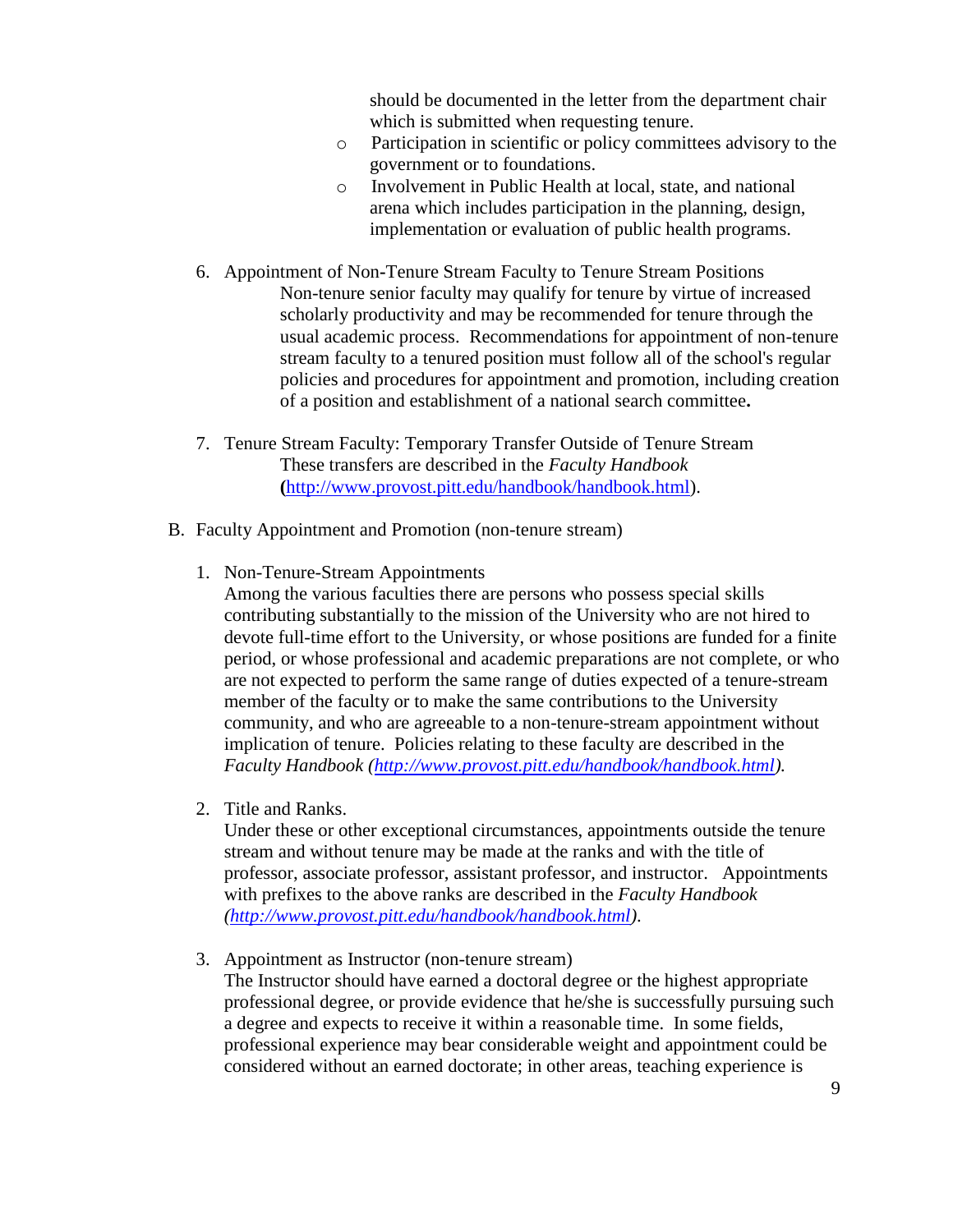essential. Reappointment depends upon satisfactory scholarly progress and a demonstrated interest in and ability to pursue an academic career.

- 4. Appointment as Assistant Professor (non-tenure stream) Persons being considered for appointment to the rank of Assistant Professor (nontenure stream) should have demonstrated ability to teach and guide and counsel students or the potential do so, and experience in advanced study and research, or professional experience of a kind that would enable him/her to make a comparable academic contribution. The Assistant Professor should possess a doctoral or appropriate professional degree. He/she should exhibit promise of excellence in research.
- 5. Appointment or Promotion as Associate Professor (non-tenure stream) Persons being considered for appointment or promotion to the rank of Associate Professor must meet a substantial proportion of the qualifications contained in the following guidelines. Included in these guidelines are examples of objective information that can be used as evidence to document that the individual has achieved the specified level of qualifications. These examples are not meant to be comprehensive, and any other information that documents the individual's level of scholarly achievement should also be considered. Appointment or promotion will be based on overall record in all three areas of research, teaching, and service.

Guidelines for Associate Professor (non-tenure stream)

- a. Research
	- Scholarly publications in pertinent refereed professional journals.
	- Record of some peer-reviewed funding or contribution to such funding as a central member of a research team.
	- Solid contribution in his/her field.
	- Recognition by peers nationally and internationally (as evidenced by invited presentations and external reference letters).
	- Membership in leading scientific organizations.
- b. Teaching
	- Evidence of consistent, significant contributions to teaching and departmental education goals and objectives.
	- Demonstration of ability to evaluate and mentor graduate students.
	- Evidence of service to graduate student examination committee.
- c. Service
	- Participation on committees of the faculty member's department, the Graduate School of Public Health and/or the University of Pittsburgh.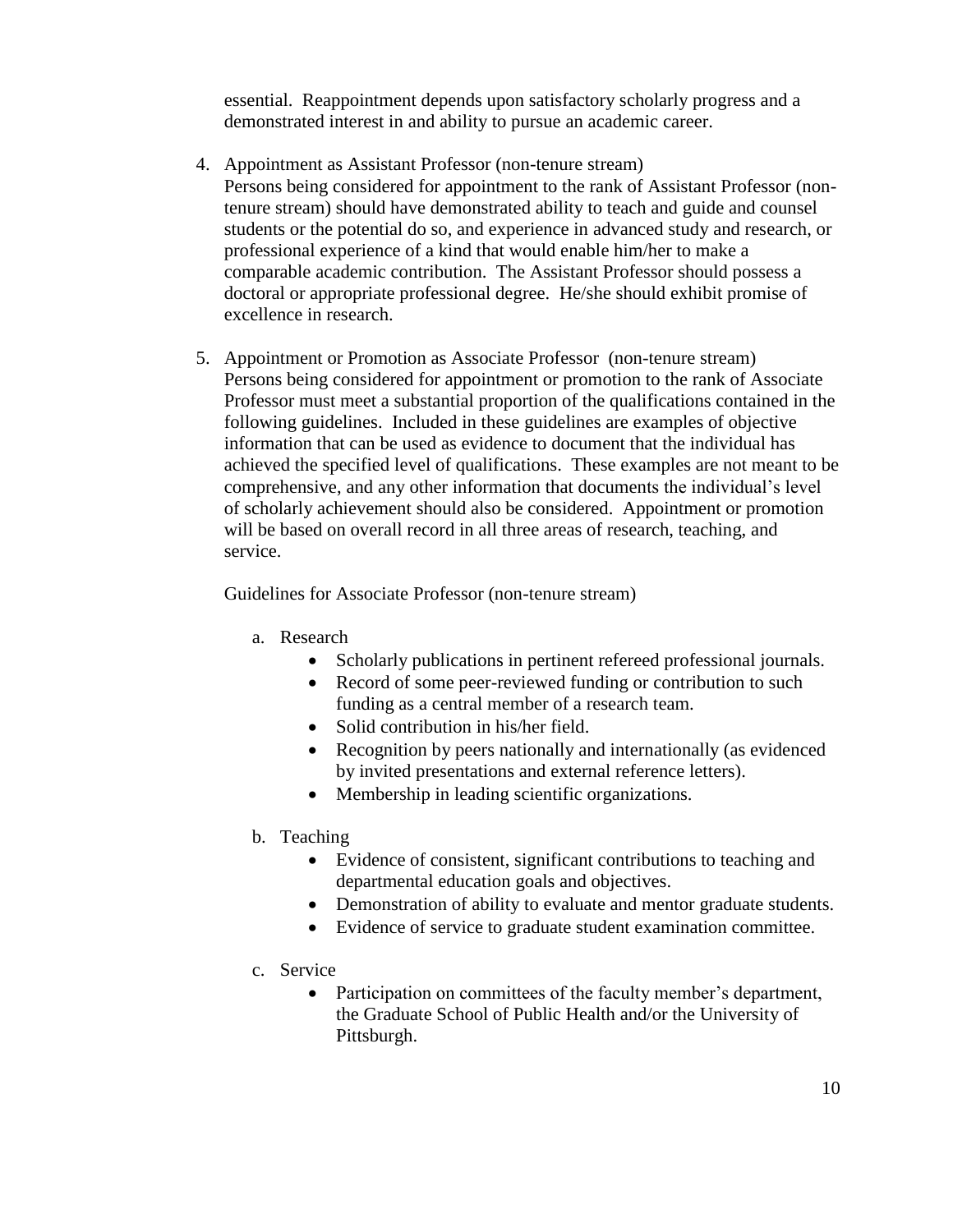- Participation in scientific or policy committees advisory to the government or to foundations.
- Involvement in planning, design, implementation, or evaluation of public health programs at local and state level.
- 6. Appointment or Promotion as Professor (non-tenure stream) Persons being considered for appointment or promotion to the rank of Professor must meet a substantial proportion of the qualifications contained in the following guidelines. Included in these guidelines are examples of objective information that can be used as evidence to document that the individual has achieved the specified level of qualifications. These examples are not meant to be comprehensive, and any other information that documents the individual's level of scholarly achievement should also be considered. Appointment or promotion will be based on overall record in all three areas of research, teaching, and service.

Guidelines for Professor (non-tenure stream)

- a. Research
	- Continued scholarly publications in pertinent high quality professional journals.
	- Developed a coherent research agenda.
	- Record of peer reviewed funding for his/her research.
	- Recognition by peers nationally and internationally (as evidenced by invited presentations and external reference letters).
	- Membership on editorial boards of scientific publications.
	- Leadership role in significant scientific organizations.
	- Membership on study sections or other scientific advisory panels.
- b. Teaching
	- Evidence of continued significant contribution to teaching and departmental education goals and objectives.
	- Leadership role in the design and implementation of educational programs.
	- Leadership in program activities.
	- Invited lectureships at major universities and leading scientific societies.
	- Teaching award $(s)$ .
	- Demonstrate the capacity to effectively mentor junior faculty members.
- c. Service
	- Minimum requirements are the same as those for Associate Professor (non-tenure). In addition, the candidate must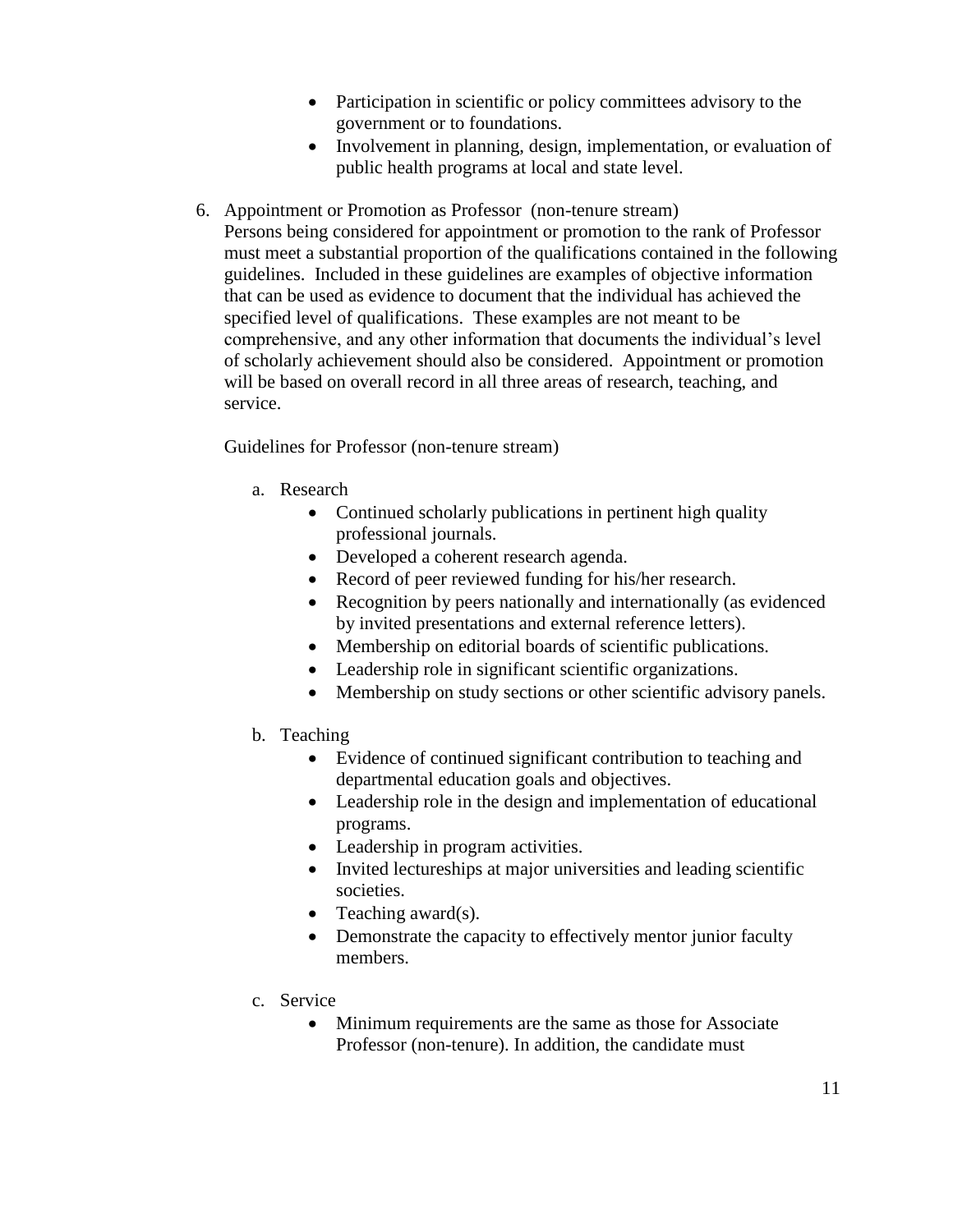demonstrate some leadership skills in service. Some examples are as follows:

- o Effective participation as leader (chairperson) on the committees of the faculty member's department and school– wide committees.
- o Evidence that the candidate plays a leadership role in the programmatic needs of the department and school. This should be documented in the letter from the department chair which is submitted when requesting appointment or promotion.
- o Participation in scientific or policy committees advisory to the government or to foundations.
- C. Appointment and Promotion of Research Faculty (non-tenure stream)
	- 1. General Considerations

Appointment and promotion of Research faculty is outside of the tenure stream. Achievements to be considered when evaluating for appointment/promotion of the positions of research assistant professor, research associate professor and research professor are similar to those of assistant professor, associate professor and professor except the research faculty are not required to demonstrate participation in the teaching program of the school or department.

When considering actions of appointment and promotion within the Graduate School of Public Health, it is advisable to keep in mind the diverse nature of public health activities, as well as the myriad disciplines that are represented by those participating in these activities and thus represented on faculties of schools of public health. In addition to faculty trained in the traditional scientific disciplines of public health (e.g., epidemiology, biostatistics or environmental health), there are faculty members trained in the humanities and social sciences. Guidance for evaluation of candidates from such diverse disciplines must therefore take into account the academic norms, mores and professional opportunities and standards particular to those disciplines and fields of study. These diverse norms should be reflected in the external evaluations of candidates. However, it is important for those reviewing those external evaluations and the candidate's dossier to be aware of the relevant disciplinary norms for the candidate's work. Guidelines for consideration of the research/scholarly achievements and examples of objective evidence demonstrating research/scholarly achievement are described in the following sections. Persons being considered for appointment or promotion to the rank of Research Associate Professor or Research Professor must meet a substantial proportion of the qualifications contained in the following guidelines.

- 2. Guidelines for Appointment and Promotion of Research Faculty
	- a. Research Assistant Professor (non-tenure stream)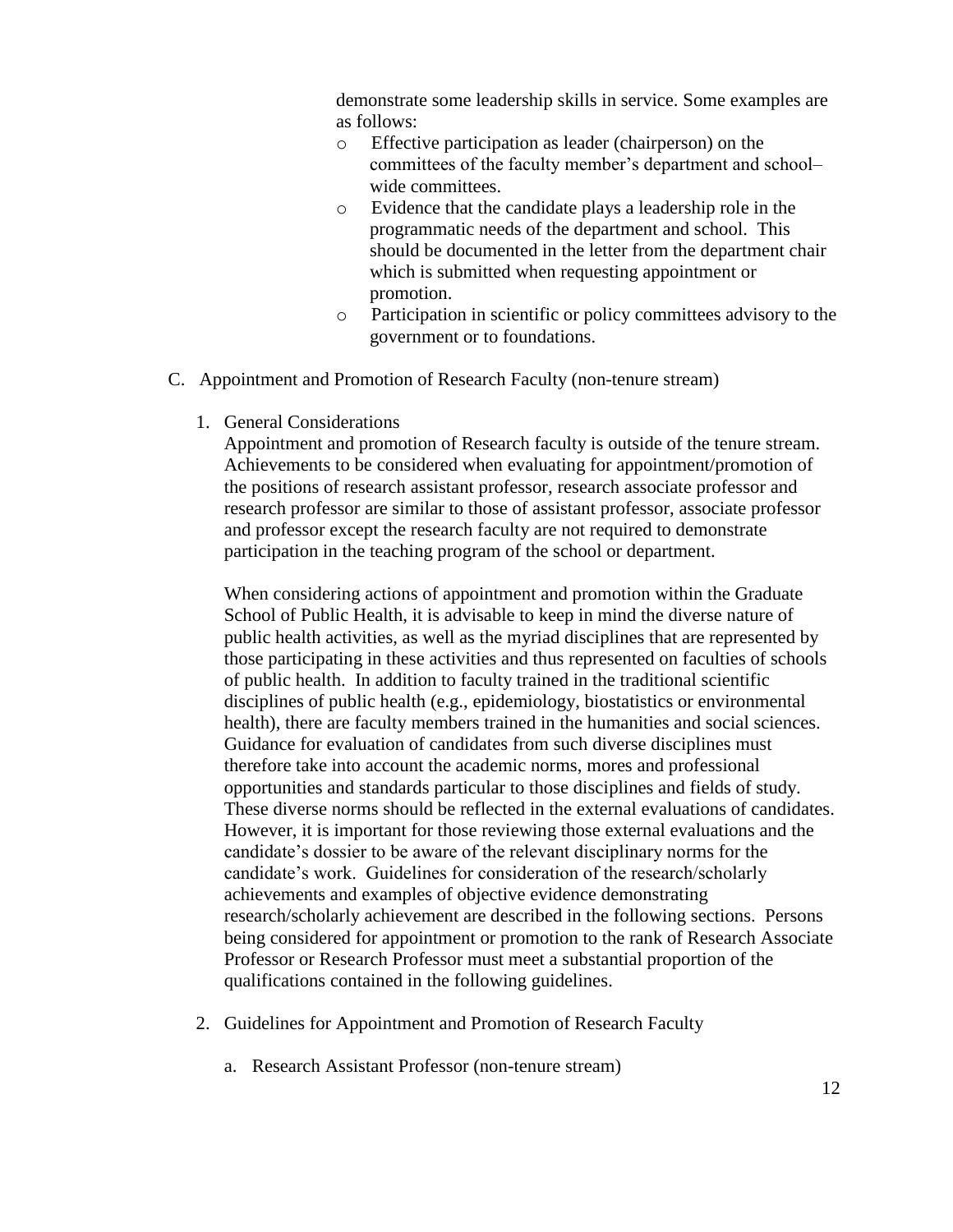These faculty should have demonstrated substantial experience in advanced study and research, or have professional experience of a kind that would enable him/her to make a comparable academic contribution. The Research Assistant Professor should possess a doctoral or appropriate professional degree. He or she should exhibit promise of excellence in some field of research. To be appointed to a Research Assistant professorship, a person should have the potential for promotion to Research Associate Professor.

b. Research Associate Professor and Research Professor (non-tenure stream)

Guidelines for consideration of achievement

- Continued productivity in investigative or scholarly activity in basic or applied research.
- Recognizable objectives or an underlying theme of the scholarly program.
- Publication of research reports in leading refereed journals.
- Publication demonstrating innovative conceptualizations or novel solutions to biomedical problems.
- Authorship of important review articles, chapters and/or books.
- Evidence of continuing research awards.
- Membership and participation in leading scientific or professional societies in the candidate's field.
- Evaluation of scientific accomplishment obtained from peers on a national and international basis.
- Participation in scientific or policy committees advisory to the government or to foundations.
- Participation in planning, design, implementation or evaluation of public health or health research programs.
- 3. Examples of Objective Evidence of Achievements
	- a. Research Associate Professor (non-tenure stream)
		- Scholarly publications in pertinent professional journals.
		- Evidence of consistent, significant contributions to the research endeavors of the school, department, or center.
		- Consistent research theme and goals.
		- Authorship of important reviews, chapters and/or books.
		- Recognized by peers regionally (evidenced by presentation and by letters).
		- Membership in leading scientific organizations.
	- b. Research Professor (non-tenure stream)
		- Evidence of continued significant contribution to the research endeavors of the school, department, or center.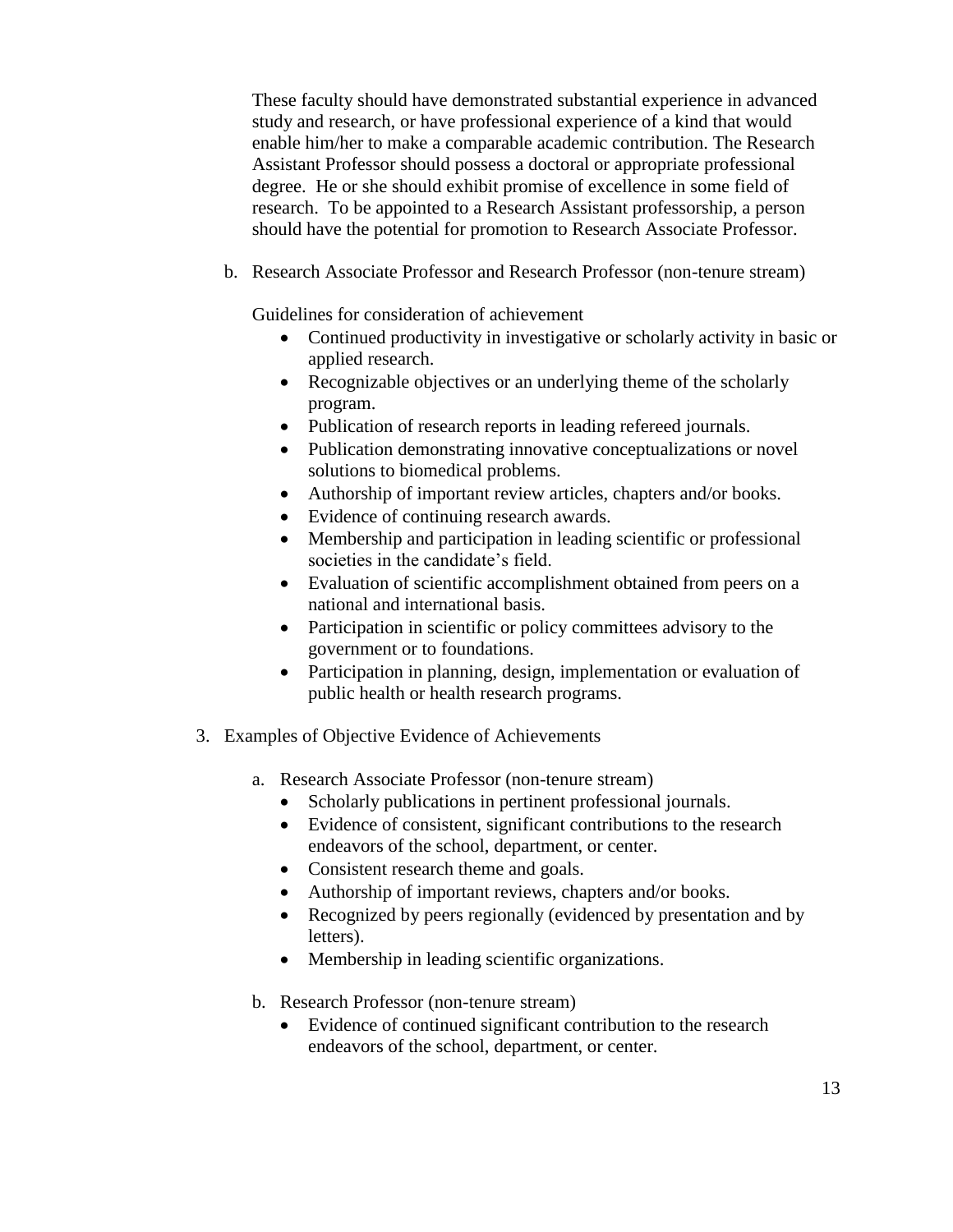- Continued scholarly publications in pertinent professional journals.
- Recognized by peers nationally and internationally (as evidenced by presentation and by letters).
- Membership on editorial boards of scientific publications.
- Leadership role in significant scientific organizations.
- Membership on study sections or other scientific advisory panels.
- 4. Options for Appointment Outside of the Research Track

Individuals who have an appointment as a Research Assistant Professor, Research Associate Professor or Research Professor may be appointed to a position as an Assistant Professor, Associate Professor or Professor by virtue of scholarly productivity sufficient to merit such appointments through the usual academic process as defined below. It should be noted that teaching is one of the key aspects of productivity that is required for such an appointment. As teaching is not a benchmark for appointment/promotion in the Research track, an individual in the Research track who wishes to obtain such an appointment should seek to participate in graduate level teaching and serve as a mentor to students so he/she can demonstrate his/her accomplishments as a teacher as well as those in the areas of research and service.

a. Appointment to a Tenure Stream Position

Recommendations for appointment of Research track faculty to a tenure stream position as Assistant Professor, Associate Professor or Professor shall follow all of the school's regular policies and procedures for such appointments as defined in Section IV.A of this document. This includes the creation of a position and establishment of a search committee.

- b. Appointment to a Non-Tenure Stream Position Recommendations for appointment of a research track faculty to a nontenure stream position as Assistant Professor, Associate Professor or Professor shall follow all of the school's regular policies and procedures for appointment as defined in Section IV.B of this document, including the establishment of a search committee and the letters of recommendation from external reviewers.
- D. Appointment and Promotion of Public Health Practice Faculty
	- 1. General Considerations

Public Health Practice faculty are appointed for expertise derived from professional practice in public health, in contrast with expertise derived from academic research or teaching. To be accredited as a Graduate School of Public Health by the Council on Education for Public Health (CEPH), a Graduate School of Public Health must meet several criteria defined by CEPH. One criterion has been interpreted by CEPH to require a component of faculty that includes individuals with competence in public health practice and that these faculty have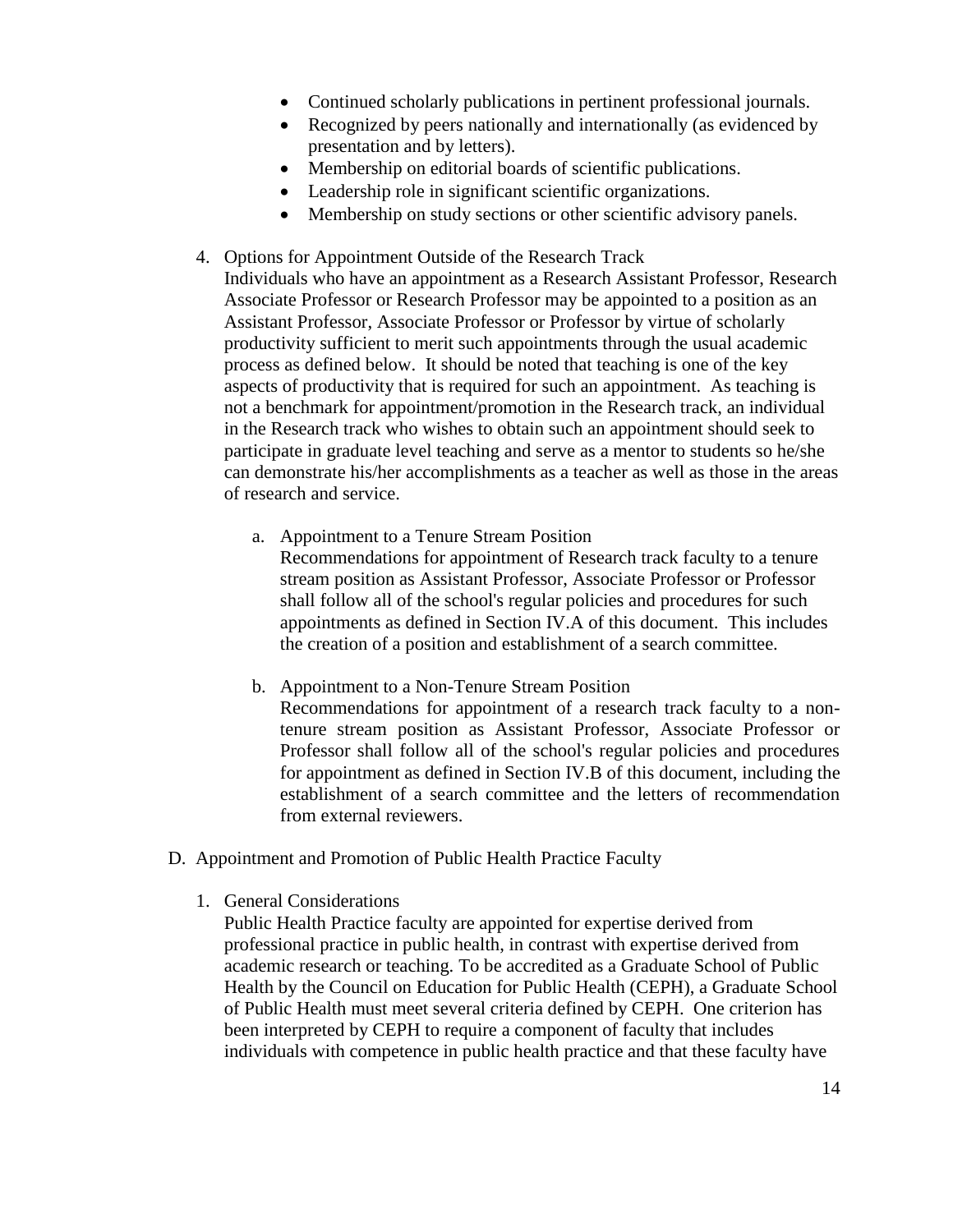links to those practicing public health in the community. This criterion is identified by CEPH as follows:

*The school shall have a clearly defined faculty which, by virtue of its size, multidisciplinary nature, educational preparation, research and teaching competence, and practice experience is able to fully support the school's mission, goals and objectives.*

The school's document that defines the criteria for appointment and promotion of Public Health Practice faculty entitled, *Graduate School of Public Health: Criteria for Appointment and Promotion, Public Health Practice Faculty* (February 14, 2001) is found in Appendix B.

The activity and accomplishments expected of Public Health Practice faculty have a different focus from that of non-practice faculty. Public Health Practice usually involves helping health agencies or communities to assess public health problems, to plan, implement or evaluate public health programs or to develop public health policies. As such, there is often a service component to practice involving longterm involvement to help define and/or solve immediate public health problems. A Public Health Practice faculty member works to help solve some public health problem with an international, national, state or local health/health care agency. There can be a research component to practice. Practice-oriented research is usually defined by the agencies or communities involved and deals with immediate problems. The practice faculty is a collaborator with the agencies/communities and the research is jointly owned. As such, the role of the faculty member is often one of co-investigator with health agencies and communities rather than that of the more traditional role of "principal investigator."

The "scholarly" product of practice is often in the form of technical reports, presentations to professional meetings and/or "program" type publications in the more traditional research journals.

A faculty member's practice experience and the teaching of public health students is linked, and such a linkage may be in the classroom or it may be in supervised field experiences in which graduate students work with or under the supervision of the practice faculty member.

- 2. Guidelines for Appointment and Promotion of Public Health Practice Faculty
	- a. Instructor

Faculty at this rank should have an earned doctorate or the highest professional degree considered to be the appropriate degree in his or her area of specialization or provide evidence that he or she is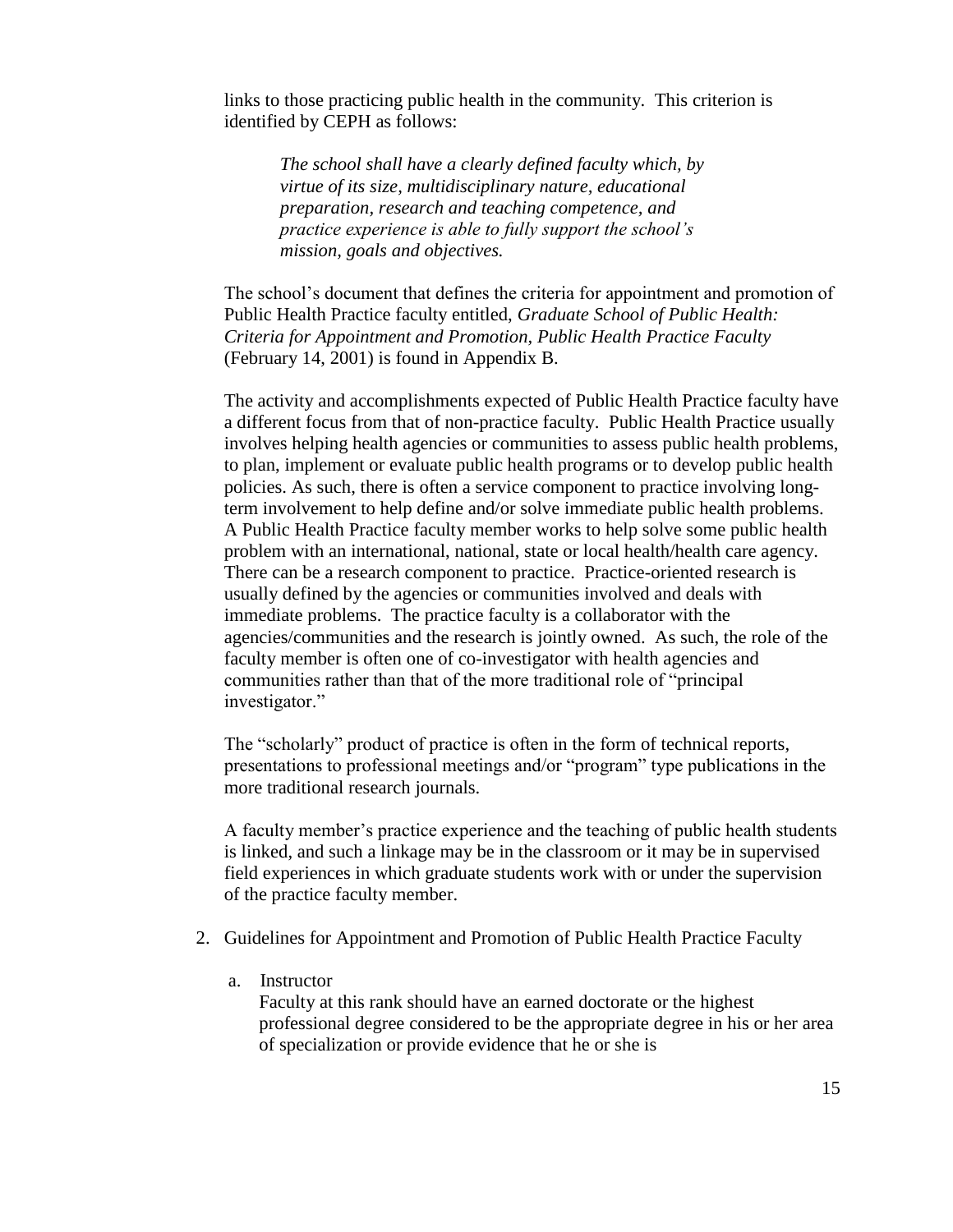successfully pursuing such a degree and expects to receive it within a reasonable amount of time, as well as recognized public health experience and a demonstrated commitment to teaching and excellence in public health service.

b.Assistant Professor

Faculty at this rank should meet all requirements of faculty at the previous rank and, in addition, should have an earned doctorate or the highest professional degree considered to be the terminal degree appropriate to his or her area of specialization and substantial recognized public health practice experience, as well as demonstrate a commitment to teaching and excellence in public health service.

c.Associate Professor

Faculty at this rank should meet all requirements of faculty at the previous rank and, in addition, should have demonstrated evidence of competence in teaching, excellence in professional service and should have some scholarly activity underway. Faculty at this rank should show promise of

becoming leaders in their fields and should have attained recognition at the state and/or national level.

d. Professor

Faculty at this rank should meet all requirements of faculty at the previous rank and, in addition, should have demonstrated significant expertise in their teaching, outstanding achievement in their service roles, and should be engaged in scholarly activity, documented by appropriate publications. Faculty at this rank should be leaders in their field and should have attained national and/or international peer recognition.

- 3. Alternative Options Regarding Tenure and Non-Tenure Stream Appointments Although it should be a rare event, when appropriate, a faculty member may become eligible for appointment to a non-practice faculty rank. Such appointments may support the goals of the school when the change occurs within the legitimate framework of special achievement or of a clearly defined modification of professional emphasis and goals. Recommendations for appointment to a non-practice faculty rank shall follow all of the school's regular policies and procedures for appointment and promotion, including creation of a position and establishment of a search committee.
- 4. Award of Tenure

Public Health Practice faculty members are generally appointed outside the tenure stream. However, in exceptional circumstances they may be nominated for award of tenure while remaining in the Public Health Practice Track. (see Appendix B).

E. Appointment and Promotion of Public Health Education Faculty (non-tenure stream)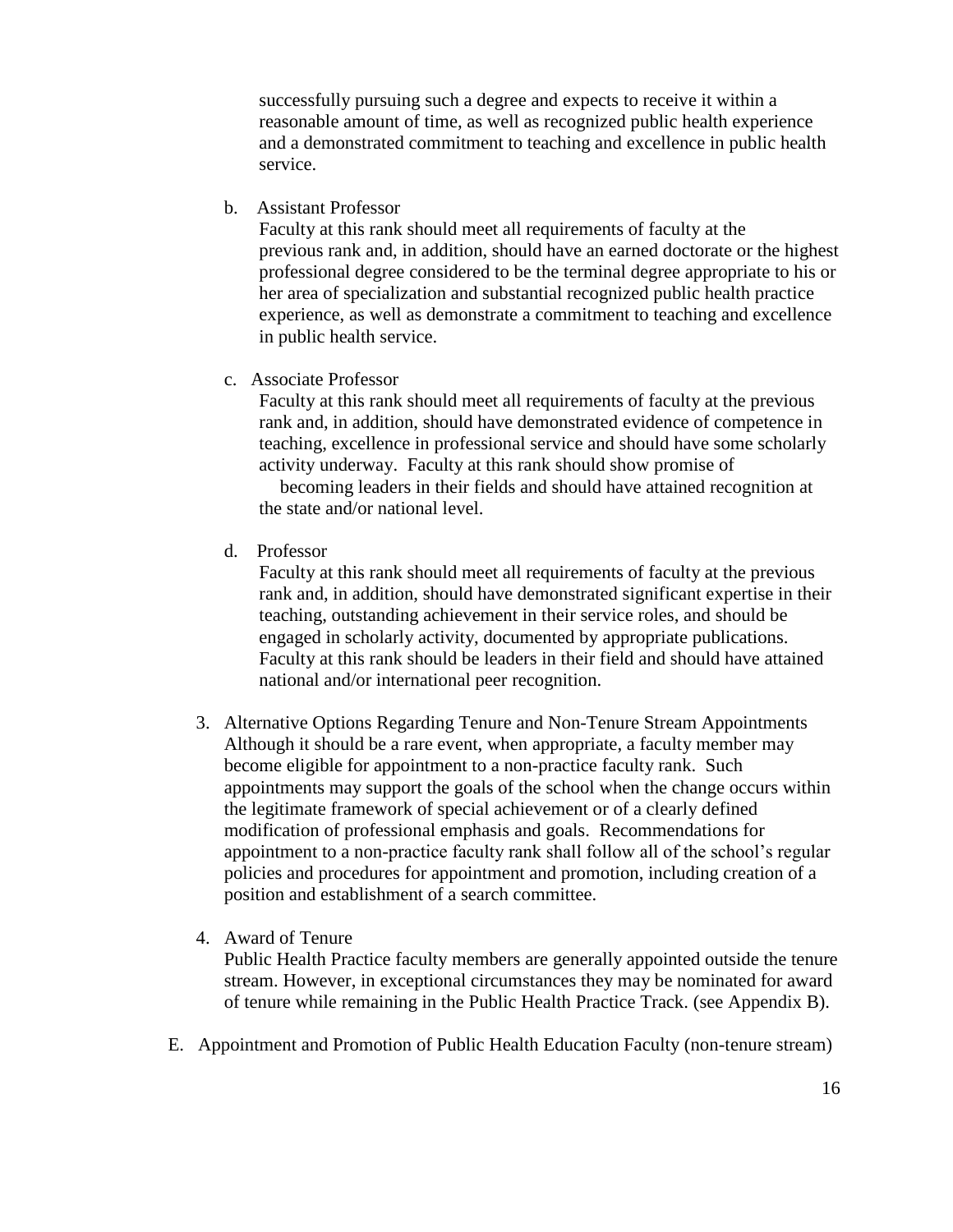#### 1. General Considerations

The objective of the educator concentration is to encourage and promote individuals whose primary professional activity is teaching and education. While the primary mission of such faculty is to disseminate relevant knowledge and skills to public health students and professionals, as well as the general public, scholarly acquisition and communication of data pertaining to teaching methods and outcomes should not be discouraged. However, all GSPH faculty, including those in the educator concentration, are expected to participate at some level in the research and service activities of the school.

This concentration is intended for individuals who plan to make education in public health their primary focus. As such, the criteria for promotion in the public health education concentration are distinct from other tracks (i.e., research and public health practice). Sufficient achievement relevant to these criteria must be demonstrated for successful promotion. For example, research publications unrelated to education may be considered at the time of promotion but cannot be substituted for criteria that are unique to the education concentration. The candidate's departmental chair should specifically address the assignment of this concentration when writing statements of support for appointment and/or promotion.

In general, applicants are expected to have an earned doctorate or appropriate professional degree in a field that is relevant to the department in which they are being appointed. The candidate's dossier submitted at the time of appointment or promotion should contain the same materials as described for other GSPH faculty appointments or promotions (FAPTC operating manual) and be consistent with the Provost's Guidelines on the Preparation of Dossiers [\(http://www.provost.pitt.edu/memo/faculty\\_personnel\\_actions.html\)](http://www.provost.pitt.edu/memo/faculty_personnel_actions.html). In addition, a teaching portfolio is expected to be part of the promotion package. For example, some items that are appropriate for a teaching package include but are not limited to: (1) motivation and impact of courses that were developed (If the course was a major revision of a previous course then details need to be provided in regard to the changes that were made and the rationale.), (2) letters from former students in regard to the impact the faculty member's teaching, mentorship or program had on their careers, (3) description, motivation and measure of impact of new tracks or programs, (4) examples of educational materials authored by the faculty member, and (5) statement of teaching philosophy.

Outside letters of support should be obtained from individuals who are considered educators in public health. When the FAPTC solicits letters from selected referees, requests will clearly indicate that the candidate is in the educator concentration and outline the general functions and goals of this position as well as criteria for promotion. Outside letters obtained for promotion should acknowledge that the individual is in the educator concentration and evaluate the candidate's credentials in light of these goals and criteria.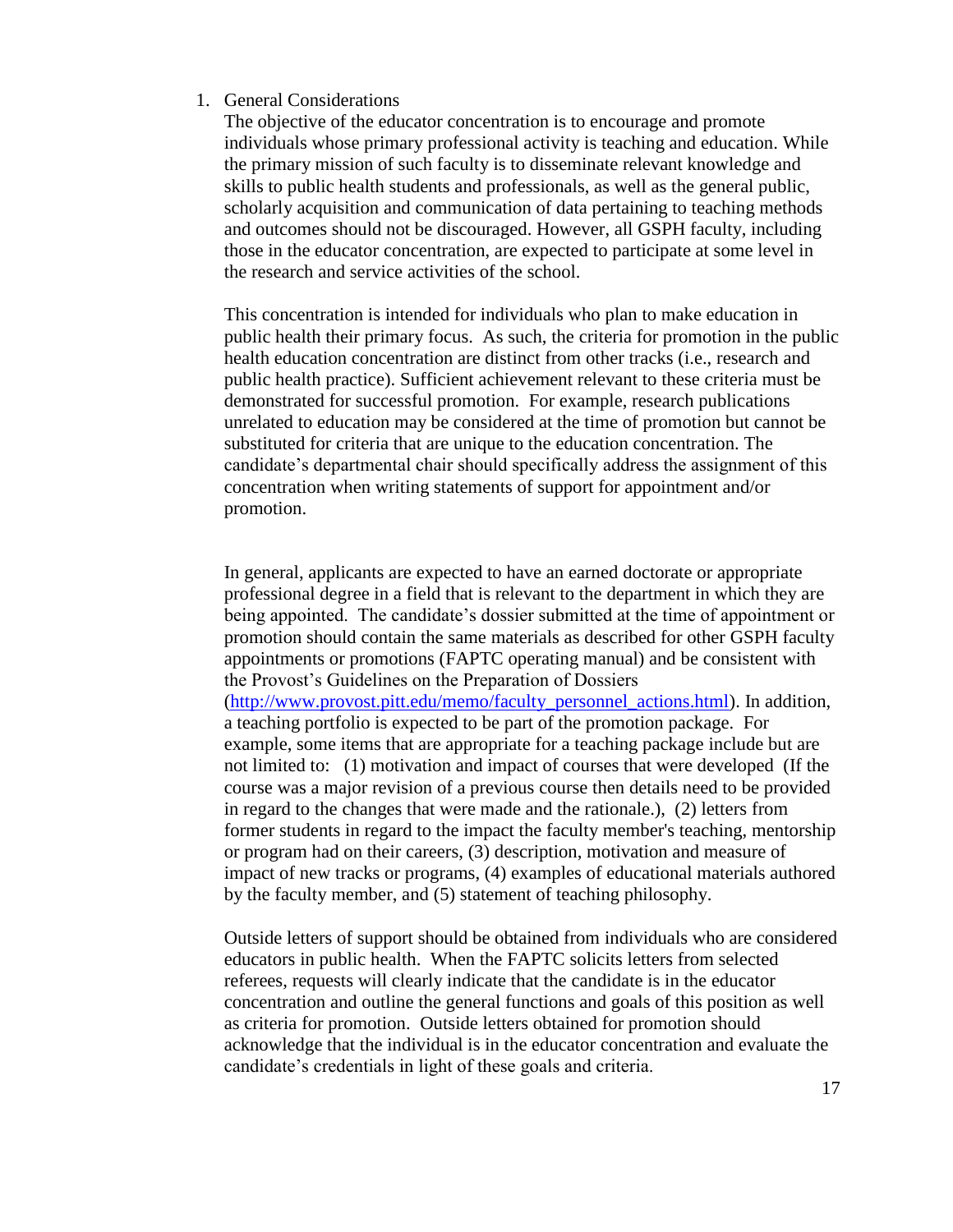- 2. Guidelines for Appointment and Promotion of Public Health Education Faculty
	- a. Assistant Professor (non-tenure stream)

An Assistant Professor in the educator concentration is expected to be an excellent classroom teacher, and to have the skills and experience necessary to take on major responsibility for teaching courses and developing new teaching materials, venues and courses that keep pace with changes in the discipline.

#### b. Associate Professor (non-tenure stream)

Promotion to Associate Professor in the educator concentration requires demonstrated excellence in classroom teaching along with substantial leadership and/or extra-classroom achievements in education either within or outside of the GSPH. Evidence of such leadership and/or extra-classroom achievement could include but is not limited to the following.

- development of new courses, tracks, or degree programs
- development of major new teaching methods for existing courses
- directorship of tracks or degree programs
- national or international reputation in education
- local awards or grants for educational excellence or educational materials
- publication of textbook chapters
- peer-reviewed publications related to public health education
- publication of other important teaching materials (e.g. guides, white papers, etc)
- presentations on educational issues
- major role in mentoring and advising
- participation in educational support activities such as service on curriculum or admissions committees
- participation in University-wide educational activities and committees
- participation in education sections or meetings of relevant national societies and meetings, such as the APHA
- successful recruitment efforts towards more and better qualified students
- c. Professor (non-tenure stream)

Promotion to Professor in the educator concentration requires, in addition to the criteria outlined for promotion to Associate Professor, evidence of major leadership roles and exceptional contributions within the GSPH and/or of a national or international impact as an educator. Evidence of that achievement could include but is not limited to the following.

- development and success of new degree programs
- major innovations in educational methods that go beyond a single course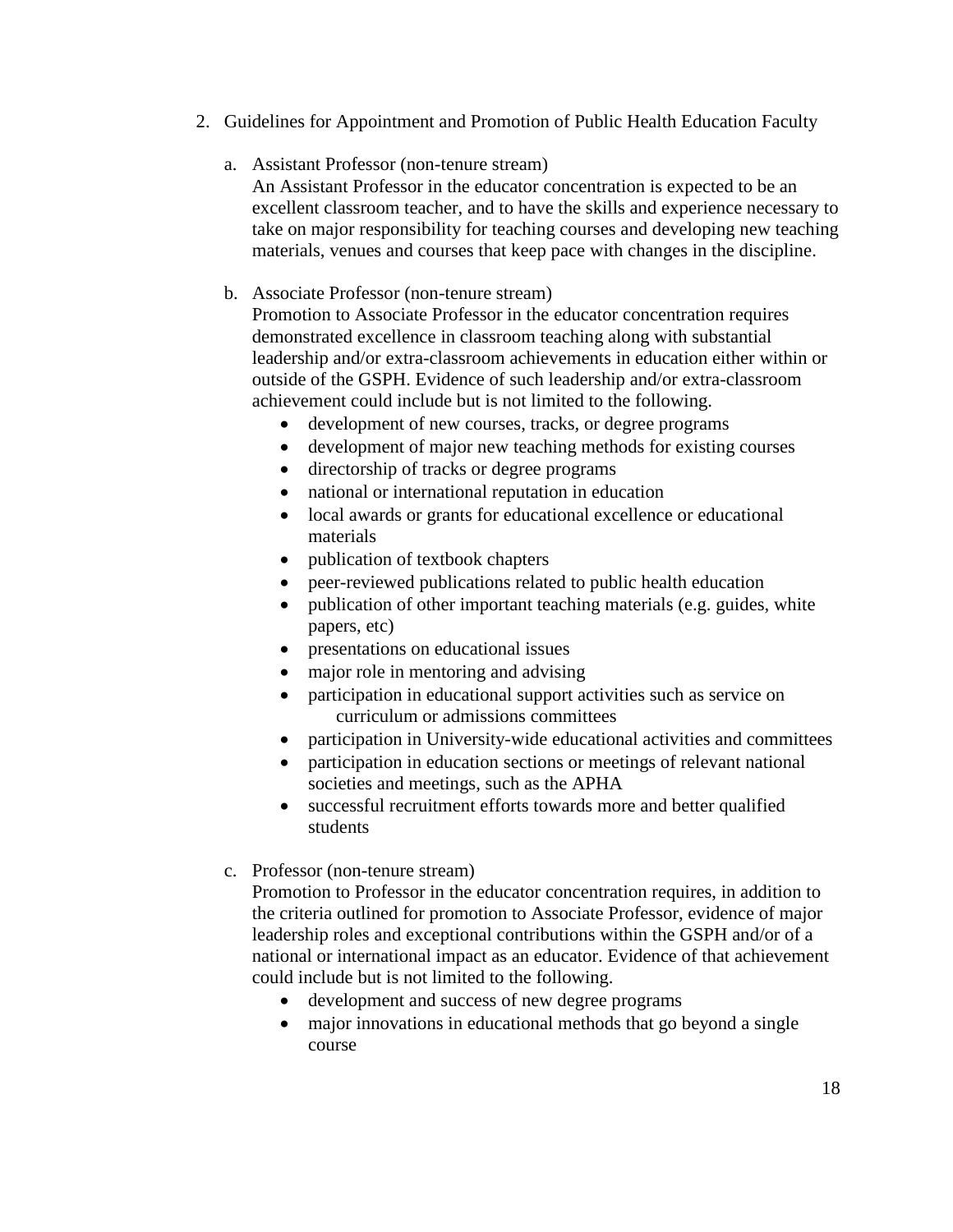- national or international impact as an educator
- national or international reputation for research on teaching methods
- national or international awards or grants for educational excellence or educational materials
- publication of textbooks
- leadership role in training grants
- grants for research on public health educational theory, methods and implementation
- educational leadership role for a school or University (such as being an assistant or associate dean)
- leadership in education sections or meetings of relevant national societies and meetings, such as the APHA
- F. Search Committees

Search committees are required for all primary appointments including those in the Research and Public Health Practice tracks and the Public Health Education concentration.

The composition of a search committee must:

- Consist of a minimum of 5 members; the majority must be at or above the rank of appointment
- Include at least one member who is a member of the FAPTC (outside the department initiating the search)
- Include at least one member of each gender
- Include at least one member who is a faculty member outside of GSPH
- Department chair cannot be a search committee chair

The role of the FAPTC member on the search committee is to assure that all necessary procedures are followed and all search requirements are met.

Before initiating a new search or appointment, the chair of the department and the chair of the search committee will meet with a member of the Faculty Diversity Committee to discuss recruitment strategies based on the Pitt Public Health goals regarding faculty diversity.

One member of the search committee should have attended one presentation of Health Sciences Diversity's "Workshop for Increasing Faculty Diversity," and be familiar with the diversity goals of the Graduate School of Public Health.

The chair of the department and the chair of the search committee should review the Association of American Colleges and Universities' publication, "Diversifying The Faculty: A Guidebook For Search Committees," available from the Dean's Office.

Each search must be advertised in publications or on websites devoted to increasing diversity in academia. Most national, professional organizations maintain an office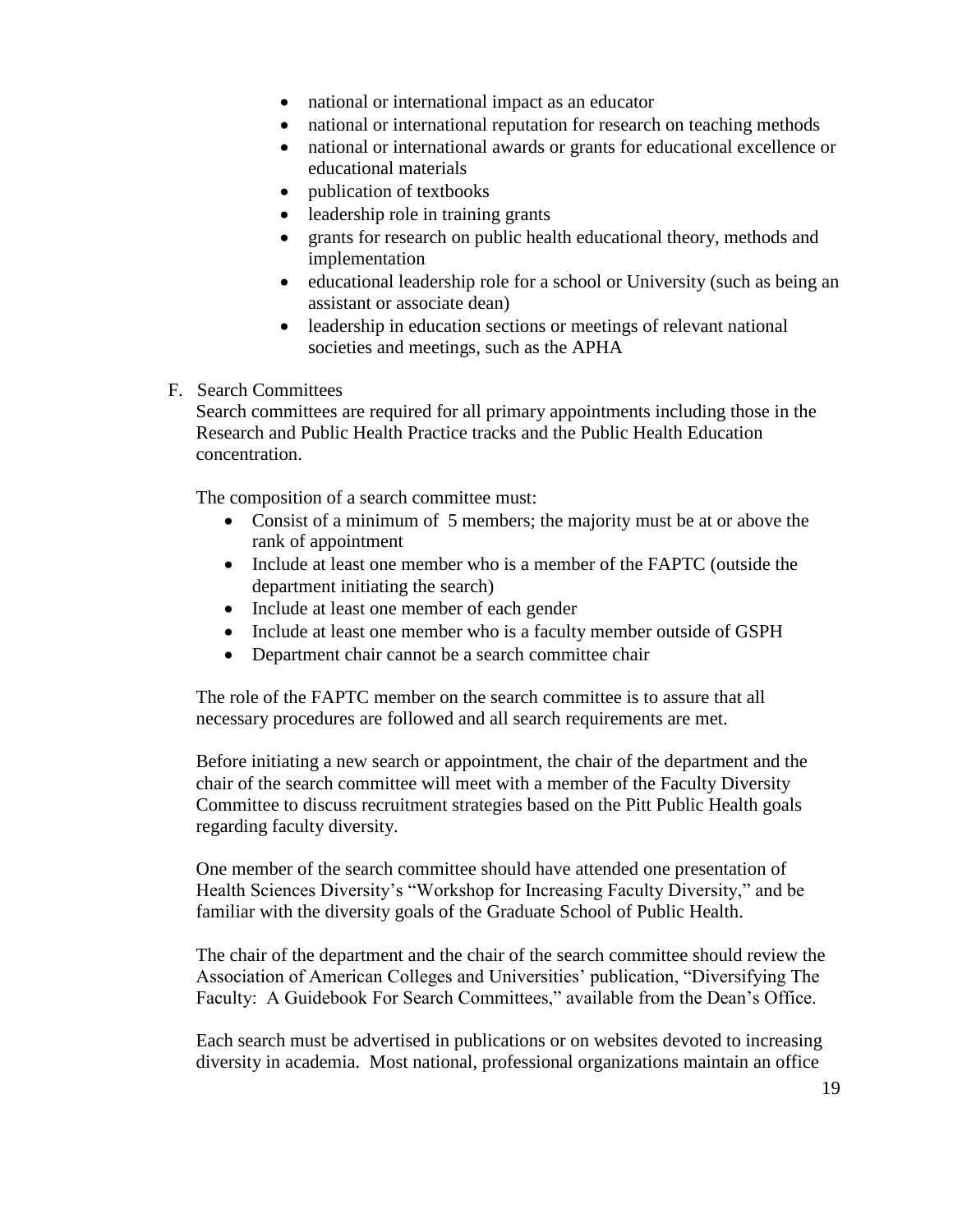devoted to faculty diversity, and can provide advice on recruiting underrepresented faculty.

The Associate Dean for Faculty Affairs will review each search as it progresses for compliance with the goals on diversity set forth in the Graduate School of Public Health Strategic Plan and the *Faculty Handbook*.

- G. Joint Appointments See *Faculty Handbook* [\(http://www.provost.pitt.edu/handbook/handbook.html\)](http://www.provost.pitt.edu/handbook/handbook.html).
- H. Part-Time Faculty

The part-time faculty who serve on a half-time basis are eligible for tenure or tenurestream appointments at the same ranks and under the same criteria as full time faculty. Such appointments are rare at the outset and must be approved by the Provost if this status is assumed by a previously full-time tenured or tenure stream faculty member. See *Faculty Handbook*

[\(http://www.provost.pitt.edu/handbook/handbook.html\)](http://www.provost.pitt.edu/handbook/handbook.html).

I. Appointments to the Graduate Faculty

Graduate faculty status is for faculty to direct doctoral dissertations. Each faculty must document experience in research, teaching of graduate level courses, supervision of graduate research, scholarly publications. For more detailed information. See *Faculty Handbook* [\(http://www.provost.pitt.edu/handbook/handbook.html\)](http://www.pitt.edu/~provost/handbook.html).

J. Faculty Grievances and Appeals Related to Appointment, Promotion and Tenure See *Faculty Handbook* [\(http://www.provost.pitt.edu/handbook/handbook.html\)](http://www.pitt.edu/~provost/handbook.html).

#### V. Procedures

- A. Operating Procedures of the Faculty Appointment, Promotion and Tenure Committee are detailed at: [http://www.publichealth.pitt.edu/interior.php?pageID'56#faptc](http://www.publichealth.pitt.edu/interior.php?pageID=56#faptc)
	- The Associate Dean for Faculty Affairs shall act as vice chair and will serve as chair in the absence of the chair. There will be no faculty substitutes at meetings. Three consecutive non-excused absences at regularly scheduled meetings will necessitate removal from the committee and the appointment of a replacement. Requests for excused absences must be made in writing to the associate dean. The meetings of the committee will be held at regular intervals during the Fall and Spring terms. Additional meetings may be called as necessary.
	- Appropriate material shall be distributed by the Office of the Associate Dean for Faculty Affairs the week prior to the meeting. The chairman reserves the right to present new material at the meeting, but every effort will be made to avoid this procedure.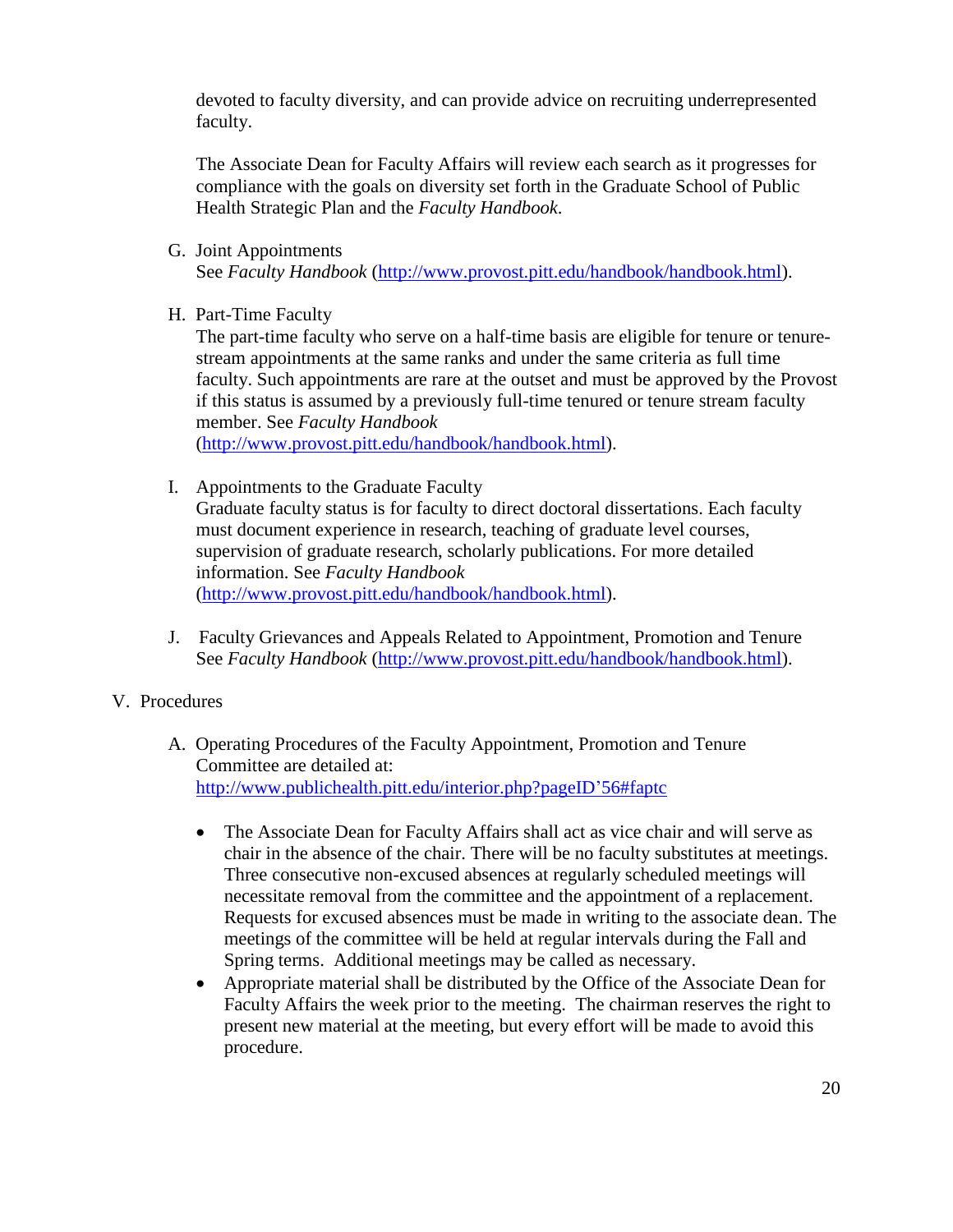- Relationship to the other GSPH committees: the FAPTC reports to the GSPH Council on all recommended actions.
- No formal committee minutes shall be prepared. A record of actions taken shall be kept and the dean shall be notified of these actions.
- The committee shall submit an annual report to the dean and GSPH Council on the general status of appointments, promotion and tenure at GSPH as well as any relevant trends developing in Academia.
- The Office of the Associate Dean for Faculty Affairs shall provide all necessary direct staff assistance to the committee.
- The Associate Dean for Faculty Affairs will recommend for the FAPTC to review proposed amendments. FAPTC will, in turn, recommend any desired amendments to the GSPH Council.
- B. Appointments: Review Process
	- The Associate Dean for Faculty Affairs reviews all appointment packets for completeness. (Only the associate dean will contact the department chair for additional information, if necessary).
	- The Associate Dean for Faculty Affairs will assign the packet to two primary reviewers.
	- The primary reviewers will draft an evaluation letter to the dean with recommended action and they will lead a discussion by the FAPTC.
	- The FAPTC will meet with the department chair (if needed). This will be arranged by the associate dean.
	- All eligible FAPTC members will vote on the recommended action and sign the concurrence sheet.
	- A minority report will be drafted if the vote on the action is not unanimous.
	- The FAPTC chair will present the appointment packet to GSPH Council for vote on concurrence.

### C. Promotions

1. GSPH Dossier

The dossier for promotion must be consistent with the Provost's Guidelines on the Preparation of Dossiers (see appendix C or

[http://www.provost.pitt.edu/memo/faculty\\_personnel\\_actions.html\)](http://www.provost.pitt.edu/memo/faculty_personnel_actions.html) and should contain the following:

- Cover letter from department chair to the dean.
- Recommendation actions and signed secret ballots from department faculty who are at equivalent or higher rank to candidate.
- Most recent three (3) years of annual faculty evaluations.
- Narrative statement prepared by candidate (4-5 pages suggested).
- *Curriculum vitae* in GSPH format.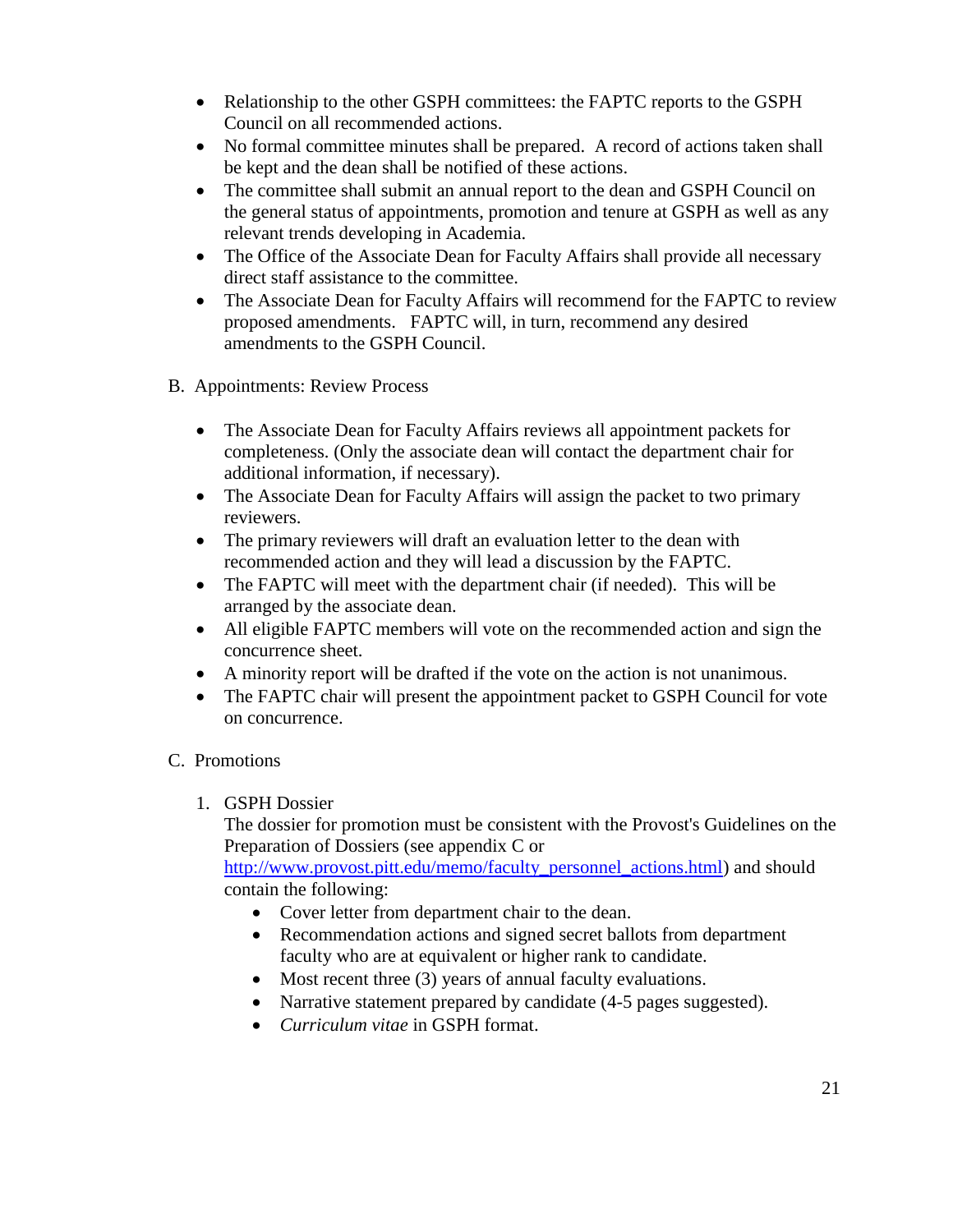- List all grants received. Grants from the past 5 years should include granting agency, title of grant, period of the grant, total direct cost and the role of the candidate in the grant.
- List all courses taught during the last 5 years with enrollment; include invited lectures and documents related to the candidate's teaching (teaching evaluations for the past 5 years).
- Names, titles, and current addresses of six (6) recommended referees external to the University; each from different academic institutions.
- This list should be prepared by the department chair in consultation with the candidate; there should be a notation as to who proposed each referee.
- Copies of five (5) publications (published, accepted, or *in press*).
- Optional separate list of colleagues, faculty and students at the University for supporting letters related to research, teaching and mentoring.

For appointments and promotions to Associate Professor and to full Professor with tenure, as well as conferral of tenure actions, the types of materials to be provided to the Provost's Office are described in Provost Maher's memo from January 14, 1998

[\(http://www.provost.pitt.edu/memo/faculty\\_personnel\\_actions.html\)](http://www.provost.pitt.edu/memo/faculty_personnel_actions.html). See also Appendix C.

2. Review of GSPH Dossier for Promotion and/or Tenure

The promotion process begins within the department of the faculty member. The department chair discusses the promotion process with the faculty member. Those faculty members in the department with ranks above the faculty member being considered for promotion vote regarding the promotion. If the vote is affirmative for the promotion, the candidate for promotion then prepares a full dossier. The dossier is then sent to the dean's office.

The GSPH review begins once the candidate's dossier is forwarded to the FAPTC from the Associate Dean for Faculty Affairs. Two members of the committee with rank exceeding the candidate are assigned as primary members to direct the review. The primary tasks of the two lead members are to perform preliminary review of the dossier for completeness, identify the committee's choice for external reviewers for letters of recommendation, and notify the Associate Dean for Faculty Affairs of their selection of reviewers. The Associate Dean for Faculty Affairs solicits all letters of recommendation.

Once the letters of recommendation are received, the two lead members conduct a thorough evaluation of the promotion documents: one member acting as the advocate, the other the antagonist. Together the two members discuss the case, and then generate an initial working draft letter to the dean for consideration of the faculty member's promotion. The intent of the letter is to summarize the candidate's qualifications and accomplishments, the external reviewers'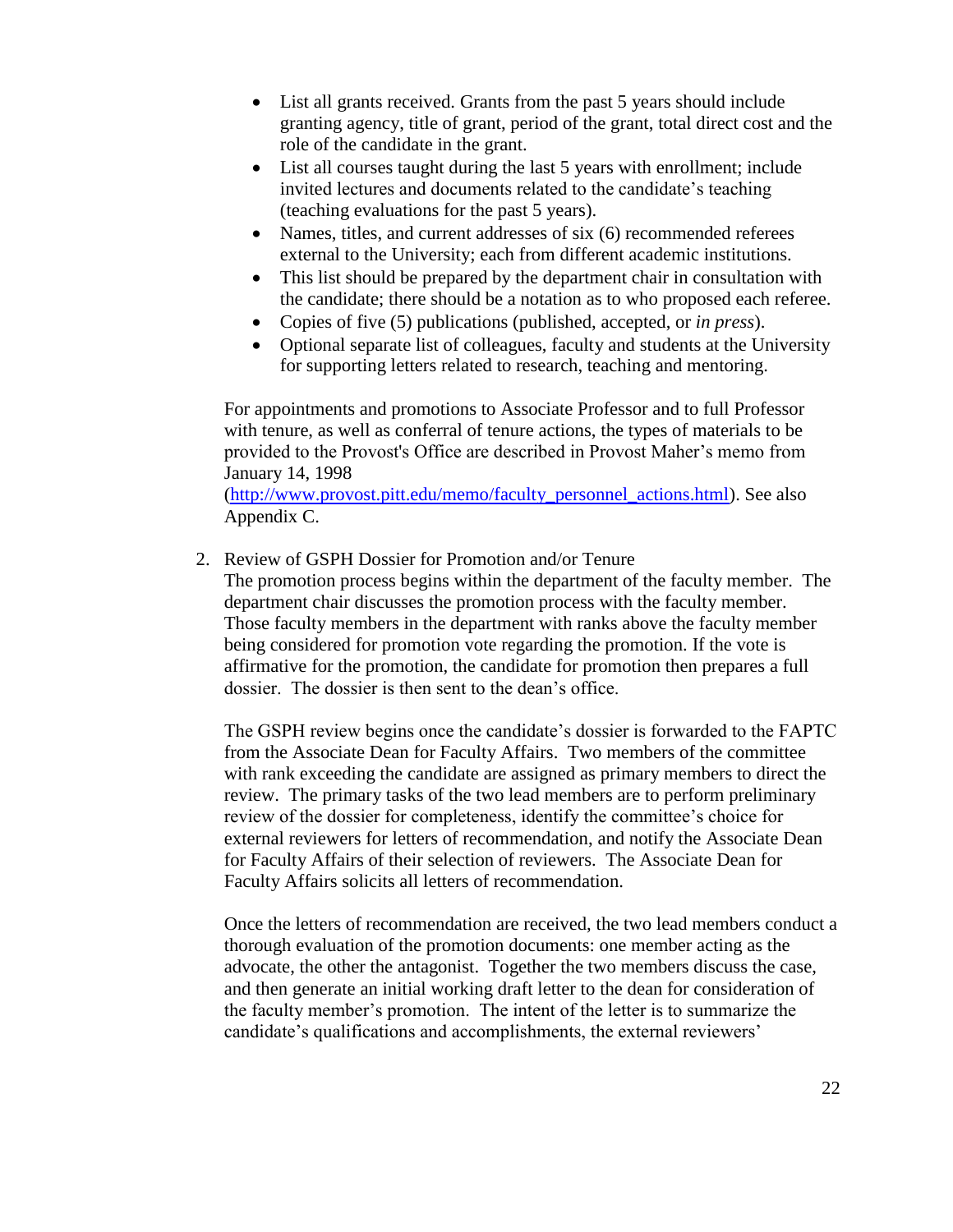comments, and conclude with the FAPTC's evaluation and recommendation regarding promotion.

The full committee review takes place following the completion of the draft letter. The full committee reviews the candidate's dossier, reviews and finalizes the committee's letter of recommendation and votes to approve the letter and to send the recommendation for faculty action to the GSPH Council.

The chair of the FAPTC presents the committee's recommendation to the GSPH Council during a closed session during which only members of the council who are faculty are present. These members vote on the FAPTC recommendation. The work of the FAPTC is completed following the GSPH Council vote.

When the GSPH Council vote is obtained, the reviewed packet is forwarded to the dean's office c/o the Associate Dean for Faculty Affairs. The packet includes the external reviewers' letters, the FAPTC letter, the candidate's original dossier, and the documentation of the GSPH Council vote.

- D. Timetable for Appointments and Promotions See *Faculty Handbook* [\(http://www.provost.pitt.edu/handbook/handbook.html\)](http://www.provost.pitt.edu/handbook/handbook.html).
- E. Checklists

The following checklists should be used for submitting documents for FAPTC actions. They comprise the cover sheet for the corresponding documents. Checklists are found in Appendix A as well as the GSPH Intranet under the Faculty and Staff page.

Checklist A (Search Committee) Checklist B (Appointment of Primary Faculty) Checklist C (Preparation of Faculty Promotion Dossier) Checklist D (Public Health Practice Faculty Appointment) Checklist E (Joint/Secondary Faculty Appointment) Checklist F (Adjunct Appointment) Checklist G (Graduate Faculty Appointment) Checklist H (Visiting Faculty Appointment)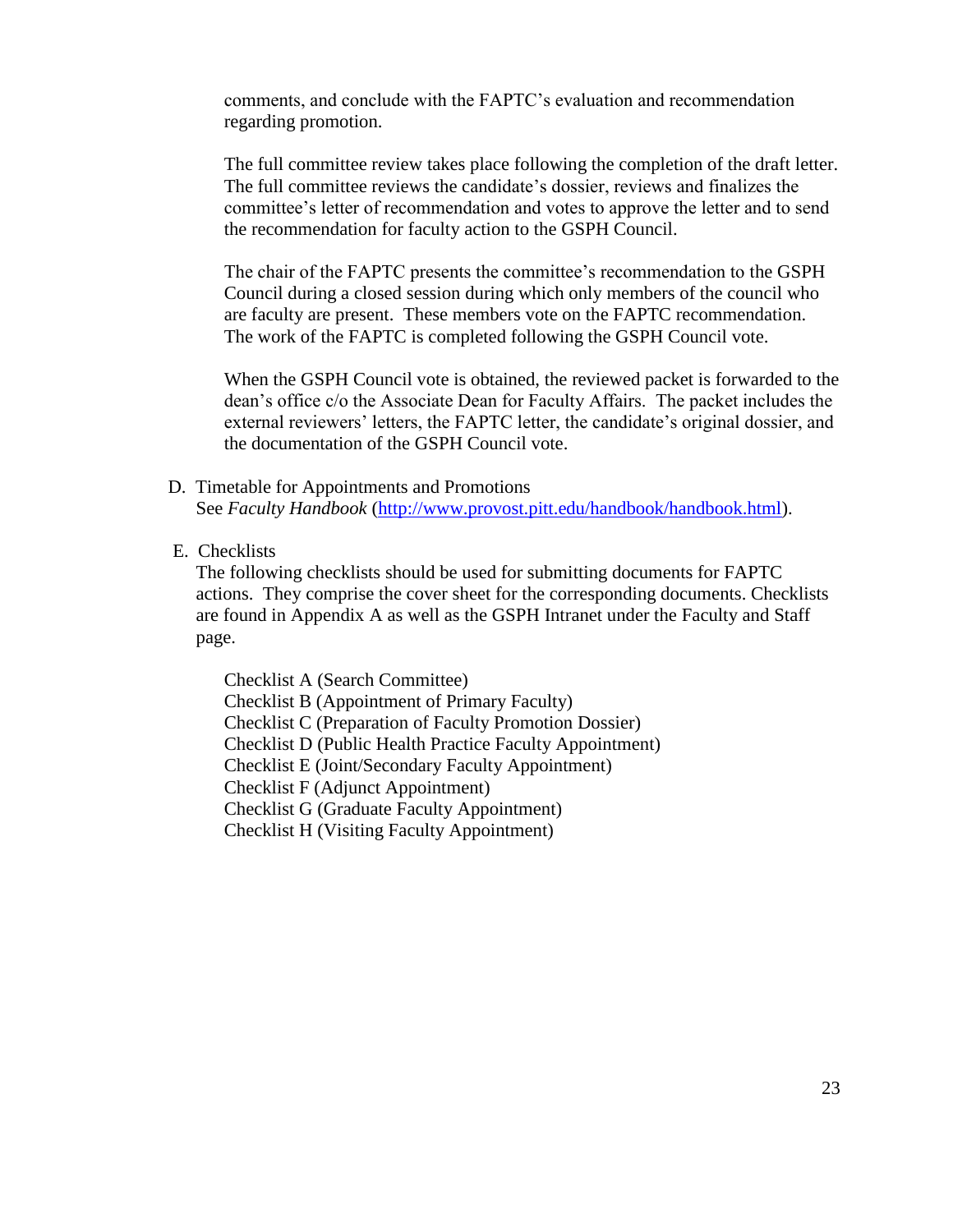# **Checklist A Pitt Public Health Faculty Search Committee**

Attach a copy of this checklist as the cover sheet for proposed search committee. Submit **one hard copy** of all items to the director of personnel.

| <b>Name</b> |                      |                                                                                                                                                                                                                                                                                                                                                                                                                                                                                                                                                                 |                                                                                                                                                                                                          |      |
|-------------|----------------------|-----------------------------------------------------------------------------------------------------------------------------------------------------------------------------------------------------------------------------------------------------------------------------------------------------------------------------------------------------------------------------------------------------------------------------------------------------------------------------------------------------------------------------------------------------------------|----------------------------------------------------------------------------------------------------------------------------------------------------------------------------------------------------------|------|
|             |                      | (Person completing form)                                                                                                                                                                                                                                                                                                                                                                                                                                                                                                                                        | <b>Phone</b>                                                                                                                                                                                             | Date |
|             | 1.<br>2.<br>3.<br>4. | Cover letter to the dean from department chairperson (or designated alternate with<br>signed concurrence by chairperson) justifying creation or replacement of a faculty<br>position.<br>Position description.<br>Copy of advertisement.<br>Completed affirmative action pre-audit search form specifying a minimum of five<br>members for the proposed search committee with majority at or above the rank of<br>proposed position. Both genders must be represented. The department chairperson<br>cannot be the search committee chair.<br>a.<br>$b_{\cdot}$ | At least one member of the search committee is a member of the FAPTC<br>(must be outside the department initiating search committee).<br>At least one member of the search committee is a faculty member |      |
|             |                      | outside GSPH.<br>c. Part C of the pre-audit form completed                                                                                                                                                                                                                                                                                                                                                                                                                                                                                                      |                                                                                                                                                                                                          |      |
|             |                      | If any item above is not checked, please attach a letter of explanation.                                                                                                                                                                                                                                                                                                                                                                                                                                                                                        |                                                                                                                                                                                                          |      |
|             |                      | Date packet forwarded to the director of personnel                                                                                                                                                                                                                                                                                                                                                                                                                                                                                                              |                                                                                                                                                                                                          |      |
| Signature:  |                      |                                                                                                                                                                                                                                                                                                                                                                                                                                                                                                                                                                 |                                                                                                                                                                                                          |      |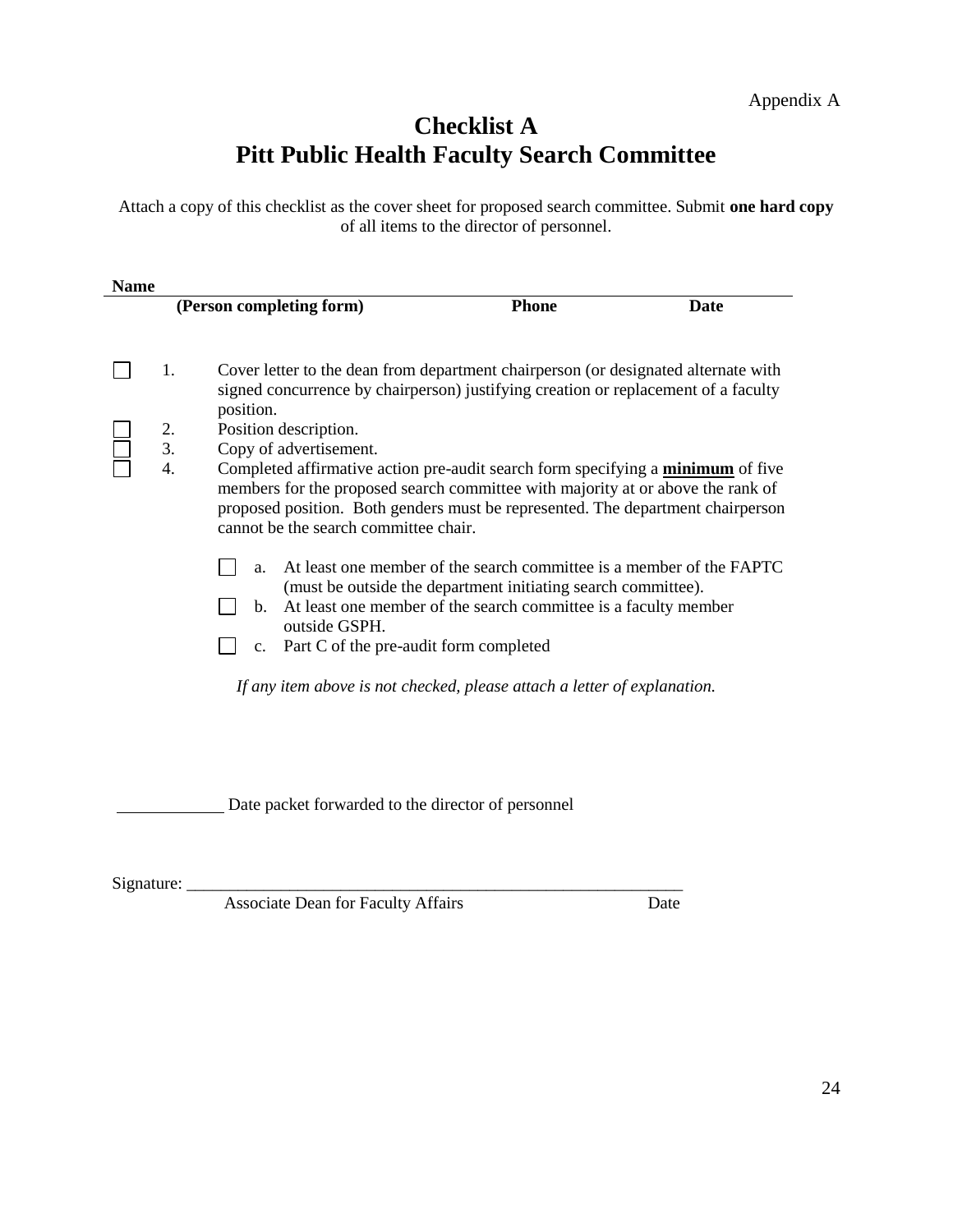### **Checklist B Pitt Public Health Primary Faculty Appointment**

| Attach a copy of this checklist as the cover sheet for proposed appointment. Submit an <b>electronic copy</b> |
|---------------------------------------------------------------------------------------------------------------|
| and one hard copy of all items to the director of personnel.                                                  |

- $\Box$ 1. Letter from department chair to dean
- $\Box$ 2. "Standard Offer Letter" signed by selected candidate, department chair, and dean (and senior vice chancellor for tenured and tenure stream appointments). The "Standard Offer Letter" template is available on the GSPH Intranet under the "Faculty  $\&$  Staff" group in the "Faculty – Policies & Procedures" section.
- $\Box$ 3. Letter from search committee to department chair
- $\Box$ 4. Completed affirmative action summary
- $\Box$ 5. Copy of advertisement for position
- $\Box$ 6. Application letter from candidate
- $\Box$ 7. Candidate's *curriculum vitae*
- 8. Degree verification Transcripts for graduate degree/s. If appointment is at assistant professor level or lower and candidate has not yet completed the degree, then provide a letter from major advisor indicating the expected date of degree completion, **which should precede date of appointment**. Transcripts must be submitted when degree is completed.
- $\Box$ 9. Letters of reference from external referees:

*In all cases, referees must be equal to or higher in rank of the proposed appointment, and letters must be from outside the University (including UPMC).* 

- П a. For appointment to assistant professor or lower, a minimum of **three** letters is required.
	- b. For appointment to associate professor or professor, a minimum of **six** letters is required (at least three should be from referees identified independent of the candidate).
- $\Box$ 10. a. Two or more selected publications – assistant professor b. Three or more selected publications – associate or professor

Date packet forwarded to the director of personnel

 $Signature:$ 

 $\Box$ 

Department Chair Date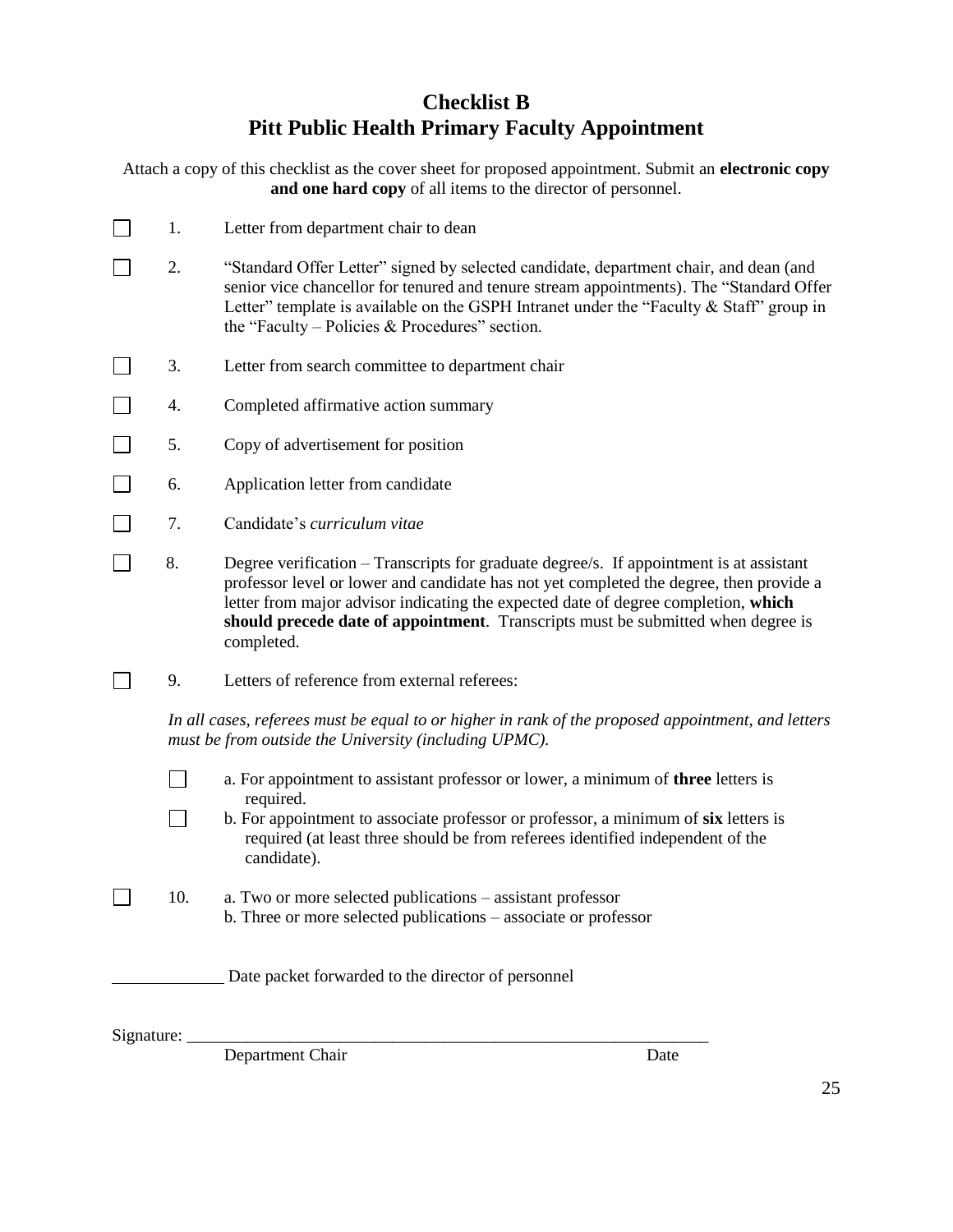# **Checklist C Pitt Public Health Primary Faculty Promotion**

#### **Tenure/Non-Tenure, Research, Public Health Practice (PHP), or Public Health Education (PHE)**

Attach a copy of this checklist as the cover sheet for proposed promotion. Submit an electronic copy AND one hard copy of all items to the director of personnel.

| 1. | Department chair's letter to the dean recommending promotion for candidate.<br>PHE only: chair letter must indicate PHE concentration in chair letter                                                                                                                                                                                                                                                                                                                                                                                                                                                               |
|----|---------------------------------------------------------------------------------------------------------------------------------------------------------------------------------------------------------------------------------------------------------------------------------------------------------------------------------------------------------------------------------------------------------------------------------------------------------------------------------------------------------------------------------------------------------------------------------------------------------------------|
| 2. | Department faculty members' recommendations and signed ballots. Ballots should<br>be from member/s equal to or higher in rank to candidate.                                                                                                                                                                                                                                                                                                                                                                                                                                                                         |
| 3. | Candidate's annual faculty evaluations for the past three years.                                                                                                                                                                                                                                                                                                                                                                                                                                                                                                                                                    |
| 4. | Candidate's self-evaluation narrative statement (4-5 pages).<br>PHE faculty must include teaching philosophy.<br>$\bullet$                                                                                                                                                                                                                                                                                                                                                                                                                                                                                          |
| 5. | *Candidate's CV in GSPH format. Include the following:<br>All papers published, accepted for publication, or in press. Do not include articles submitted<br>$\bullet$<br>or in preparation.<br>All grants received. Grants from the past 5 years should include: granting agency, title of the<br>$\bullet$<br>grant, period of the grant, total direct cost, and the role of the candidate in the grant.<br>All courses taught. Courses taught during the past 5 years should include: title of course, role<br>$\bullet$<br>of the candidate in the course, enrollment, and invited lectures.                     |
| 6. | Teaching Portfolio - Include course syllabi, student evaluations, names and publications<br>of students (masters and doctoral students) for which the candidate was the major advisor. List the<br>year student's degree was awarded, current position, and address after graduation.<br>PHE only: see PHE section of FAPTC Operating Manual (page 17) for additional appropriate<br>$\bullet$<br>materials to include in teaching portfolio.                                                                                                                                                                       |
| 7. | **Candidate, in consultation with the department chair, should list names, titles,<br>and current addresses of 6 referees external to the University of Pittsburgh/UPMC.                                                                                                                                                                                                                                                                                                                                                                                                                                            |
| 8. | Candidate should provide copies of 5 publications that are published, accepted or<br>in press.<br>PHP only: see PHP section of FAPTC Operating Manual (Appendix B, section A) for other<br>$\bullet$<br>acceptable materials, e.g., technical reports and presentations to professional meetings.<br>PHE <i>only</i> : see PHE section of FAPTC Operating Manual (pages $18 - 19$ ) for other acceptable<br>$\bullet$<br>materials, e.g., textbook chapters, publications related to public health education, publication<br>of important teaching materials.<br>Date packet forwarded to the director of personnel |
|    |                                                                                                                                                                                                                                                                                                                                                                                                                                                                                                                                                                                                                     |

Signature:  $\_$ 

Department Chair Date

**\***GSPH CV format and instructions can be found in the "Faculty & Staff" group on the GSPH Intranet under the "Faculty – Forms & Templates" section.

**<sup>\*\*</sup>** Academic referees must be equal to or higher in rank of the proposed promotion for the faculty member. Non-academic referees must have substantial experience and appropriate qualifications for peer review, and please indicate their title. Do not include close collaborators, former graduate students or faculty from the University of Pittsburgh/UPMC.

**Labeling electronic files:** Submit the electronic files on a CD with each item number as a separate file. File title format: Candidates' last name, item #, item name (i.e., Jones, #1, Recommendation letter from department chair).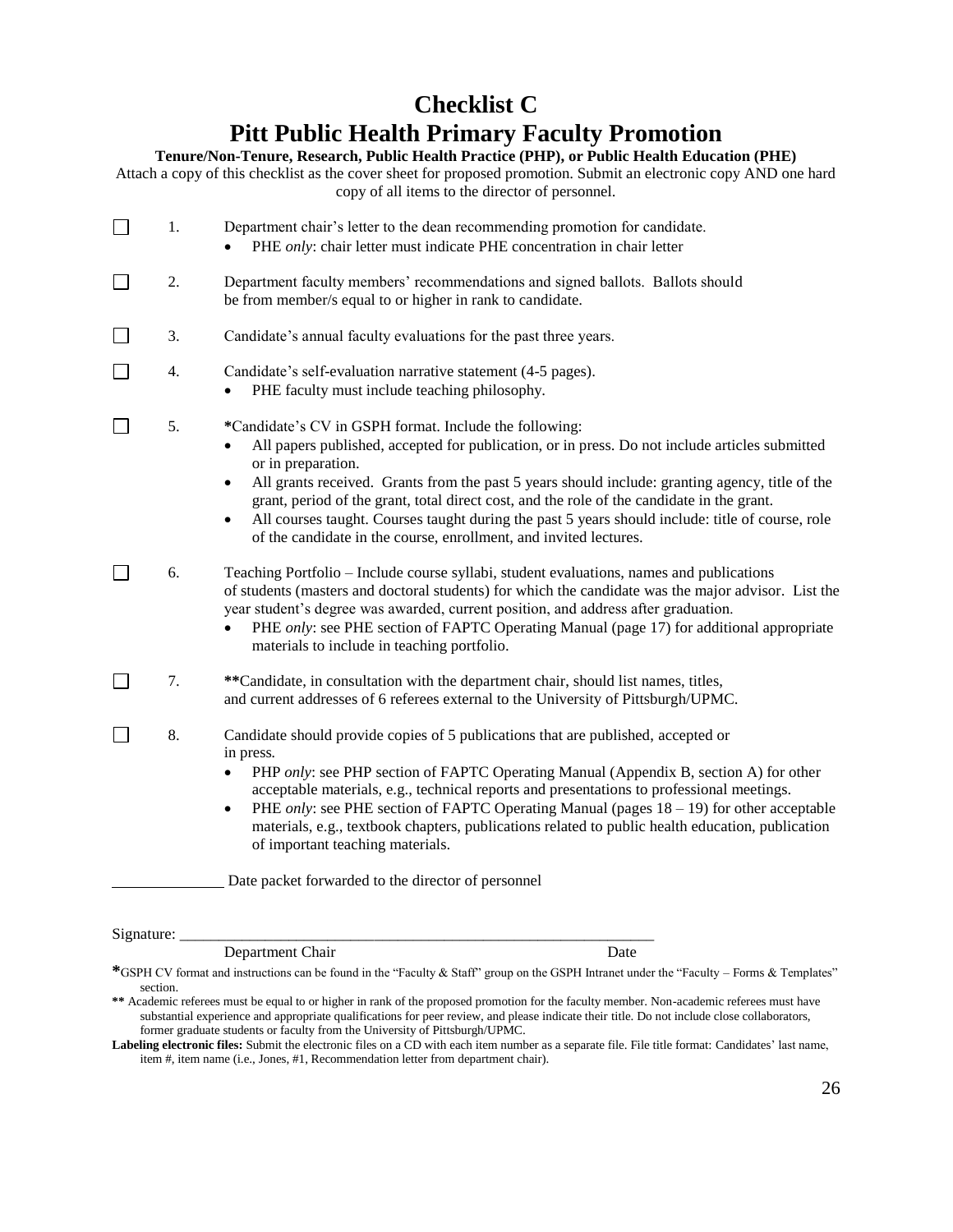### **Checklist D**

### **Pitt Public Health, Public Health Practice Faculty Appointment**

Attach a copy of this checklist as the cover sheet for the proposed appointment. Submit an **electronic copy and one hard copy** of all items to the director of personnel.

- $\Box$ 1. Letter from department chair to the dean summarizing the basis for selected candidate, the expected distribution responsibilities of the candidate in terms of research, teaching, service and other activities, if applicable. The role in teaching and mentoring of graduate students must be addressed.
- $\Box$ 2. "Standard Offer Letter" signed by selected candidate, department chair, and dean (and senior vice chancellor for tenured and tenure stream appointments). The "Standard Offer Letter" template is available on the GSPH Intranet under the "Faculty  $\&$  Staff" group in the "Faculty – Policies & Procedures" section.
- $\Box$ 3. Letter from search committee to department chair
- $\Box$ 4. Completed affirmative action summary
- $\Box$ 5. Copy of advertisement for position
- $\Box$ 6. Application letter of candidate
- $\Box$ 7. Candidate's *curriculum vitae*
- $\Box$ 8. Degree Verification – Transcripts for graduate degree/s - If appointment is at assistant professor level or lower and candidate has not yet completed the degree, then provide a letter from major advisor indicating the expected date of degree completion, **which should precede date of appointment**. Transcripts must be submitted when degree is completed.
- $\Box$ 9. Additional information

 $\Box$ 

 $\Box$ 

- a. If applicable, a letter from immediate supervisor supporting appointment when appropriate, e.g., Director of the Health Department for ACHD, etc. This is especially important if the proposed role requires release time from employer, such as teaching during daytime, etc.
	- b. When indicated, other letters that document qualifications may be sought, e.g. when an appointment is proposed that is based on experience in public health agencies rather than scholarship or academic positions.
- $\Box$ 10. Letters of reference from external referees with academic appointments: Referees must be at the rank or above of the proposed appointment.

|  | For appointment to assistant professor or lower, a minimum of <b>three</b> letters |
|--|------------------------------------------------------------------------------------|
|  | is required.                                                                       |

 $\Box$ b. For appointment to associate professor or professor, a minimum of **six** letters is required (at least three should be from referees identified independent of the candidate).

In all cases, letters must be from outside the University, and additional letters from individuals at nonacademic institutions may be included.

Date packet forwarded to the director of personnel

#### Signature:

Department Chair Date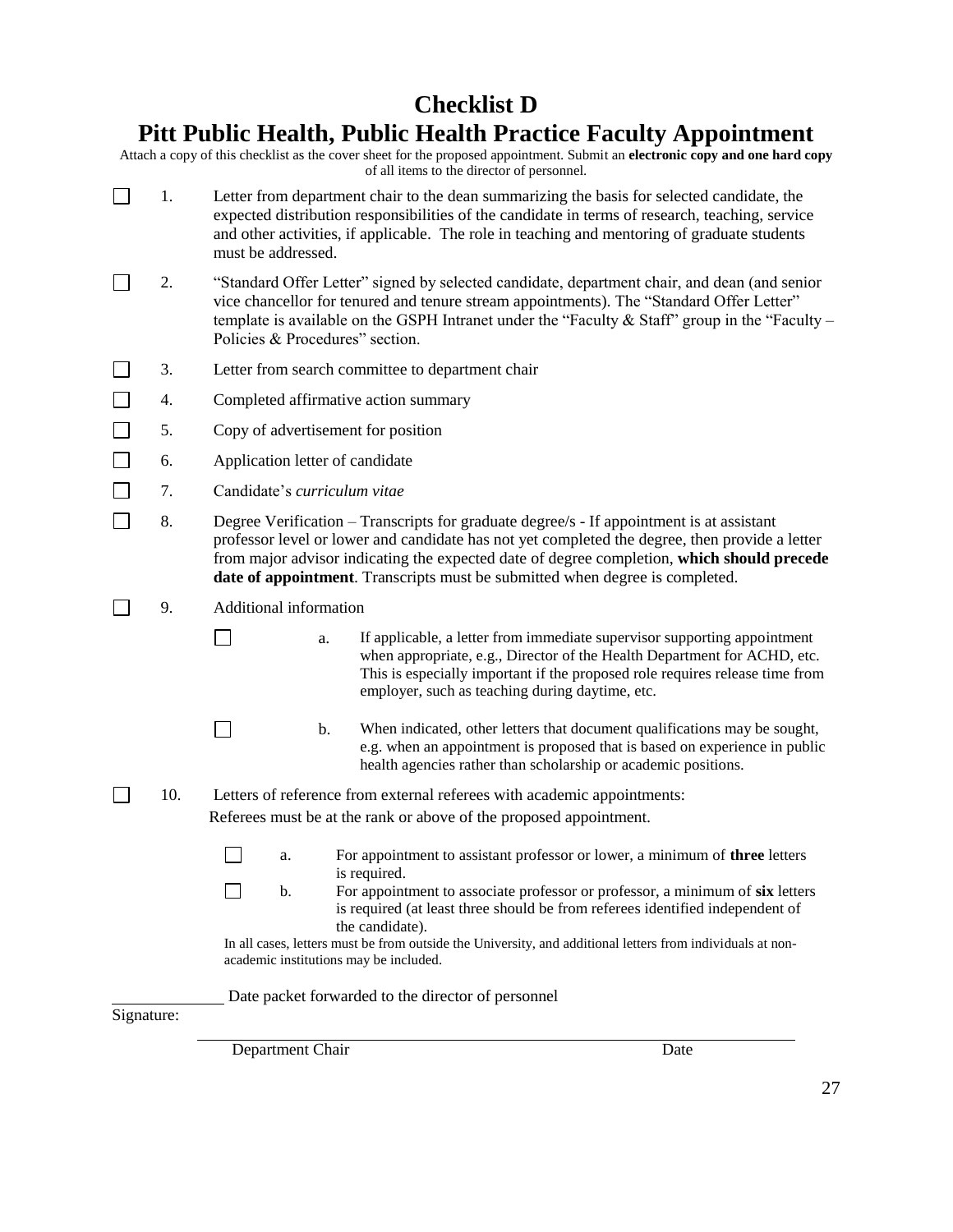# **Checklist E Pitt Public Health Secondary (Joint) Faculty Appointment**

Attach a copy of this checklist as the cover sheet for proposed appointment. Submit **one hard copy** of all items to the director of personnel.

- $\Box$ 1. Letter from department chair to the dean requesting the proposed secondary appointment with a summary of the candidate's qualifications. Include the following:
	- **Candidate's role and expected responsibilities in the secondary department**
	- Monetary agreements
- $\Box$ 2. Letter from department chair of primary appointment indicating concurrence with secondary appointment.
- $\Box$ 3. Candidate's *curriculum vitae*

Date packet forwarded to the director of personnel

Signature: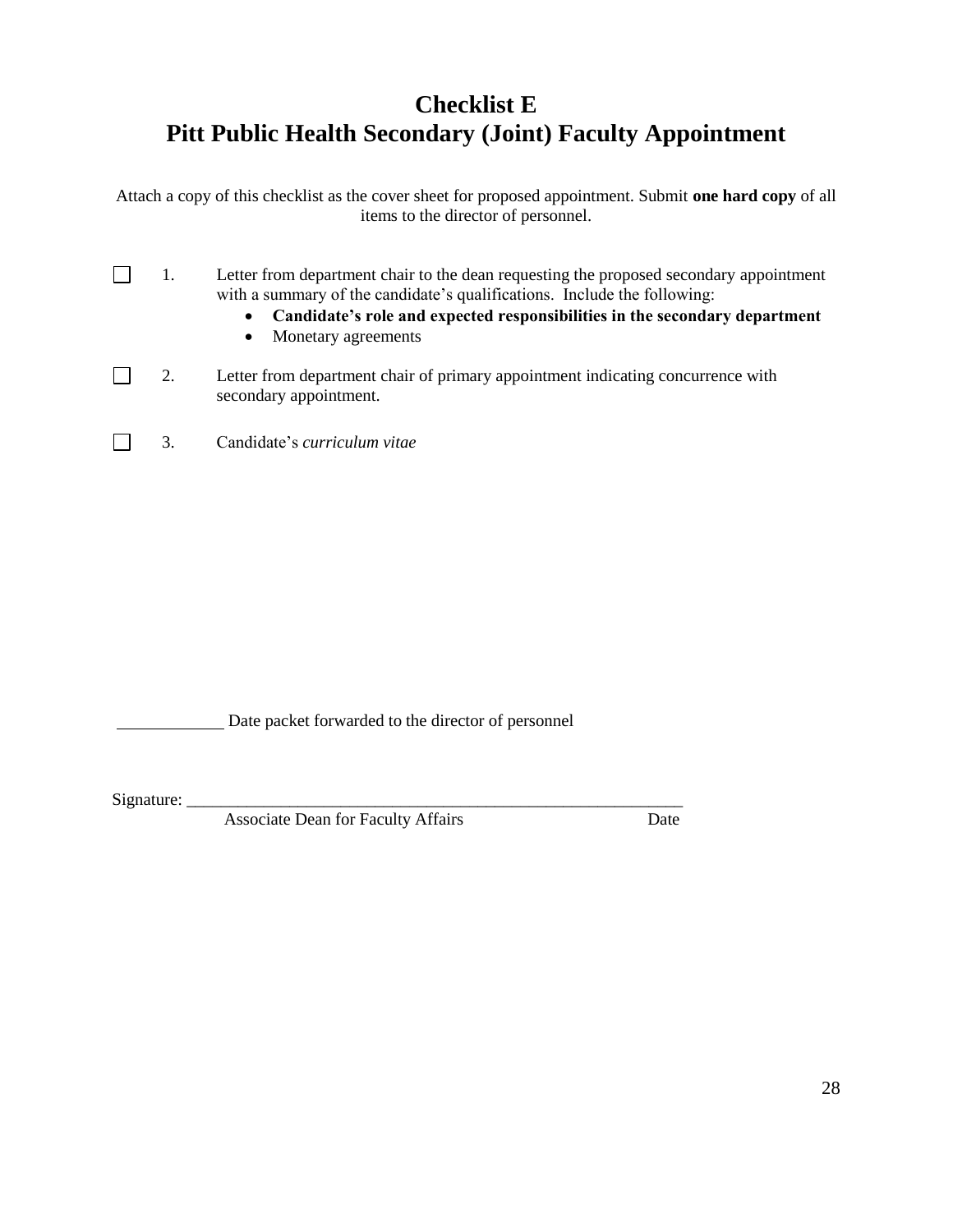# **Checklist F Pitt Public Health Adjunct Faculty Appointment**

Attach a copy of this checklist as the cover sheet for proposed adjunct appointment. Submit **one hard copy** of all items to the director of personnel.

| 1. |    | Cover letter from department chairperson to dean.                                                                                                                                                                                     |
|----|----|---------------------------------------------------------------------------------------------------------------------------------------------------------------------------------------------------------------------------------------|
|    | a. | Summarize qualifications of candidate for the adjunct faculty rank.                                                                                                                                                                   |
|    | b. | Define the role that the candidate will have in the department and/or school<br>relative to teaching/mentoring, collaborating in research, or enhancing GSPH<br>connections for community service, etc., and any monetary agreements. |
| 2. |    | Candidate's curriculum vitae<br>If applicable, a brief narrative describing the role and responsibilities of<br>positions held including titles, agencies, dates, as well as other information<br>related to academic qualifications. |
| 3. |    | Additional information                                                                                                                                                                                                                |
|    | a. | If applicable, a letter from immediate supervisor supporting appointment when<br>appropriate. This is especially important if the proposed role requires release<br>time from employer, such as teaching during daytime, etc.         |
|    | b. | When indicated, other letters that document qualifications, e.g., when adjunct<br>appointment is proposed that is based on experience in public health rather<br>than scholarship or academic positions.                              |
|    |    | If any item above is not checked, please attach a letter of explanation.                                                                                                                                                              |
|    |    |                                                                                                                                                                                                                                       |

Date packet forwarded to the director of personnel

Signature: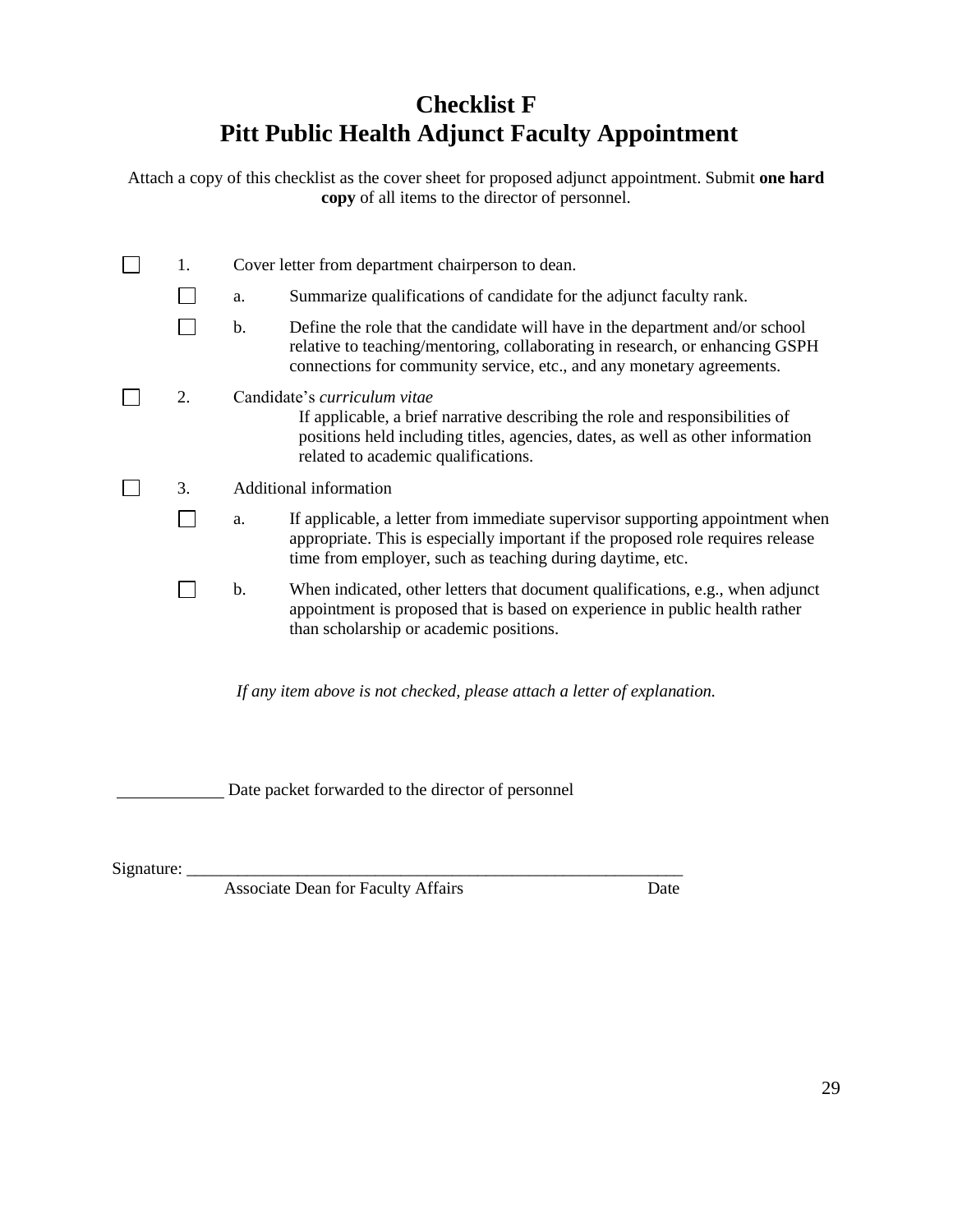### **Checklist G Pitt Public Health Nomination for Membership to the Graduate Faculty**

Attach a copy of this checklist as the cover sheet for proposed nomination. Submit **one hard copy** of all items to the director of personnel.

> 1.  $\Box$  Letter from department chair to the dean summarizing the faculty member's qualifications in the following areas:

- Experience in research, include a list of publications
- Experience teaching graduate-level courses
- Experience supervising doctoral students conducting research
- 2. *Curriculum vitae* (must specify scholarly publications and professional employment)
- 3. Signature sheet from departmental faculty indicating concurrence with the proposed nomination. Signature sheet (Form 0137, Nomination For Membership – The Graduate Faculty) can be found on the Intranet. Please print on three-part paper.

Date packet forwarded to the director of personnel

Signature: \_\_\_\_\_\_\_\_\_\_\_\_\_\_\_\_\_\_\_\_\_\_\_\_\_\_\_\_\_\_\_\_\_\_\_\_\_\_\_\_\_\_\_\_\_\_\_\_\_\_\_\_\_\_\_\_\_\_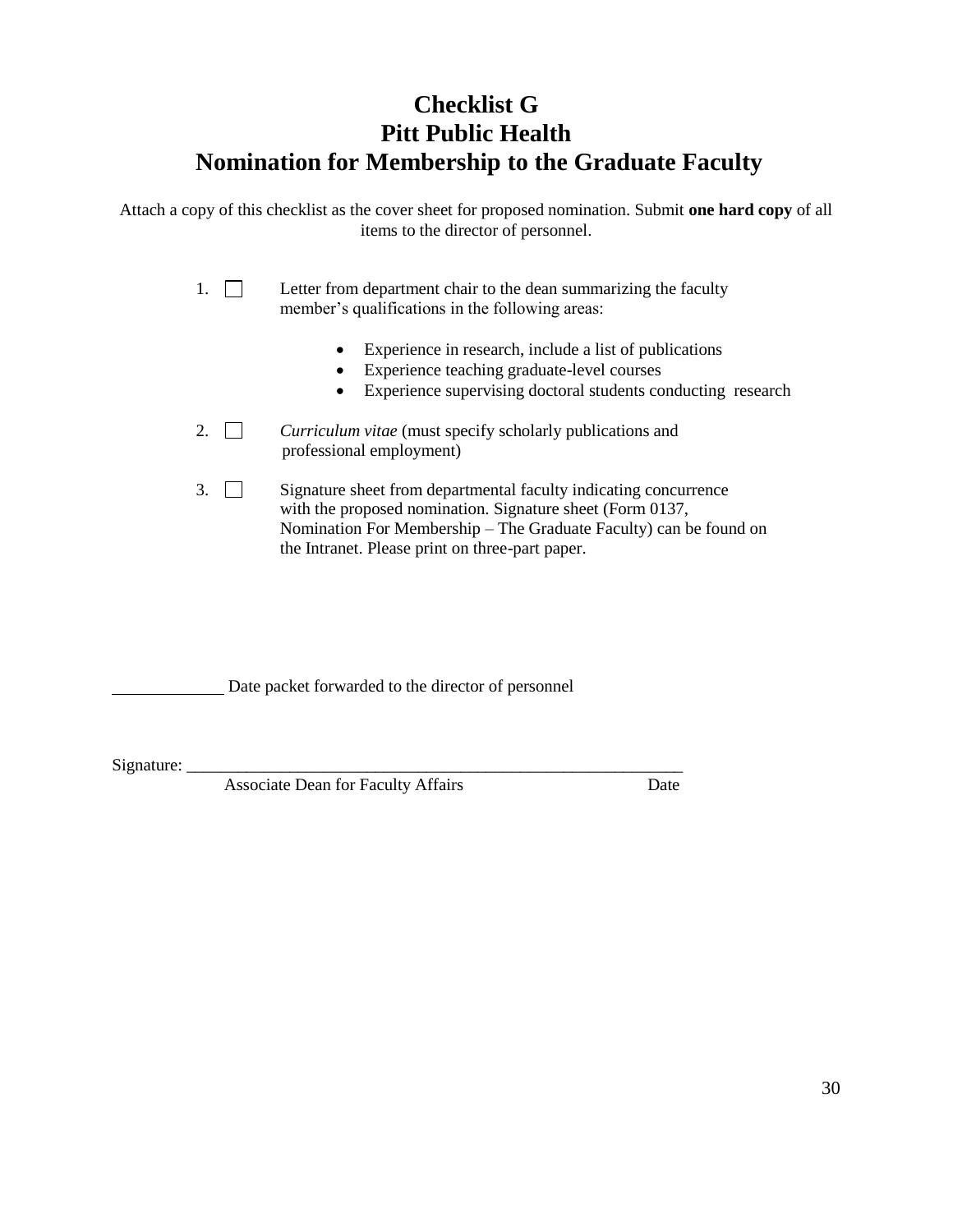# **Checklist H Pitt Public Health Visiting Faculty Appointment**

Attach a copy of this checklist as the cover sheet for proposed visiting appointment. Submit **one hard copy** of all items to the director of personnel.

 $\Box$ 1. Letter from department chair to the dean requesting the proposed visiting appointment with a summary of the candidate's qualifications. Include the following:

- Candidate's experience in research and teaching
- Candidate's role and expected responsibilities in the department
- Length of appointment
- Monetary agreements

 $\Box$ 2. Candidate's *curriculum vitae*

Date packet forwarded to the director of personnel

Signature: \_\_\_\_\_\_\_\_\_\_\_\_\_\_\_\_\_\_\_\_\_\_\_\_\_\_\_\_\_\_\_\_\_\_\_\_\_\_\_\_\_\_\_\_\_\_\_\_\_\_\_\_\_\_\_\_\_\_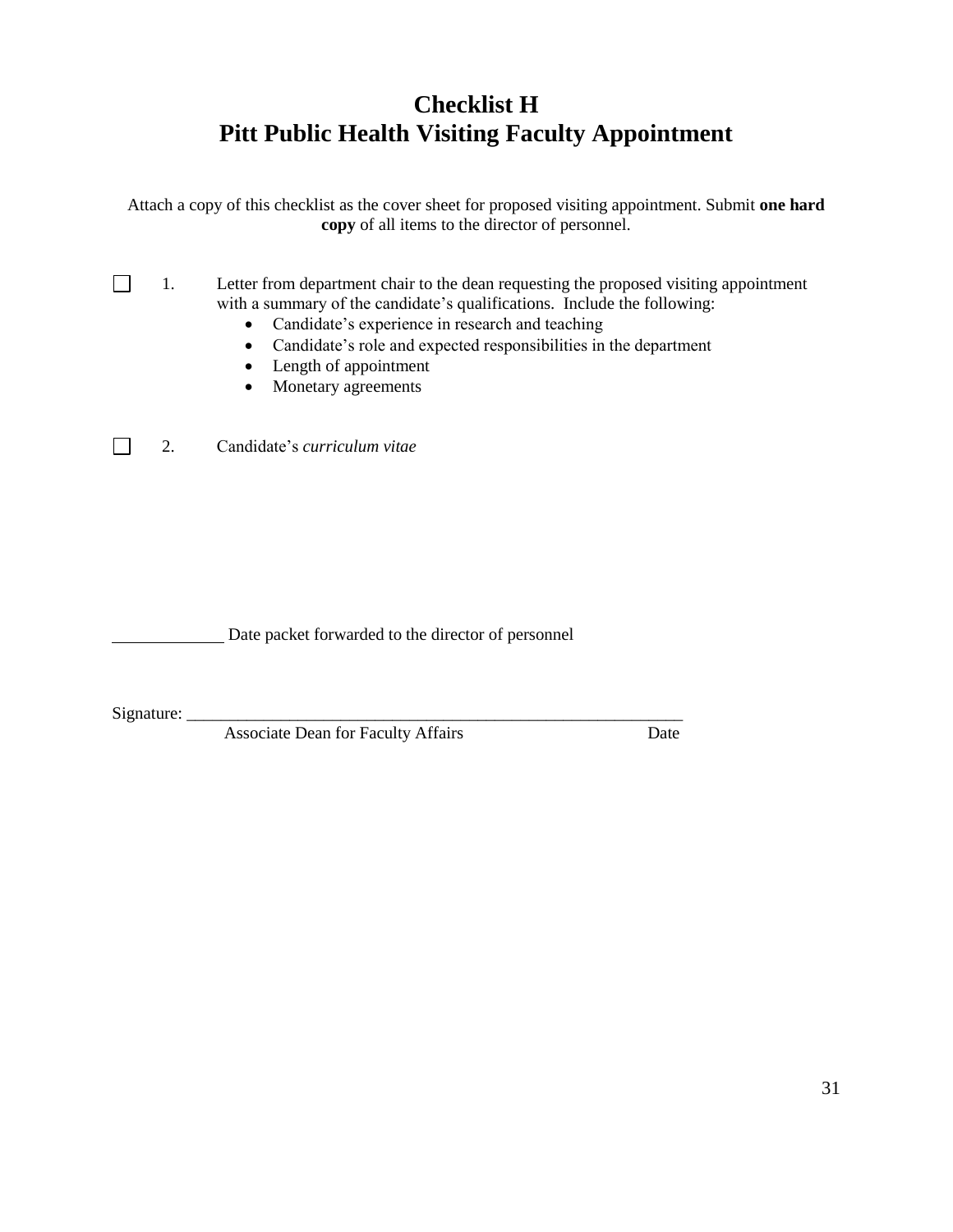### **GRADUATE SCHOOL OF PUBLIC HEALTH**

### **Criteria for Appointment and Promotion Public Health Practice Faculty**

To be accredited as a graduate school of public health by the Council on Education for Public Health (CEPH), GSPH must meet the following criterion, among others:

VIII.A. The school shall have a clearly defined faculty which, by virtue of its size, multidisciplinary nature, educational preparation, research and teaching competence, and **practice experience** (boldface added), is able to fully support the school's mission, goals, and objectives.

CEPH also interprets this criterion to include faculty with competence in public health practice and practice links.

This document, adapted in part from *Developing a Clinical Appointment Track in a School of*  Public Health: a Guide<sup>1</sup> and reflecting current national developments toward a public health practice category, presents the criteria for appointment and promotion of GSPH faculty with public health practice experience.

The Graduate School of Public Health uses the terms "practice" or "clinical" for faculty appointed in a Public Health Practice Category. Appointment and promotion may be made at the levels of Instructor, Assistant Professor, Associate Professor, or Professor<sup>2</sup> in any of the School's program areas.

The purpose of the public health practice category is to enhance the School's capacity for achieving the goals embodied in its mission<sup>3</sup>. This category provides a means for the School to expand links between the Graduate School of Public Health and external public health

<sup>1</sup>*Developing a Clinical Appointment Track in a School of Public Health: a Guide.* January 1993. School of Public Health, University of Illinois at Chicago.

<sup>2</sup>*University Policy 02-02-01.*

 $\overline{a}$ 

<sup>3</sup>AThe mission of the Graduate School of Public Health (GSPH) is to promote health and prevent disease in individuals and their communities by anticipating and responding to public health needs through research, teaching, and service and to enhance current public health initiatives through interaction and collaboration with other health care disciplines and organizations.@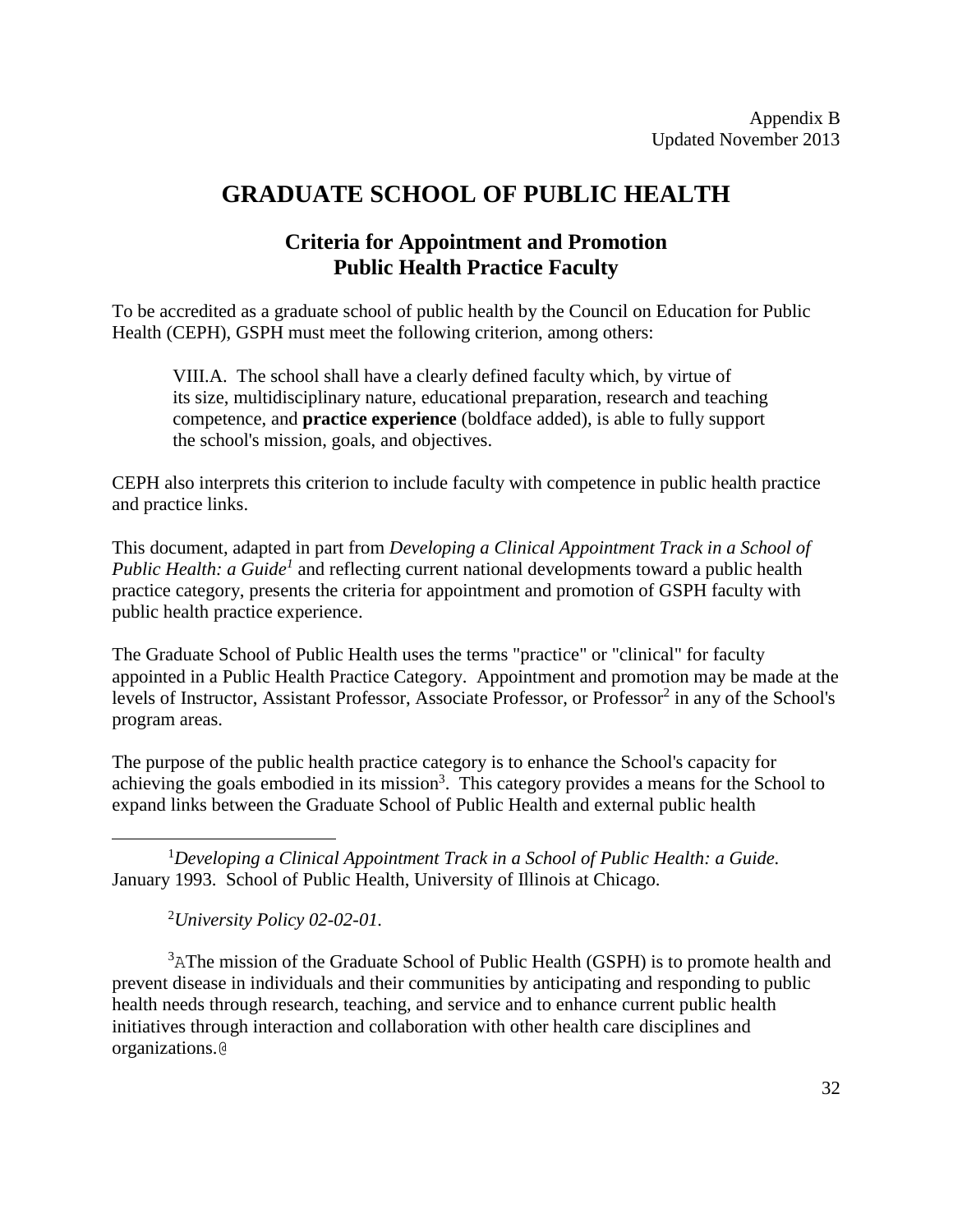professionals, organizations, agencies and institutions. The public health practice category is especially intended as a mechanism for involving external public health practitioners in the educational, research and service missions of the School.

### A. PUBLIC HEALTH PRACTICE: DEFINITION CRITERIA<sup>4</sup>

For the purposes of appointment, promotion, and tenure, public health practice is defined by the following criteria.

As presently construed, for the purposes of promotion and tenure, public health practice has the following connotations:

- 1. A faculty member works to help solve some current public health problem with a national, state, or local health agency, directly with a community, or in another setting, e.g., international, health care, or worksite agencies.
- 2. Often the role of the faculty member is one of collaboration with health agencies and communities rather than that of the more traditional role of "principal investigator."
- 3. The results of the work are directly and immediately applicable, as compared to the more "distant" application of research findings.
- 4. Practice usually involves helping health agencies or communities to assess public health problems, to plan, implement or evaluate public health programs, or to develop public health policies.
- 5. Practice often involves the faculty member in direct contact with communities or populations that are the clients, recipients, or beneficiaries of public health programs or services.
- 6. The program planning, implementing, and evaluating process is often long-term and time intensive.
- 7. The "scholarly" product of practice is often in the form of technical reports, presentations to professional meetings, and/or "program" type publications in the more traditional research journals.
- 8. Practice often has an advocacy component.

 $\overline{a}$ <sup>4</sup>Adapted from *Appointments, Promotion, and Tenure Manual.* Chapel Hill: The University of North Carolina at Chapel Hill. 'V.C. Adopted October 1, 1994. As excerpted in

Lynton, Ernest A. AAppendix 3.@ *Making the Case for Professional Service*. Washington, DC: American Association for Higher Education. 1995. pp. 85-86.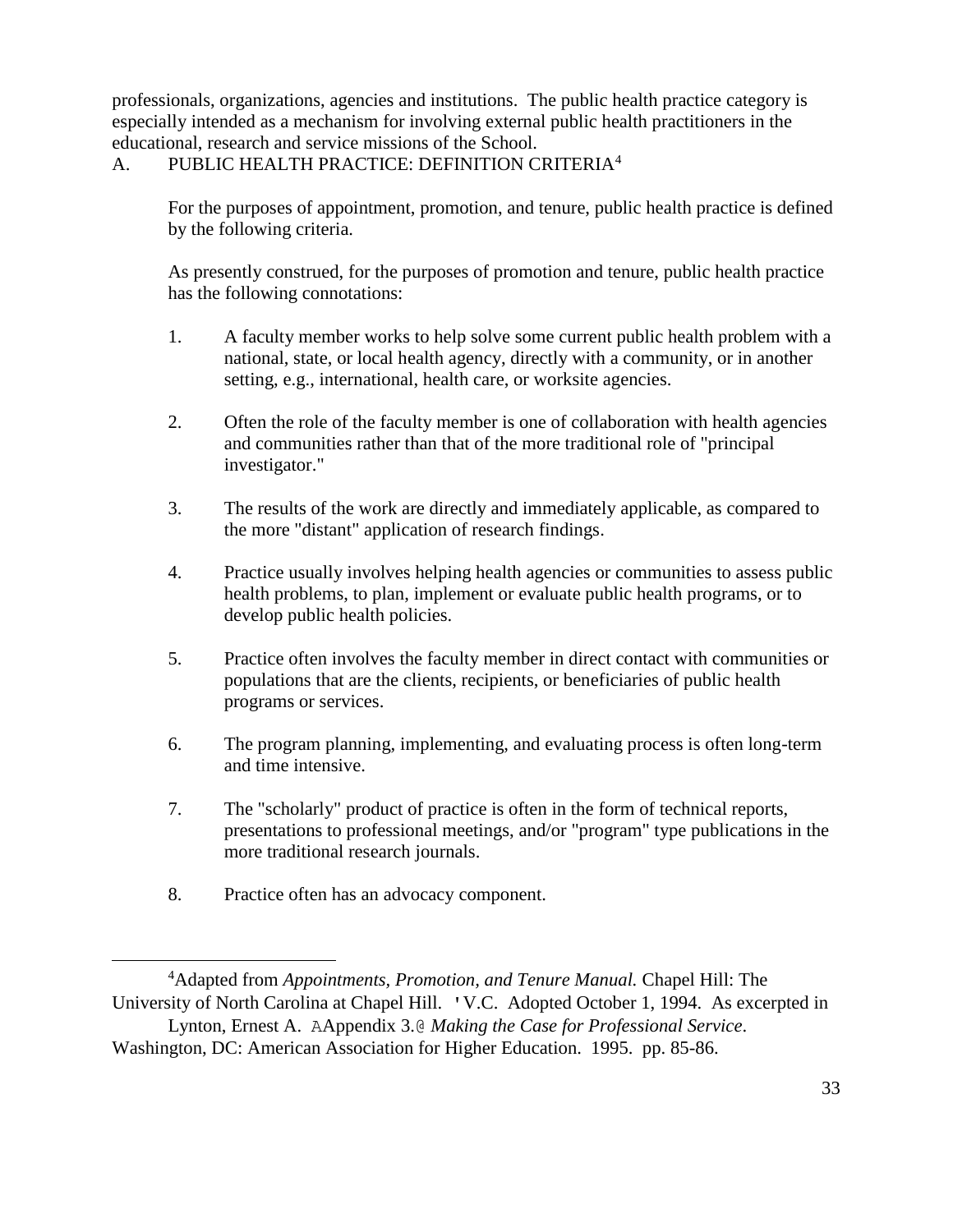- 9. A faculty member's practice experiences and the teaching of public health students is linked, and such a linkage may be in the classroom or it may be in supervised field experiences in which graduate students work with or under the supervision of the practice faculty member.
- 10. There can be a research component to practice. Practice-oriented research is defined by communities/agencies and deals with immediate problems. The practitioner/researcher collaborates with communities/agencies, and the research is jointly owned.
- 11. There can be a service component to practice. Practice-oriented community service is community and/or health agency based, is long-term, and helps communities and/or agencies define and/or solve immediate public health problems.

### B. SEARCH AND APPOINTMENT REQUIREMENTS

- 1. Proposed public health faculty appointments will follow the usual GSPH guidelines, and it is expected that the principles of affirmative action and GSPH's commitment to enriching the diversity of its faculty will be followed as well.
- 2. Public health practice faculty are expected to demonstrate outstanding achievement as public health professionals in the service arena and contribute to the educational and research programs of the Graduate School of Public Health.

While scholarly or practical contributions are anticipated for all faculty and expected at more senior clinical or practice ranks, independent, sustained funded research need not be among the criteria.

3. Proposed appointment or promotion of public health practice faculty will be submitted to the FAPTC for review and recommended action.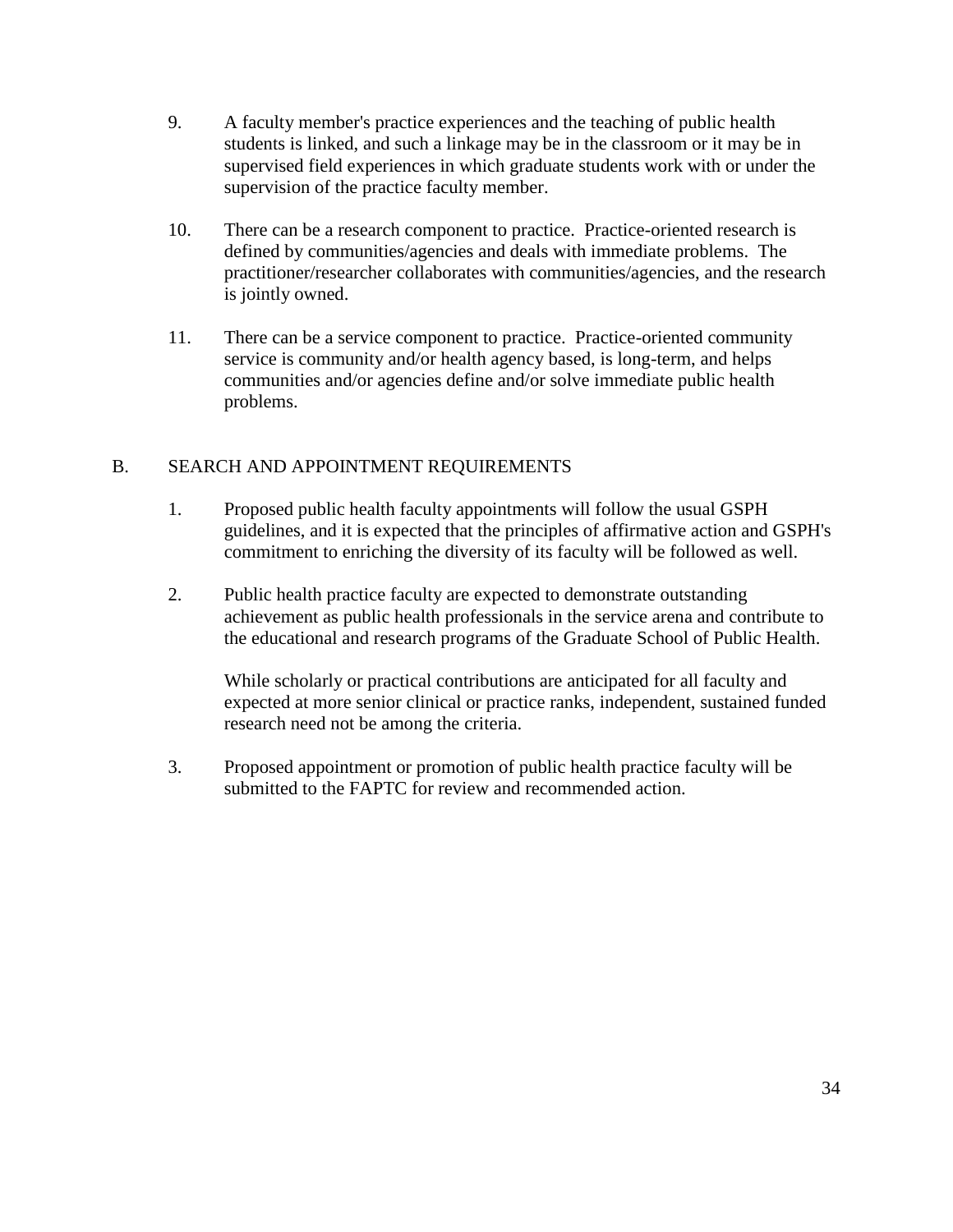### B. MODIFYING CRITERIA FOR APPOINTMENT AND PROMOTION OF PUBLIC HEALTH PRACTICE FACULTY

- 1. All faculty titles in the Public Health Practice Category will be followed by the suffix "of Public Health Practice":
	- a. Instructor of Public Health Practice
	- b. Assistant Professor of Public Health Practice
	- c. Associate Professor of Public Health Practice
	- d. Professor of Public Health Practice
- 2. The following modifiers are to be used for faculty titles as appropriate.
	- a. Adjunct  $(\text{prefix})^5$

 $\overline{a}$ 

b. Clinical (prefix or suffix) $<sup>6</sup>$ </sup>

 $6$ According to University Policy 02-02-06' II, the AClinical@ prefix is defined (Also adopted by the GSPH Policy and Procedure Manual: Part Three (October 17, 1994)):

> Clinical: One whose major contribution is as a preceptor of students and trainees in clinical skills, whether within the University or in another setting.

 ${}^{5}$ According to University Policy 02-02-06' II, the AAdjunct@ prefix is defined (Also adopted by the GSPH Policy and Procedure Manual: Part Three (October 17, 1994)):

Adjunct: One whose primary employment is outside an academic unit of the University, but who is fully qualified professionally and who performs on a parttime basis, duties which would otherwise be assigned to members of the full-time faculty.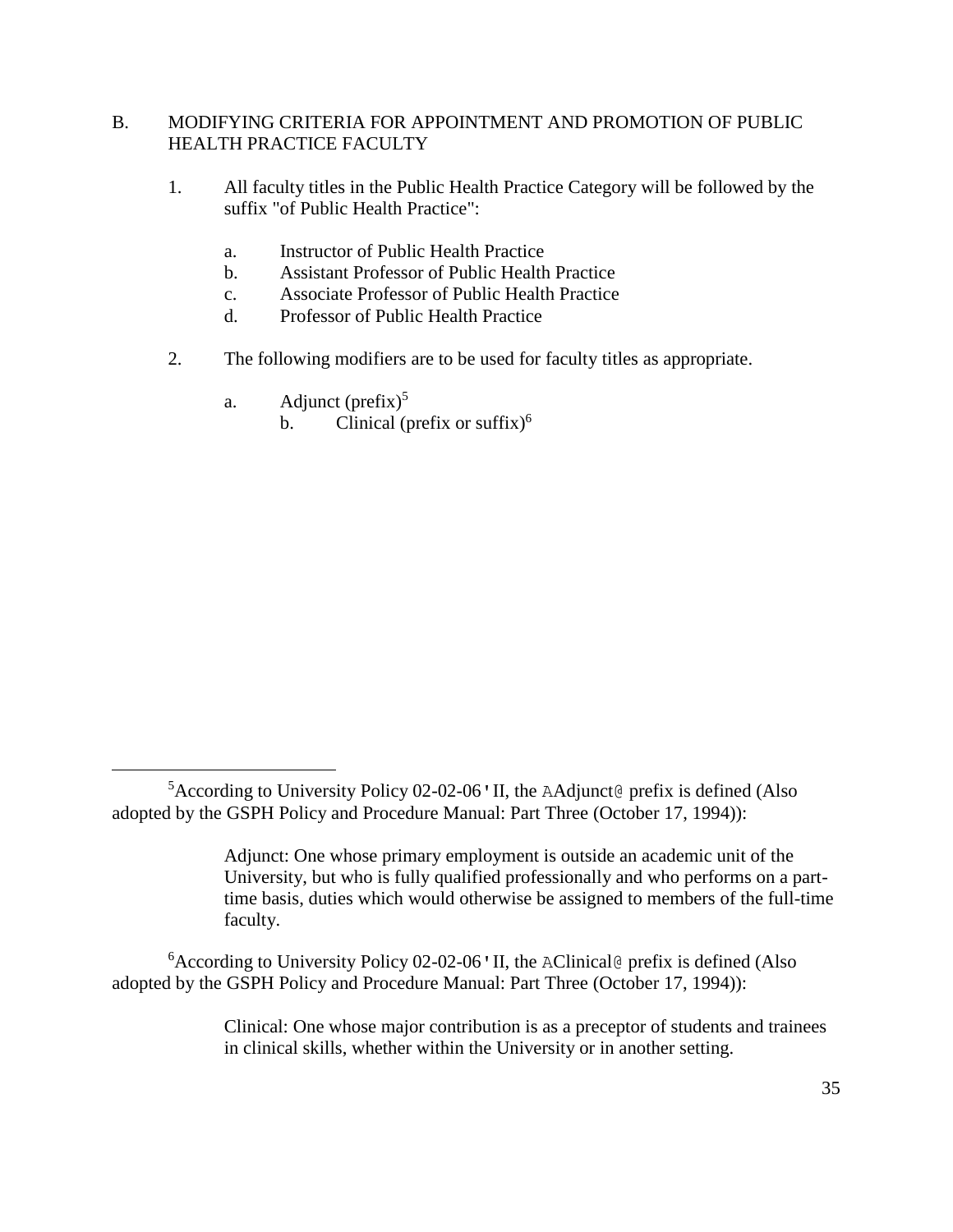3. The following are criteria for the appointment and promotion of public health practice faculty.<sup>7</sup>

> a. Instructor: Faculty at this rank should have an earned doctorate or the highest appropriate professional degree considered to be the terminal degree in his or her area of specialization or provide evidence that he or she is successfully pursuing such a degree and expects to receive it within a reasonable amount of time, as well as recognized public health experience and a demonstrated commitment to teaching and excellence in public health service.<sup>8</sup>

 $\overline{a}$ 

In implementing the criteria for the appointment and promotion of Public Health Practice Faculty, the FAPTC will follow the guidelines in the following two sources from the American Association for Higher Education:

- Lynton, Ernest A. *Making the Case for Professional Service.* USA: American Association for Higher Education. 1995.
- Driscoll, Amy and Ernest A. Lynton. *Making Outreach Visible: A Guide to Documenting Professional Service and Outreach*. USA: American Association for Higher Education. 1999.

<sup>8</sup>According to University Policy 02-02-04'II (Also adopted by the GSPH Policy and Procedure Manual: Part Three (October 17, 1994)):

> The instructor should have a doctor's degree or the highest appropriate professional degree, or provide evidence that he or she is successfully pursuing such a degree and expects to receive it within reasonable time.

In some technical fields, professional experience may bear considerable weight; in other areas, teaching experience is essential.

Reappointment depends upon satisfactory scholarly progress and a demonstrated interest in and ability to pursue an academic career.

 $7$ "In rare instances, the requirement of a doctorate may be satisfied through accomplishments that can be considered a reasonable substitute for formal study.@ University of Pittsburgh Policy 02-02-04 'II.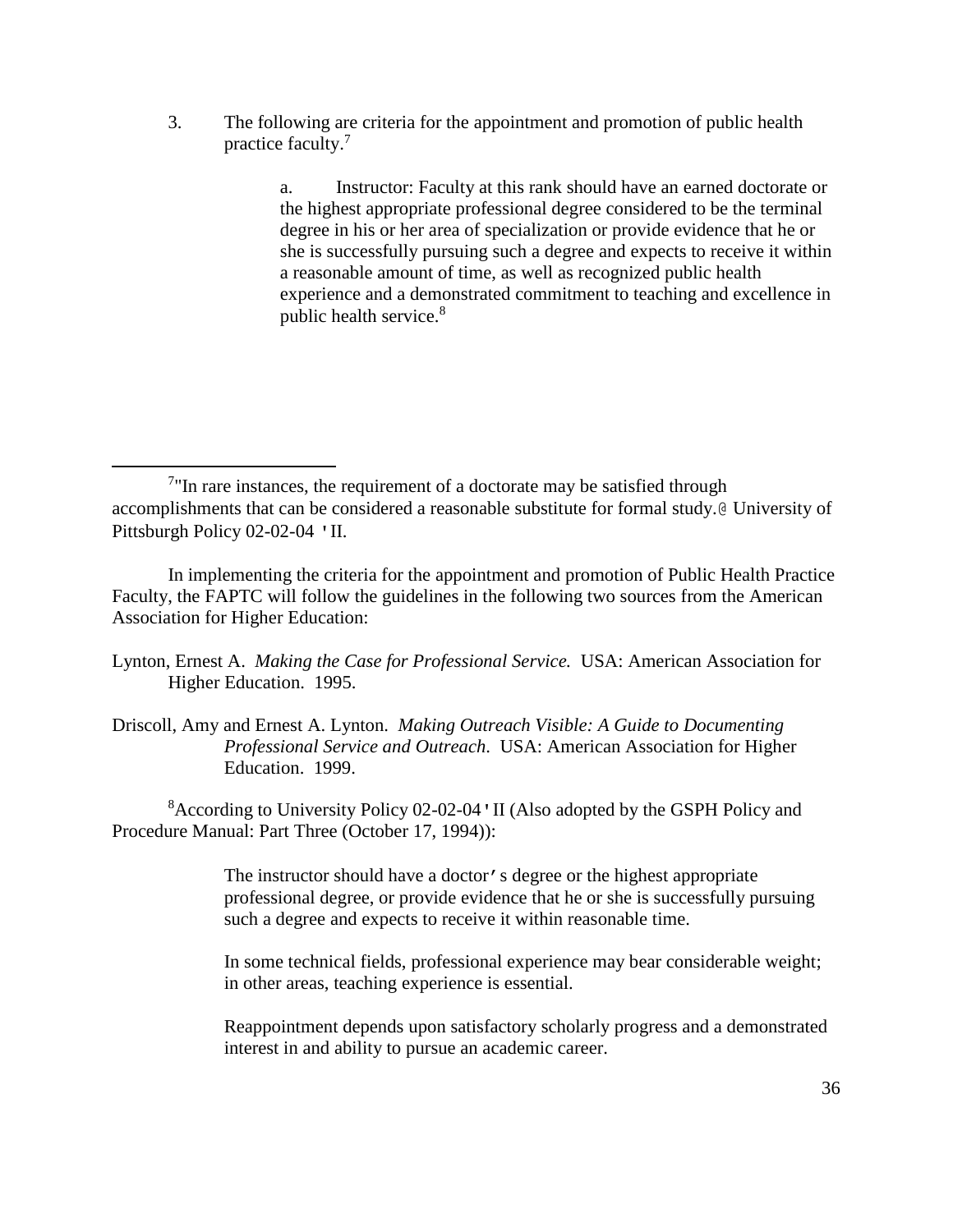- b. Assistant Professor: Faculty at this rank should meet all requirements of faculty at the previous rank and, in addition, should have an earned doctorate or the highest professional degree considered to be the terminal degree appropriate to his or her area of specialization and substantial recognized public health practice experience, as well as demonstrate a commitment to teaching and excellence in public health service.<sup>9</sup>
- c. Associate Professor: Faculty at this rank should meet all requirements of faculty at the previous rank and, in addition, should have demonstrated evidence of competence in teaching, excellence in professional service and should have some scholarly activity underway. Faculty at this rank should show promise of becoming leaders in their fields and should have attained recognition at the state and/or national level. $10$

<sup>9</sup>According to University Policy 02-02-04 'II (Also adopted by the GSPH Policy and Procedure Manual: Part Three (October 17, 1994)):

 $\overline{a}$ 

An assistant professor should evidence demonstrated teaching ability, substantial experience in advanced study and research, or professional experience of a kind that would enable him or her to make a comparable academic contribution.

The assistant professor should possess a doctorate or appropriate professional degree.

He or she should exhibit promise of originality and excellence in some field connected with teaching, writing, research, or the creative arts, and should have demonstrated ability in guiding and counseling students.

To be appointed or promoted to an assistant professorship, a person should have the potential for promotion to associate professor.

<sup>10</sup>According to University Policy 02-02-04  $\cdot$  II (Also adopted by the GSPH Policy and Procedure Manual: Part Three (October 17, 1994)):

> An associate professor should possess a doctorate or appropriate professional degree, and have substantial experience in teaching and research or applicable professional experience.

The person should show a capacity and will to maintain teaching effectiveness and the ability for continuing growth as a teacher, scholar, and member of his or her profession.

He or she should also have progressed in attaining eminence in a scholarly or professional field.

An associate professor must display consistently mature performance in course and curriculum planning, in guiding and counseling students and younger staff members, and in participating in the activities of the University.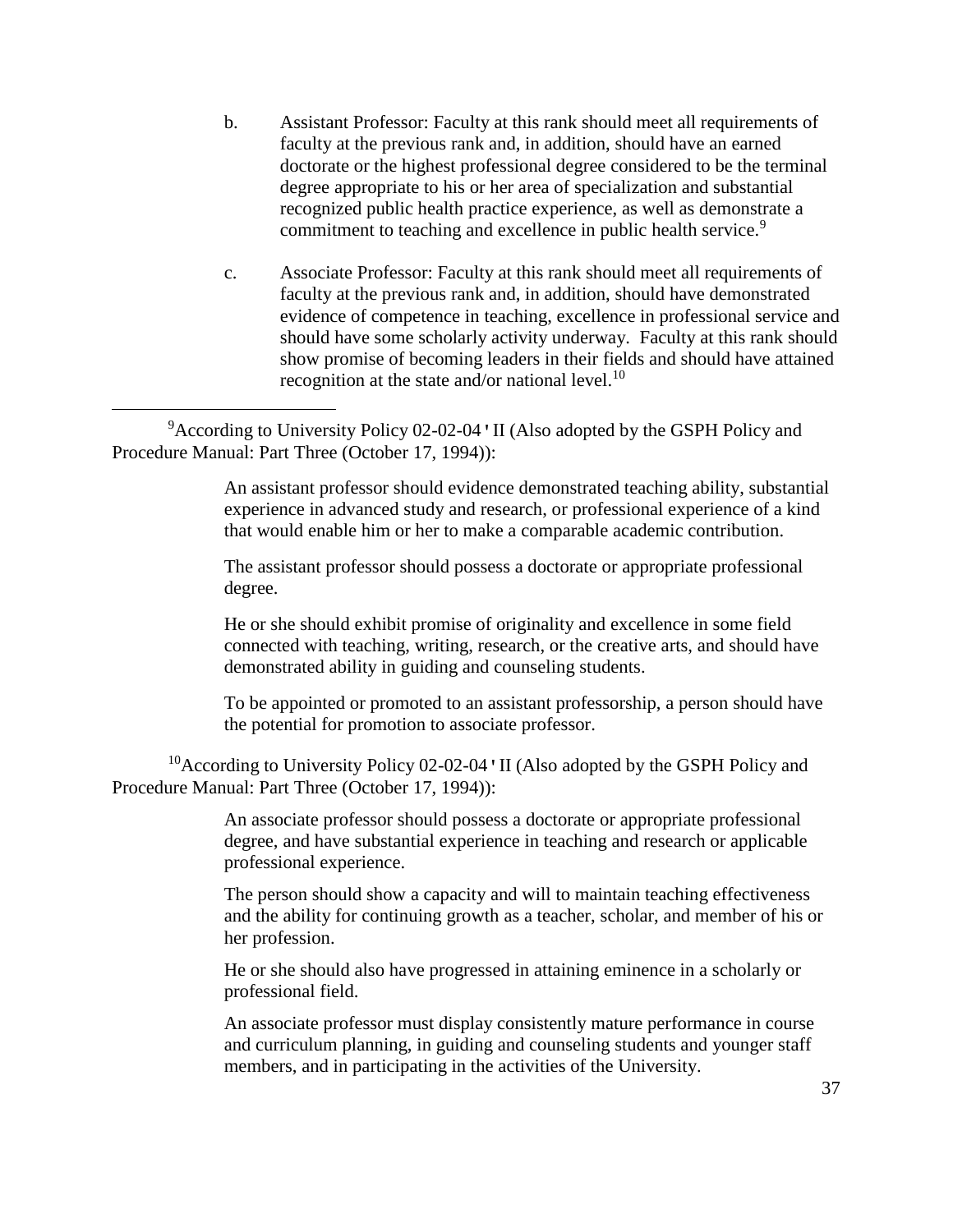- d. Professor: Faculty at this rank meet all requirements of faculty at the previous rank and, in addition, should have demonstrated significant expertise in their teaching, outstanding achievement in their service roles, and should be engaged in scholarly activity, as documented by appropriate publications. Faculty at this rank should be leaders in their field and should have attained national and/or international peer recognition.<sup>11</sup>
- C. Public Health Practice Faculty appointments may be made for up to three years and may be renewed. All renewals will be submitted to the FAPTC for review and recommended action.
- D. Although it should be a rare event, when appropriate, a faculty member may transfer from the Public Health Practice category to a non-practice faculty rank. Such transfers may support the goals of the School when the change occurs within the legitimate framework of special achievement or of a clearly defined modification of professional emphasis and goals.

Recommendations for transfer to a non-practice faculty rank shall follow all of the School's regular policies and procedures for appointment and promotion, including creation of a position and establishment of a search committee.

 $\overline{a}$ 

<sup>&</sup>lt;sup>11</sup> According to University Policy 02-02-04  $\cdot$  II (Also adopted by the GSPH Policy and Procedure Manual: Part Three (October 17, 1994)):

The rank of Professor recognizes the attainment of authoritative knowledge and reputation in a recognized field of learning and the achievement of effective teaching skill.

The professor should have attained superior stature in his or her field through research, writing, professional practice, or leadership in professional and learned organizations, as well as having exceeded the standards described for ranks shown above.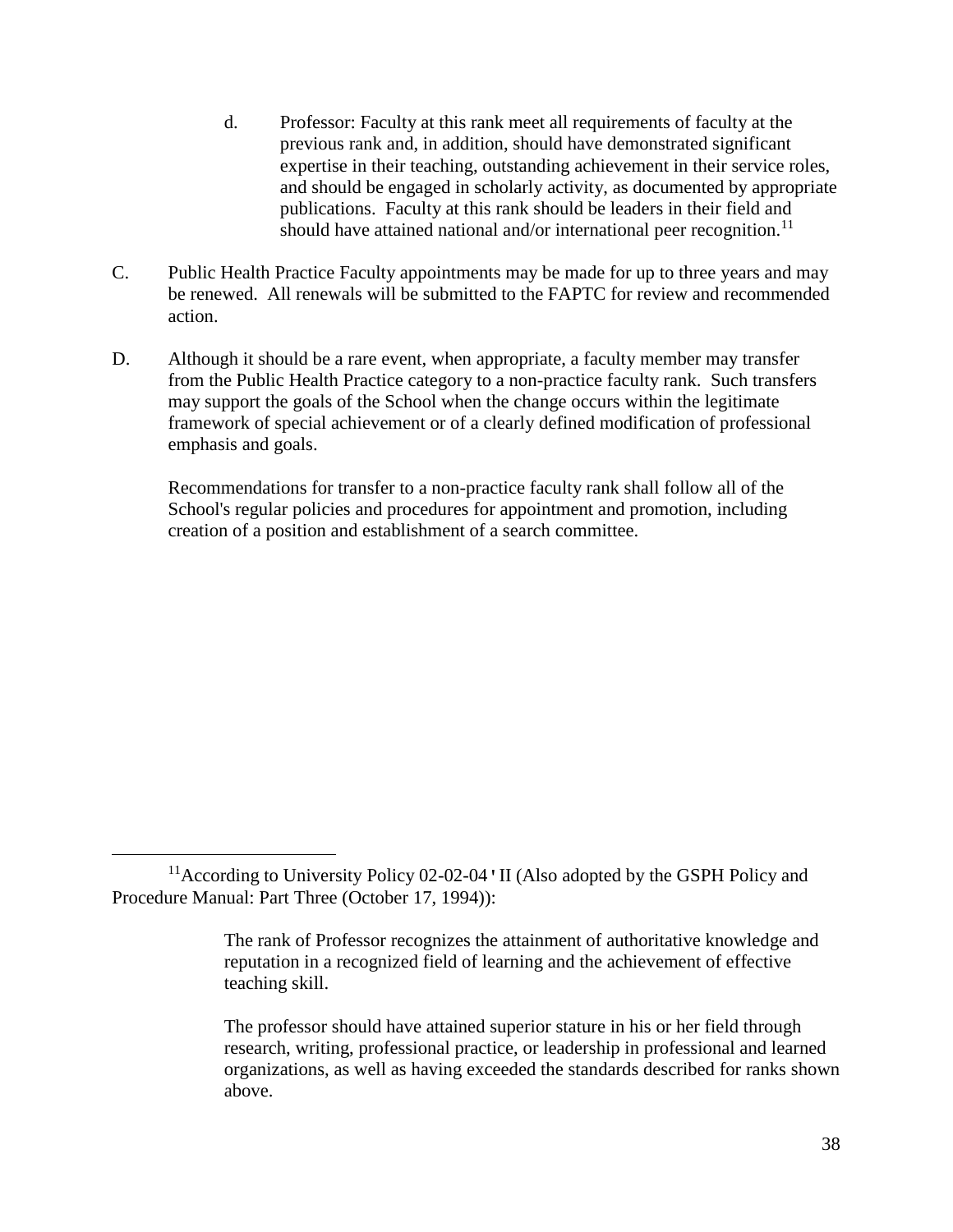### **APPENDIX C**

Source: January 14, 1998 Provost Maher memo <http://www.pitt.edu/~provost/personnel.html>

#### IV. PREPARATION OF DOSSIERS

For appointments and promotions to Associate Professor and to full Professor with tenure, as well as conferral of tenure actions, the following types of materials should be provided to the Provost's Office.

A. Cover Letter. The cover letter should not simply be an indication of concurrence. Rather, the Dean or Regional Campus President should submit a detailed cover letter summarizing his or her independent opinion on the entire case. The cover letter should provide a full account of the specific scholarly, professional or creative contributions made by the candidate, and the role of the candidate within the context of the units' planning priorities. The letter should provide a balanced explanation of the candidate's scholarly contributions to the field and the impact made on the profession. In addition to providing an interpretation of the letters from external referees, the cover letter should indicate the other types of evidence used to inform your recommendation. The cover letter should present clearly the extent to which the recommendation was supported by the appropriate body of voting faculty in the unit and by voting members of all relevant committees. Actual votes should be noted. Reasons for abstentions at any level should be explained. If there is a minority opinion, the cover letter should address the reasons for the dissent. A representative for the dissenting views might be invited to submit a minority report. The dossier should also include the detailed letters written by the department or program chair, division chair, Regional Campus Vice President for Academic Affairs, and the chair of secondlevel promotion committees as appropriate. We now have several years of experience with our mandate for peer and student evaluations of teaching. All faculty members should be made aware of the teaching evaluation policies operative within their academic units. All recommendations submitted to the Provost's Office must contain summaries of the results of student and peer evaluations of teaching. A wide array of data exist for evaluating teaching, and the quality of a candidate's teaching should be described not only in terms of classroom performances but also include assessments of factors such as advising undergraduate and graduate students, supervising dissertations and theses, other types of interaction with students, formal student evaluations, the development of curricular materials, syllabi, and the faculty member's evaluations of students' work. As necessary, one should consult with the Office of Measurement and Evaluation of Teaching regarding the preparation of teaching dossiers. The cover letter should present a summary of the candidate's University service. Within the dossier, other letters should present the candidate's service in more detail, including the nature and quality of the service, and the importance of the service to the discipline or profession, the home academic unit, and, as appropriate, the University.

B. Curriculum Vitae. The curriculum vitae should provide the essential professional history of the candidate, listing all elements of formal post-secondary education and all professional positions held. Publications should be categorized into separate groupings, such as books, abstracts, monographs, journal articles, chapters in edited volumes, and textbooks. Names of coauthors should always be included in the order in which they appear on the publication. It is important to list the page numbers for each published item or, in the case of a book, the total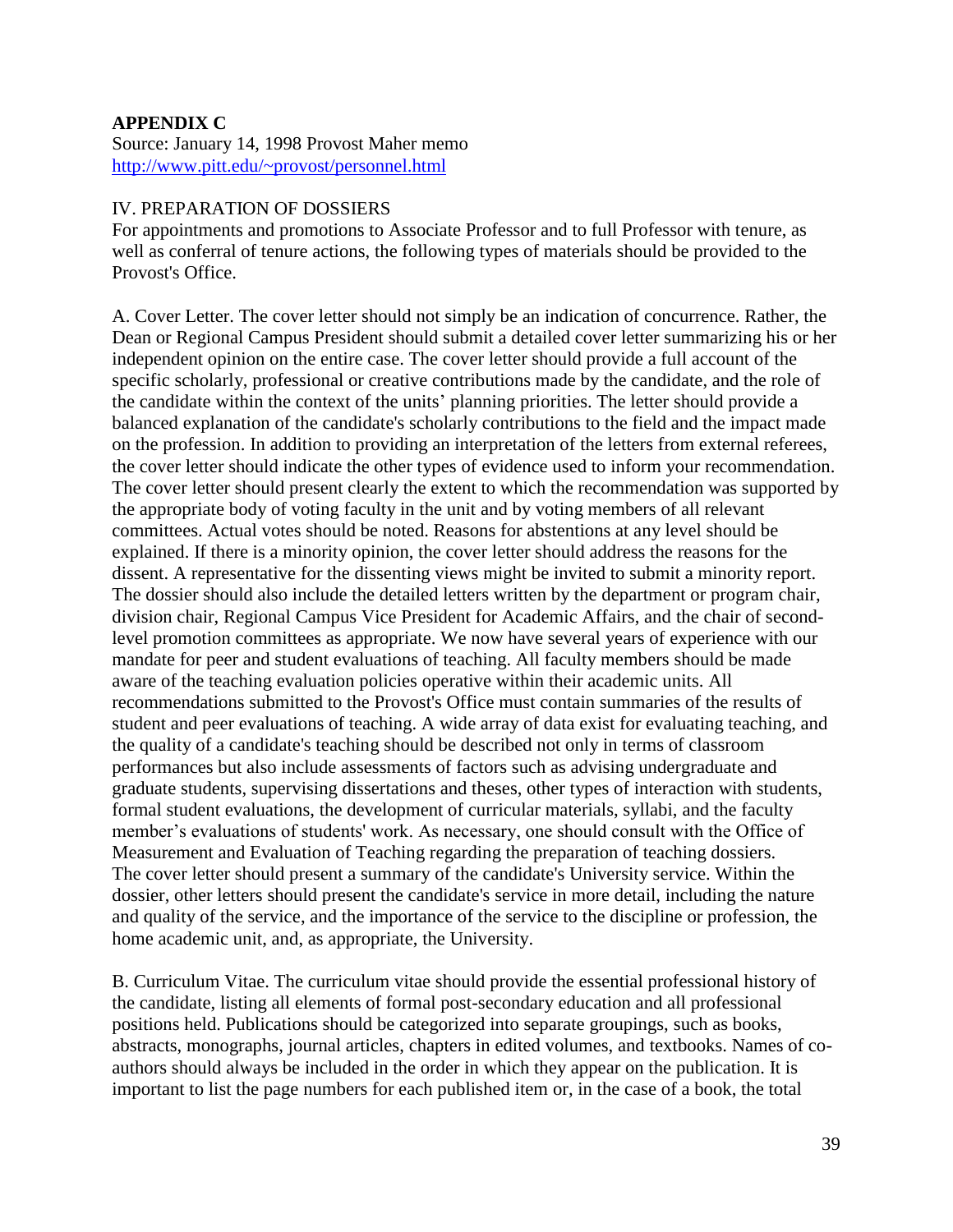number of pages. There should be an indication as to which journal articles are refereed. Conference presentations, if reported, should be listed in a separate category. Through the faculty mentoring processes of your units, faculty members should be made aware of the appropriate curriculum vitae content for the purposes of your unit and the Provost's Office. All courses taught in the past five years should be listed, with the enrollment for each course, as well as all master's theses and doctoral dissertations supervised. Mention should be made of the present professional status of those master's or Ph.D. graduates, and the publication of a thesis or dissertation. Research grants should be listed, for at least the last five years. For each grant or contract, the granting agency, the title of the award, the period, and the amount designated as total or as direct cost of the award should be unambiguously indicated, as well as the project title of the candidate, e.g., principal investigator, co-principal investigator or other specific title. Invited lectures, special honors, or seminar presentations at other institutions should be listed for the previous five years. Service to Department, School, University or external institutions that are professionally relevant should be cited in the curriculum vitae.

C. Annual Reviews of Faculty. The dossier should be supplemented with copies of all annual review letters that were sent to the candidate. Minimally, these written reviews must consist of a letter to the faculty member which contains statements as to whether or not the faculty member's performance in teaching, research and service meet Departmental/School/Regional Campus/University expectations. Detailed comments regarding these areas may be included and should be included in cases where performance does not meet expectation in any area.

D. External Referee Letters. All external referee letters received should be included in the dossier, whether favorable or unfavorable. For each external referee, there should be a brief description of the referee's academic background, a notation as to who proposed each referee (e.g., the candidate, the program or department chair, the ad hoc committee or standing promotions committee, and/or the dean), and an indication of any special present or past connections between the referee and the candidate. A minimum of six external letters is required. The six required letters do not include reference letters from other University of Pittsburgh faculty members, with the exception of the Regional Campuses for which a maximum of two letters can come from faculty members on other University of Pittsburgh Campuses. Referee letters should be sought from well-regarded scholars in similar and/or related fields- again without defining the area too narrowly. A broader net allows a larger pool from which referees can be drawn and also encourages opinions on the impact of the candidate's work on a larger body of scholarship. Six substantive letters constitute a minimum, so that initial requests should be made to nine or ten persons. The candidate should be asked to suggest a number of referees, and a maximum of three letters can be requested from persons on the candidate's list. Although some referees may be persons who have had previous professional association with the candidate--such as doctoral supervisor, co-principal investigator, or co-author on a major project- -most of the reports should be from scholars who know the candidate primarily because of their knowledge of the candidate's work and its impact on his or her field. Referees should be informed that, in accordance with University policy, and with the exception listed below, their letters will be seen only by those participating directly in the decision-making process and, short of a court order or subpoena, every effort should subsequently be made to keep this promise. This means, above all, that letters should be duplicated as little as possible. Court interpretations of the 1978 Pennsylvania Personnel File Act have held that a letter of reference might not be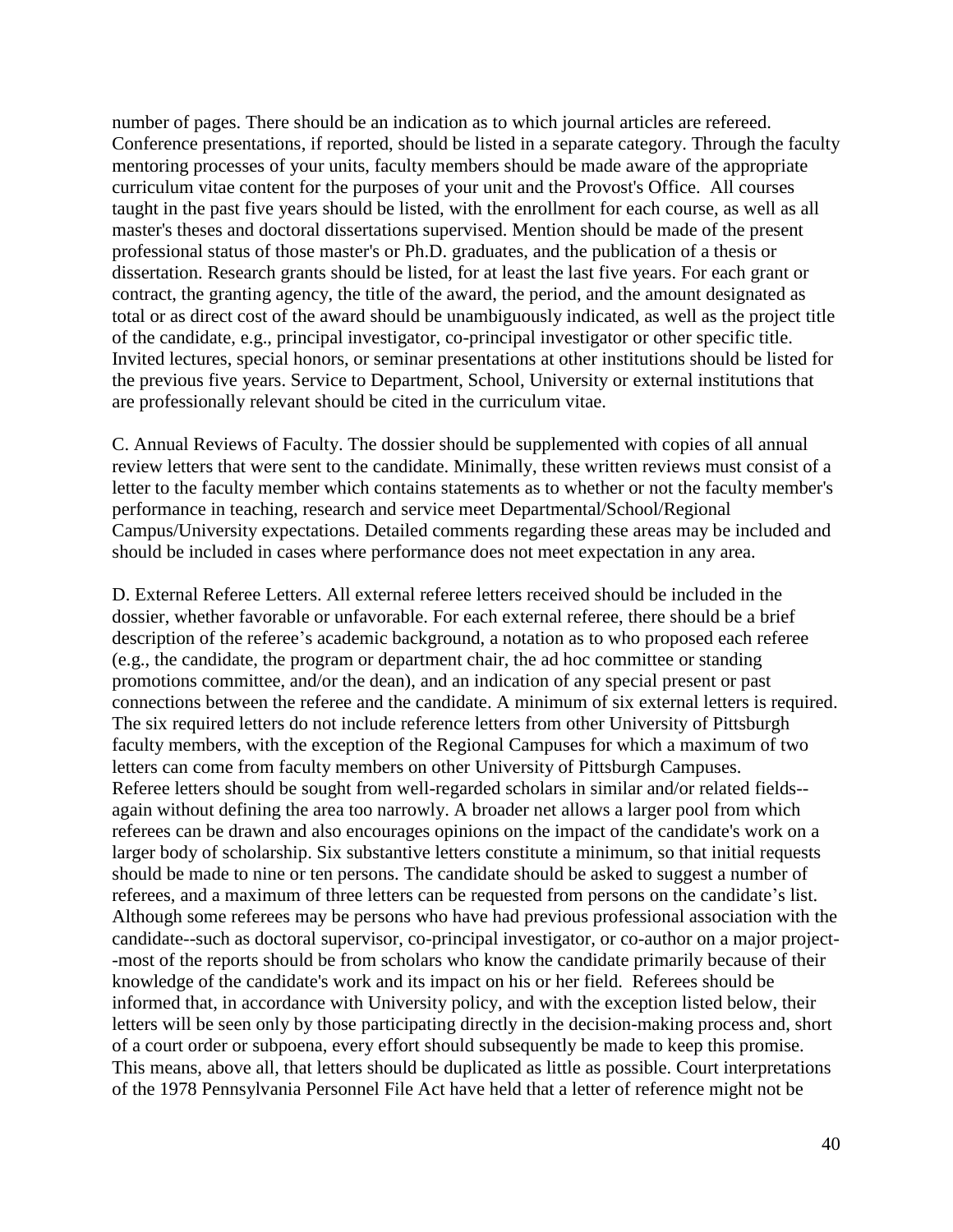exempt from employee access if a fee is paid to the writer of the letter. Where no fees are paid, letters are exempt from employee access under current court interpretations. Letters of reference should be solicited by a leading member of the evaluating group. In no case should the candidate be allowed to directly solicit a letter from a referee. As appropriate, external referees should be provided with a curriculum vitae, examples of the candidate's written work, instructional materials, and other materials upon which their recommendations are to be based. In the case of the creative and performing arts, referees might be invited to exhibits or performances, or they might be selected from among persons who have seen or attended such presentations. If this is not possible, slides or tapes may be submitted to referees. Referees should be asked to make critical judgments about the candidate's work (possibly mentioning specific items) and on its significance and impact. Further, referees should be asked to compare the candidate with others in the field at a comparable stage of development, preferably by having the writer suggest specific named benchmarks. Finally, it is very helpful and revealing to get answers to the questions as to whether the referee believes that the candidate would be promoted (or achieve tenure) at the referee's own institution and whether the referee would so vote.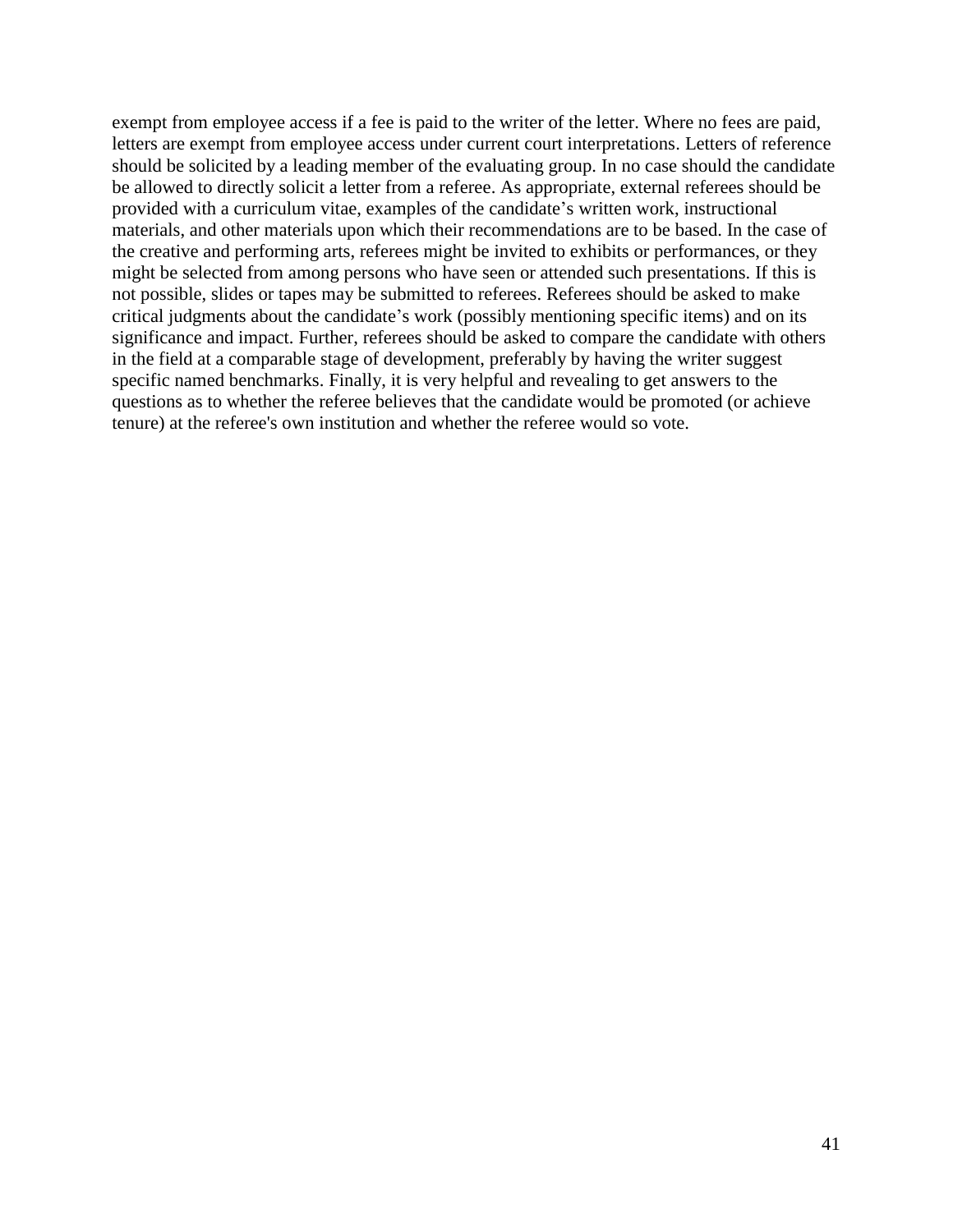Appendix D

| <b>Rank</b>                          | <b>Tenured and Tenure Stream</b>                                                                                                                                                                                                                                                                                                                                                                                                                                                                     | <b>Non-Tenure</b>                                                                                                                                                                                                                                                                                                                                                                                                                                                                              | <b>Research</b>                                                                                                                                                                                                                                                                                                                                                                                                                                                        |  |
|--------------------------------------|------------------------------------------------------------------------------------------------------------------------------------------------------------------------------------------------------------------------------------------------------------------------------------------------------------------------------------------------------------------------------------------------------------------------------------------------------------------------------------------------------|------------------------------------------------------------------------------------------------------------------------------------------------------------------------------------------------------------------------------------------------------------------------------------------------------------------------------------------------------------------------------------------------------------------------------------------------------------------------------------------------|------------------------------------------------------------------------------------------------------------------------------------------------------------------------------------------------------------------------------------------------------------------------------------------------------------------------------------------------------------------------------------------------------------------------------------------------------------------------|--|
| <b>Associate</b><br><b>Professor</b> | Research<br>Scholarly publications in<br>$\bullet$<br>pertinent refereed, well-known<br>professional journals.<br>Record of consistent peer<br>reviewed funding.<br>Development of new and<br>productive research theme and<br>goals.<br>Authorship of important reviews,<br>chapters, and/or books.<br>Recognition by peers nationally<br>and internationally (as<br>evidenced by invited<br>presentations and external<br>reference letters)<br>Membership in leading scientific<br>organizations. | Research<br>Scholarly publications in<br>pertinent refereed<br>professional journals.<br>Record of some peer-<br>$\bullet$<br>reviewed funding or<br>contribution to such<br>funding as a central<br>member of a research<br>team.<br>Solid contribution in<br>$\bullet$<br>his/her field.<br>Recognition by peers<br>$\bullet$<br>nationally and<br>internationally (as<br>evidenced by invited<br>presentations and<br>external reference<br>letters).<br>Membership in leading<br>$\bullet$ | Research<br>Scholarly publications in<br>pertinent professional<br>journals.<br>Evidence of consistent,<br>significant contributions<br>to the research<br>endeavors of the school,<br>department, or center.<br>Consistent research<br>theme and goals.<br>Authorship of important<br>reviews, chapters and/or<br>books.<br>Recognized by peers<br>regionally (evidenced by<br>presentation and by<br>letters).<br>Membership in leading<br>scientific organizations. |  |
|                                      | Teaching<br>Evidence of consistent,<br>significant contributions to<br>teaching and departmental<br>education goals and objectives.<br>Contributions to the design,<br>$\bullet$<br>organization and instruction of<br>course or educational<br>programs.<br>Demonstration of ability to<br>$\bullet$<br>mentor doctoral and master's<br>degree students.<br>Evidence of service as<br>committee member of students'<br>theses and dissertation<br>committees.                                       | scientific organizations<br>Teaching<br>Evidence of consistent,<br>significant contributions<br>to teaching and<br>departmental education<br>goals and objectives.<br>Demonstration of ability<br>$\bullet$<br>to evaluate and mentor<br>graduate students.<br>Evidence of service to<br>$\bullet$<br>graduate student<br>examination committee.                                                                                                                                               | Teaching - NA                                                                                                                                                                                                                                                                                                                                                                                                                                                          |  |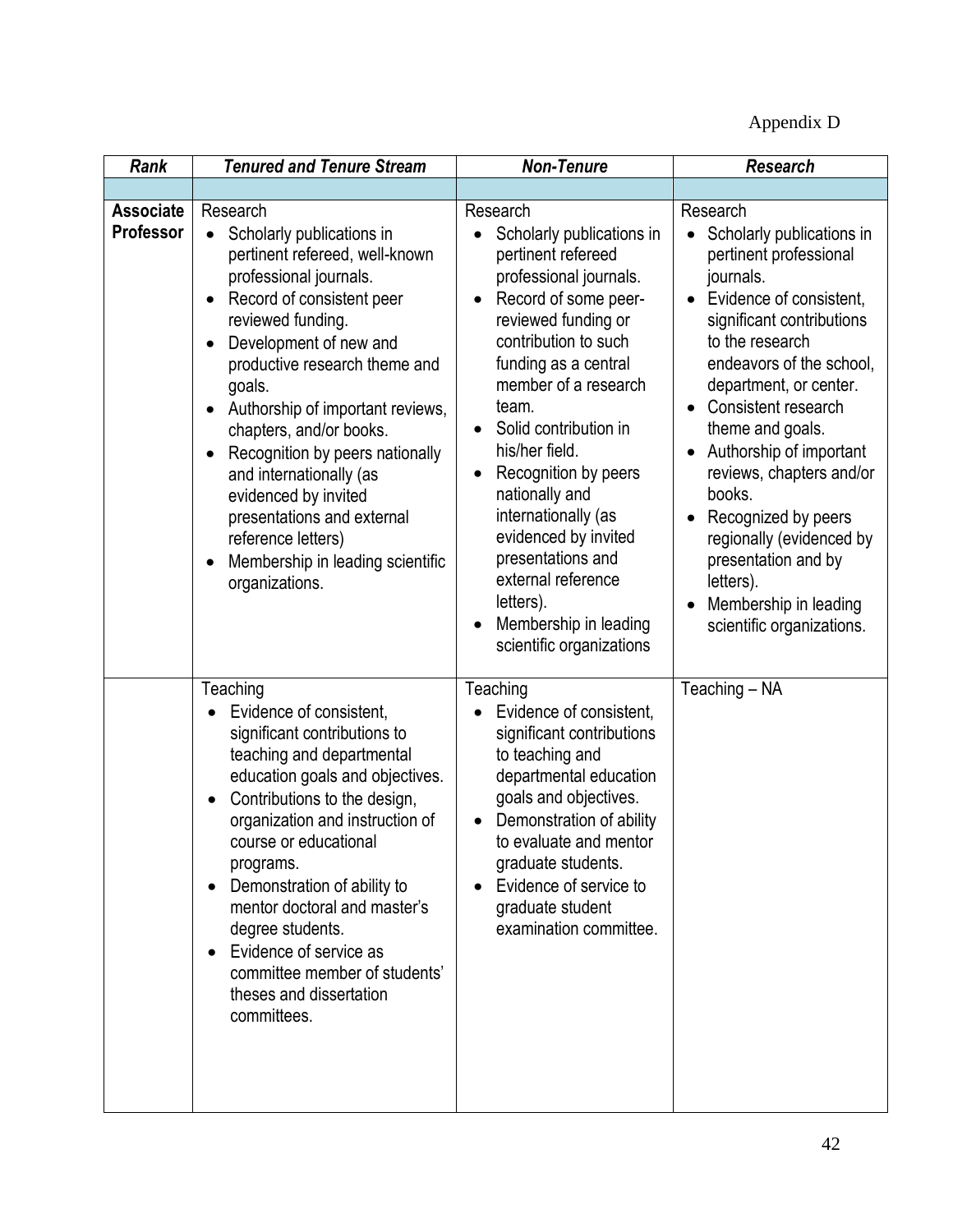| <b>Associate</b><br>Service - NA<br>Service<br>Service<br><b>Professor</b><br>Effective participation on the<br>Participation on<br>$\bullet$<br>committees of the<br>committees of the faculty<br>member's department, the<br>faculty member's<br><b>Graduate School of Public</b><br>department, the<br>Graduate School of<br>Health and/or the University of<br><b>Pittsburgh and other University</b><br>Public Health and/or the<br>schools and departments.<br>University of Pittsburgh<br>Evidence that the candidate<br>Participation in scientific<br>$\bullet$<br>$\bullet$<br>plays a critical role in the<br>or policy committees<br>programmatic needs of the<br>advisory to the<br>department and school. This<br>government or to<br>should be documented in the<br>foundations.<br>letter from the department chair<br>Involvement in planning,<br>$\bullet$<br>which is submitted when<br>design, implementation,<br>requesting tenure.<br>or evaluation of public<br>Participation in scientific or<br>health programs at local<br>$\bullet$<br>and state level.<br>policy committees advisory to |
|---------------------------------------------------------------------------------------------------------------------------------------------------------------------------------------------------------------------------------------------------------------------------------------------------------------------------------------------------------------------------------------------------------------------------------------------------------------------------------------------------------------------------------------------------------------------------------------------------------------------------------------------------------------------------------------------------------------------------------------------------------------------------------------------------------------------------------------------------------------------------------------------------------------------------------------------------------------------------------------------------------------------------------------------------------------------------------------------------------------------|
|                                                                                                                                                                                                                                                                                                                                                                                                                                                                                                                                                                                                                                                                                                                                                                                                                                                                                                                                                                                                                                                                                                                     |
| the government or to<br>foundations.<br>Involvement in Public Health at<br>local, state, and national arena<br>which includes participation in<br>the planning, design,<br>implementation or evaluation of<br>public health programs.                                                                                                                                                                                                                                                                                                                                                                                                                                                                                                                                                                                                                                                                                                                                                                                                                                                                               |
|                                                                                                                                                                                                                                                                                                                                                                                                                                                                                                                                                                                                                                                                                                                                                                                                                                                                                                                                                                                                                                                                                                                     |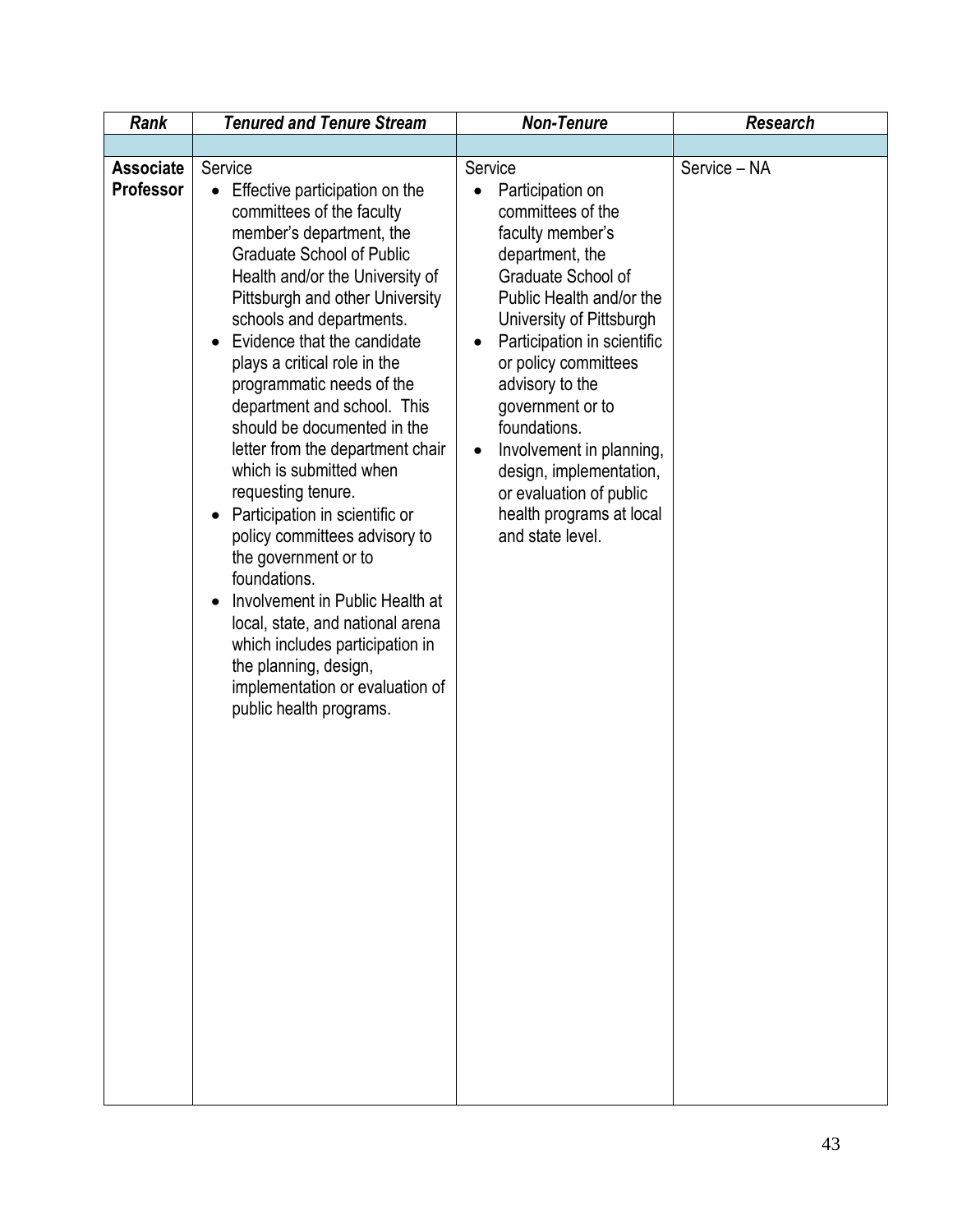| Rank             | <b>Tenured and Tenure Stream</b>                                                                                                                                                                                                                                                                                                                                                                                                                                                                                                                                                                                                                                                                                | <b>Non-Tenure</b>                                                                                                                                                                                                                                                                                                                                                                                                                                                                                                                                                                                                                                      | <b>Research</b>                                                                                                                                                                                                                                                                                                                                                                                                                                                                                                                                                                   |
|------------------|-----------------------------------------------------------------------------------------------------------------------------------------------------------------------------------------------------------------------------------------------------------------------------------------------------------------------------------------------------------------------------------------------------------------------------------------------------------------------------------------------------------------------------------------------------------------------------------------------------------------------------------------------------------------------------------------------------------------|--------------------------------------------------------------------------------------------------------------------------------------------------------------------------------------------------------------------------------------------------------------------------------------------------------------------------------------------------------------------------------------------------------------------------------------------------------------------------------------------------------------------------------------------------------------------------------------------------------------------------------------------------------|-----------------------------------------------------------------------------------------------------------------------------------------------------------------------------------------------------------------------------------------------------------------------------------------------------------------------------------------------------------------------------------------------------------------------------------------------------------------------------------------------------------------------------------------------------------------------------------|
|                  |                                                                                                                                                                                                                                                                                                                                                                                                                                                                                                                                                                                                                                                                                                                 |                                                                                                                                                                                                                                                                                                                                                                                                                                                                                                                                                                                                                                                        |                                                                                                                                                                                                                                                                                                                                                                                                                                                                                                                                                                                   |
| <b>Professor</b> | Research<br>Continued scholarly<br>$\bullet$<br>publications in pertinent high<br>level professional journals.<br>Sustained record of peer<br>$\bullet$<br>reviewed funding for his/her<br>research.<br>Acknowledgment of leadership<br>$\bullet$<br>in the field with a coherent<br>research agenda.<br>Recognition by peers nationally<br>$\bullet$<br>and internationally (as<br>evidenced by invited<br>presentations and external<br>reference letters)<br>Membership on editorial boards<br>$\bullet$<br>of scientific publications.<br>Leadership role in significant<br>$\bullet$<br>scientific organizations.<br>Membership on study sections<br>$\bullet$<br>and other scientific advisory<br>panels. | Research<br>Continued scholarly<br>publications in pertinent<br>high quality professional<br>journals.<br>Developed a coherent<br>$\bullet$<br>research agenda<br>Record of peer reviewed<br>$\bullet$<br>funding for his/her<br>research.<br>Recognition by peers<br>$\bullet$<br>nationally and<br>internationally (as<br>evidenced by invited<br>presentations and<br>external reference<br>letters).<br>Membership on editorial<br>boards of scientific<br>publications.<br>Leadership role in<br>$\bullet$<br>significant scientific<br>organizations.<br>Membership on study<br>$\bullet$<br>sections or other<br>scientific advisory<br>panels. | Research<br>• Evidence of continued<br>significant contribution to<br>the research endeavors<br>of the school,<br>department, or center.<br>• Continued scholarly<br>publications in pertinent<br>professional journals.<br>• Recognized by peers<br>nationally and<br>internationally (as<br>evidenced by<br>presentation and by<br>letters).<br>Membership on editorial<br>boards of scientific<br>publications.<br>• Leadership role in<br>significant scientific<br>organizations.<br>Membership on study<br>$\bullet$<br>sections or other<br>scientific advisory<br>panels. |
|                  | Teaching<br>Evidence of continued<br>significant contribution to<br>teaching and departmental<br>education goals and objectives.<br>Leadership role in educational<br>$\bullet$<br>mission (e.g., program<br>director).<br>Leadership role in the design<br>٠<br>and implementation of<br>educational programs.<br>Leadership in program<br>٠<br>activities.<br>Invited lectureships at major<br>٠<br>universities and leading<br>scientific societies.                                                                                                                                                                                                                                                         | Teaching<br>Evidence of continued<br>significant contribution to<br>teaching and<br>departmental education<br>goals and objectives.<br>Leadership role in the<br>$\bullet$<br>design and<br>implementation of<br>educational programs.<br>Leadership in program<br>$\bullet$<br>activities.<br>Invited lectureships at<br>$\bullet$<br>major universities and<br>leading scientific<br>societies.                                                                                                                                                                                                                                                      | Teaching - NA                                                                                                                                                                                                                                                                                                                                                                                                                                                                                                                                                                     |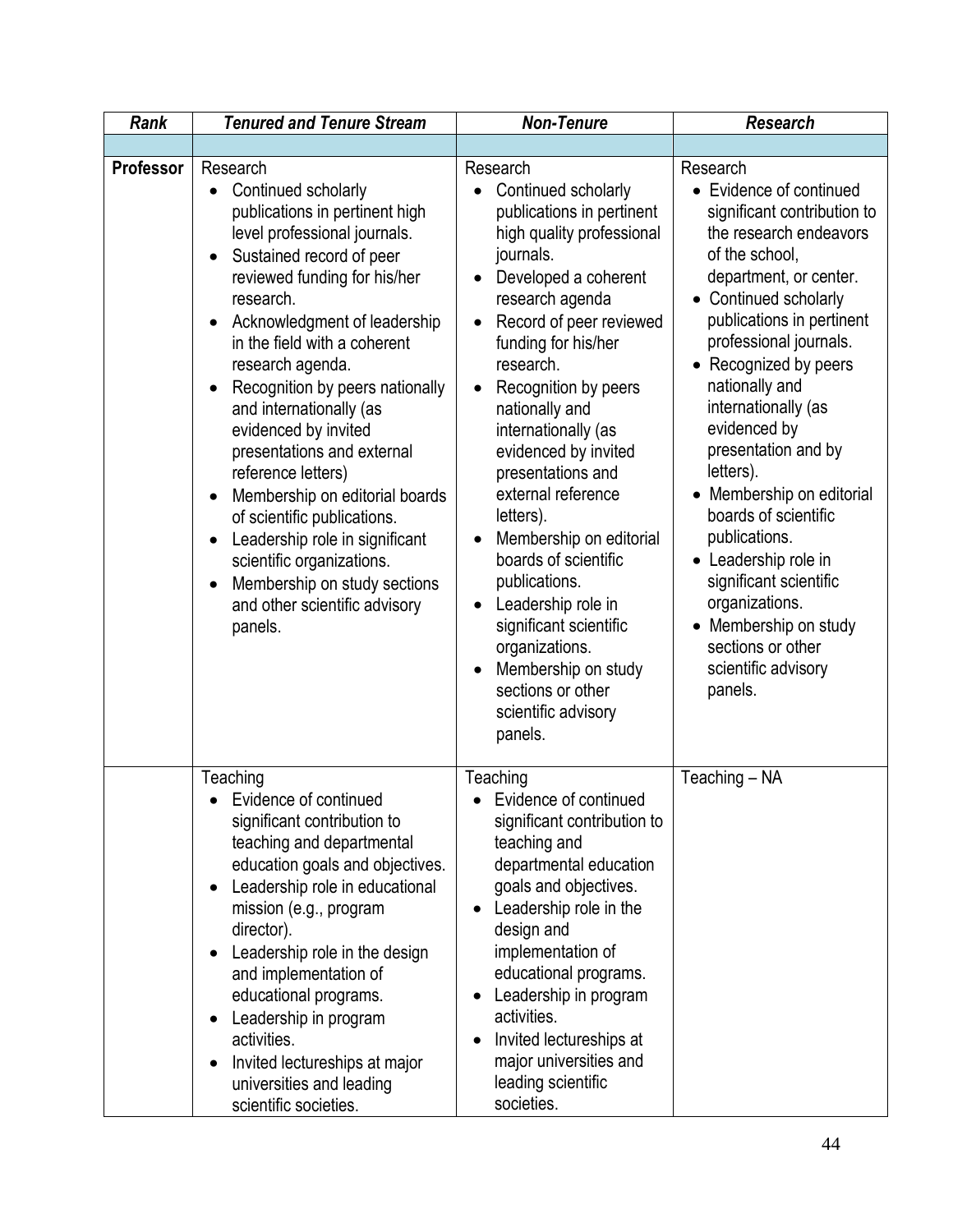| Teaching award(s)<br>$\bullet$<br>Demonstrate the capacity to<br>$\bullet$<br>effectively mentor junior faculty<br>members. | Teaching award(s)<br>$\bullet$<br>Demonstrate the<br>$\bullet$<br>capacity to effectively<br>mentor junior faculty<br>members. |  |
|-----------------------------------------------------------------------------------------------------------------------------|--------------------------------------------------------------------------------------------------------------------------------|--|
|                                                                                                                             |                                                                                                                                |  |
|                                                                                                                             |                                                                                                                                |  |
|                                                                                                                             |                                                                                                                                |  |
|                                                                                                                             |                                                                                                                                |  |
|                                                                                                                             |                                                                                                                                |  |
|                                                                                                                             |                                                                                                                                |  |